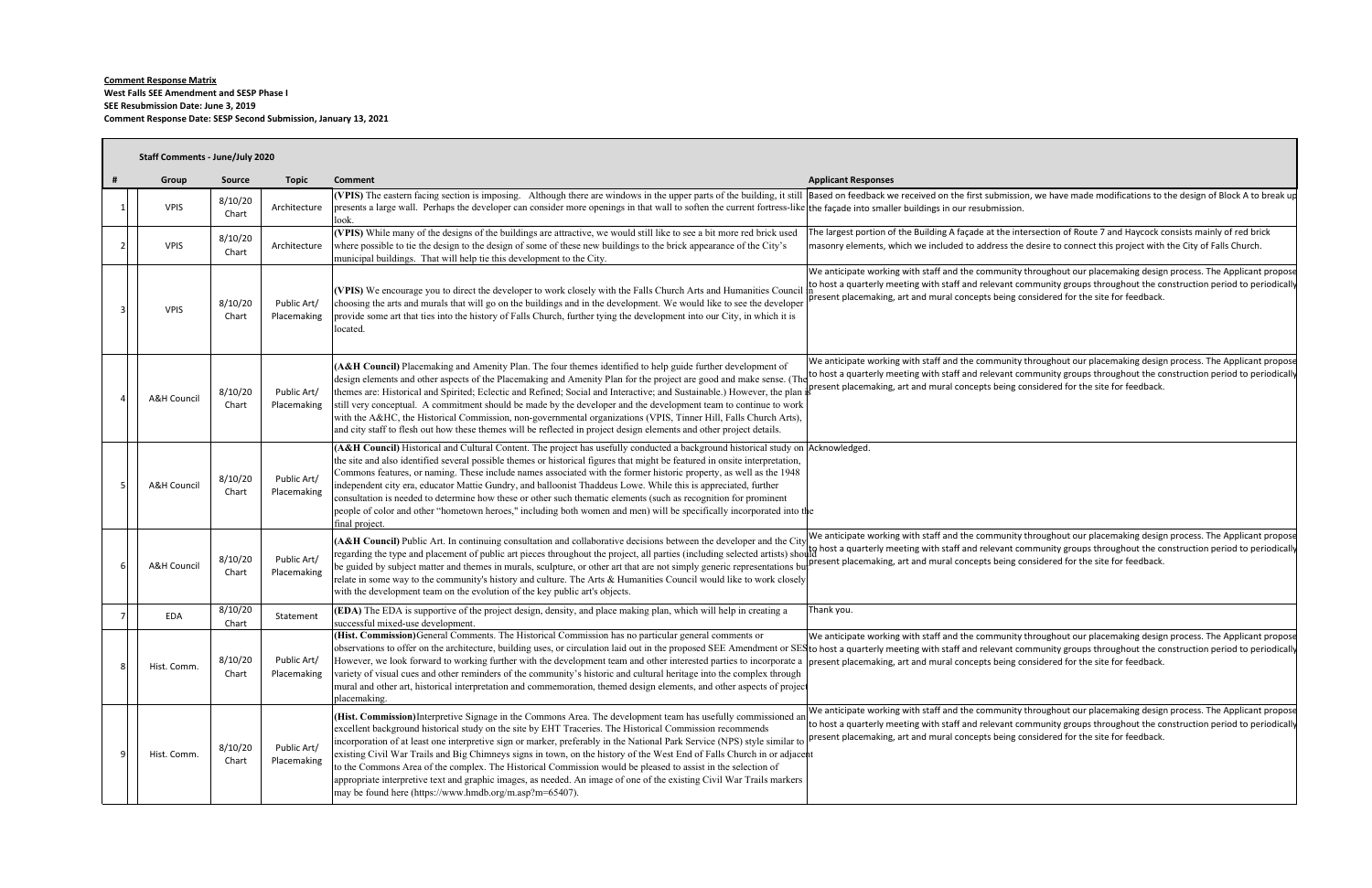|    | <b>Staff Comments - June/July 2020</b> |                  |                            |                                                                                                                                                                                                                                                                                                                                                                                                                                                                                                                                                                                                                                                                                                                                                                                                                                                                                                                                                                                                                                                                                                                                                                                                                                                                                                                                                                                                                                                                                                                                                                                                                                    |                                                                                                                                                                                                                                                                                                                                                                                                                                                                                                                                                                                                                                                                                                                  |
|----|----------------------------------------|------------------|----------------------------|------------------------------------------------------------------------------------------------------------------------------------------------------------------------------------------------------------------------------------------------------------------------------------------------------------------------------------------------------------------------------------------------------------------------------------------------------------------------------------------------------------------------------------------------------------------------------------------------------------------------------------------------------------------------------------------------------------------------------------------------------------------------------------------------------------------------------------------------------------------------------------------------------------------------------------------------------------------------------------------------------------------------------------------------------------------------------------------------------------------------------------------------------------------------------------------------------------------------------------------------------------------------------------------------------------------------------------------------------------------------------------------------------------------------------------------------------------------------------------------------------------------------------------------------------------------------------------------------------------------------------------|------------------------------------------------------------------------------------------------------------------------------------------------------------------------------------------------------------------------------------------------------------------------------------------------------------------------------------------------------------------------------------------------------------------------------------------------------------------------------------------------------------------------------------------------------------------------------------------------------------------------------------------------------------------------------------------------------------------|
| 10 | <b>ESC</b>                             | 8/10/20<br>Chart | Urban Design               | level. To best integrate the project into the City and to maintain both visual and sustainability consistency, we<br>recommend that the project's lighting conform with the City standard as much as possible.                                                                                                                                                                                                                                                                                                                                                                                                                                                                                                                                                                                                                                                                                                                                                                                                                                                                                                                                                                                                                                                                                                                                                                                                                                                                                                                                                                                                                     | (ESC) Streetlights: The City is in the process of converting streetlights to LEDs, including selection of style and KelvidThe Applicant intends for the street furniture/lighting on Route 7/Haycock to be compliant with City<br>furniture/lighting internal to the site, such as in the Commons, will be more unique and contribute to the placemaking<br>elements of the project.                                                                                                                                                                                                                                                                                                                             |
| 11 | Chamber                                | 8/10/20<br>Chart | Urban Design               | (Chamber) Street Lights - Street lights in the project should be consistent with the City's Street Light program to<br>ensure consistency and emphasize that the project is located in the City of Falls Church.                                                                                                                                                                                                                                                                                                                                                                                                                                                                                                                                                                                                                                                                                                                                                                                                                                                                                                                                                                                                                                                                                                                                                                                                                                                                                                                                                                                                                   | The Applicant intends for the street furniture/lighting on Route 7/Haycock to be compliant with City standards. The<br>furniture/lighting internal to the site, such as in the Commons, will be more unique and contribute to the placemaking<br>elements of the project.                                                                                                                                                                                                                                                                                                                                                                                                                                        |
| 12 | Hist. Comm.                            | 8/10/20<br>Chart | Public Art/<br>Placemaking | (Hist. Commission) Placemaking and Amenity Plan (draft). The four themes identified to help guide further<br>development of design elements and other aspects of the Placemaking and Amenity Plan for the project are good and<br>make sense. (The themes are: Historical and Spirited; Eclectic and Refined; Social and Interactive; and Sustainable.)<br>However, the plan is a draft and still very conceptual. A commitment should be made by the developer and the<br>development team to continue to work with the Historical Commission and other organizations (VPIS, Tinner Hill,<br>Cherry Hill Foundation, Victorian Society at Falls Church), and city staff to flesh out how these themes will be reflected<br>in project design elements and other project details.                                                                                                                                                                                                                                                                                                                                                                                                                                                                                                                                                                                                                                                                                                                                                                                                                                                  | We anticipate working with staff and the community throughout our placemaking design process. The Applicant prop<br>to host a quarterly meeting with staff and relevant community groups throughout the construction period to periodic<br>present placemaking, art and mural concepts being considered for the site for feedback.                                                                                                                                                                                                                                                                                                                                                                               |
| 13 | Hist. Comm.                            | 8/10/20<br>Chart | Public Art/<br>Placemaking | (Hist. Commission) In conjunction with the draft Placemaking plan, the development team has identified three possible<br>themes an kitteria 1.5<br>themes or historical figures that might be featured in a variety of ways. These include the 1948 independent city era,<br>educator Mattie Gundry, and balloonist Thaddeus Lowe. While this is appreciated, we recommend further consultation<br>to look a bit more broadly at other appropriate themes or historical subjects. These might include:<br>Expanding the 1948 focus to incorporate the post-WWII era, a period of major growth in the community, up to and<br>including the 1961 integration of the City schools and the City's recognition in 1962 as an All-America City.<br>The City's designation as a Tree City USA, at 42 years the longest-running such recognition in Virginia.<br>Beyond Mattie Gundry (a long-time resident worthy of recognition) and Thaddeus Lowe (an extremely interesting<br>character, with a very picturesque balloon, but only a very brief visitor to Falls Church) there are many other individuals<br>who lived here and have contributed significantly to Falls Church. We would urge that some of them be recognized for<br>their accomplishments through artwork or other commemoration. Perhaps a "hometown heroes" area could feature<br>some of these outstanding individuals. In addition to Madeline "Mattie" Gundry these might include such people as Jo<br>Read, Frederick Forrest Foote, Sr. and Jr., Mary Riley Styles, E.B. Henderson, Mary Ellen Henderson, and others<br>(including more recent contributors). | Thank you for the information. We will incorporate this into our placemaking research and design as part of the proce                                                                                                                                                                                                                                                                                                                                                                                                                                                                                                                                                                                            |
| 14 | <b>ESC</b>                             | 8/10/20<br>Chart | Architecture               | (ESC) Eliminate fly-through conditions. Fly-throughs are situations, often on corners of buildings, in which glass<br>elements provide any clear line of sight to birds thus creating the illusion of a void leading to the other side. Current<br>design for buildings B1, B2, and C1 have such corners. Building A1 has a potential fly-through atrium effect.                                                                                                                                                                                                                                                                                                                                                                                                                                                                                                                                                                                                                                                                                                                                                                                                                                                                                                                                                                                                                                                                                                                                                                                                                                                                   | The project was designed in a manner that is sensitive to the concern about bird strikes. The buildings do not include<br>unusual amount of walls with unbroken reflective glass. The apartment and hotel buildings have small window openin<br>surrounded by panel and brick, the condo and office buildings incorporate more glazing, but the windows are surroun<br>by masonry frames which set them apart clearly from the sky and signal to birds that the windows are part of a structi<br>Applicant will review glazing specifications to further help alleviate this concern by avoiding windows that have an<br>unusually high reflectivity.                                                            |
| 15 | ESC                                    | 8/10/20<br>Chart | Architecture               | (ESC) Limit the use of glass on buildings. Safe Skies Maryland suggests not more than 40% of a building's façade<br>should be glass. The 2019 Bird Safe Buildings Act (H.R. 919) sets a standard for government buildings that at least<br>90% of the exposed façade material from ground level to 40 feet either not be glass or instead use glass that employs<br>bird-safe modifications. Additionally, the act calls for 60% of exposed building façade material above 40 feet to be<br>modified for bird safety as reflection on glass at higher stories can give the illusion of continuous sky. Shutters, louver Applicant will review glazing specifications to further help alleviate this concern by avoiding wi<br>mesh, awnings, and films can be used over glass to minimize such an effect.                                                                                                                                                                                                                                                                                                                                                                                                                                                                                                                                                                                                                                                                                                                                                                                                                          | The project was designed in a manner that is sensitive to the concern about bird strikes. The buildings do not include<br>unusual amount of walls with unbroken reflective glass. The apartment and hotel buildings have small window openii<br>surrounded by panel and brick, the condo and office buildings incorporate more glazing, but the windows are surroun<br>by masonry frames which set them apart clearly from the sky and signal to birds that the windows are part of a structi<br>unusually high reflectivity.                                                                                                                                                                                    |
| 16 | ESC                                    | 8/10/20<br>Chart | Architecture               | (ESC) Use glass modified for bird safety. Non-reflective options such as opaque, etched, UV pattern or fritted glass<br>should be used, particularly on the first 2-3 stories where surrounding green landscape may be reflected. The patterns<br>glass must be spaced 2" apart horizontally by 4" apart vertically to provide the visual cues for birds to recognize a barrier. Applicant will review glazing specifications to further help alleviate this concern by avoiding                                                                                                                                                                                                                                                                                                                                                                                                                                                                                                                                                                                                                                                                                                                                                                                                                                                                                                                                                                                                                                                                                                                                                   | The project was designed in a manner that is sensitive to the concern about bird strikes. The buildings do not include<br>unusual amount of walls with unbroken reflective glass. The apartment and hotel buildings have small window openin<br>surrounded by panel and brick, the condo and office buildings incorporate more glazing, but the windows are surroun<br>dn<br>Tby masonry frames which set them apart clearly from the sky and signal to birds that the windows are part of a structu<br>unusually high reflectivity.                                                                                                                                                                             |
| 17 | ESC                                    | 8/10/20<br>Chart | Architecture               | <b>(ESC)</b> Issues with buildings for the West Falls Project (July 2020 site plan) are as follows:<br>Building B1 - Office<br>Façade - almost entirely glass, perhaps 80-90%. Mesh or film over building an option.<br>Fly-through conditions - Four (4) glass corners at the front of the building facing Commons Drive. Three of those<br>corners extend from floors 2 to 5, while one (corner with Colonnade) extends from floors 1-5.<br>Ground floor - Plate glass walling on three sides of first floor that will reflect Commons landscaped open space and<br>street trees along Route 7.<br>Upper stories - Above 40 feet, continuous glass can also give illusion of continuous sk                                                                                                                                                                                                                                                                                                                                                                                                                                                                                                                                                                                                                                                                                                                                                                                                                                                                                                                                       | The project was designed in a manner that is sensitive to the concern about bird strikes. The buildings do not include<br>unusual amount of walls with unbroken reflective glass. The apartment and hotel buildings have small window openin<br>surrounded by panel and brick, the condo and office buildings incorporate more glazing, but the windows are surroun<br>by masonry frames which set them apart clearly from the sky and signal to birds that the windows are part of a structi<br>The MOB building has a ratio of 67% solid and 33% glazing. Applicant will review glazing specifications to further help<br>alleviate this concern by avoiding windows that have an unusually high reflectivity. |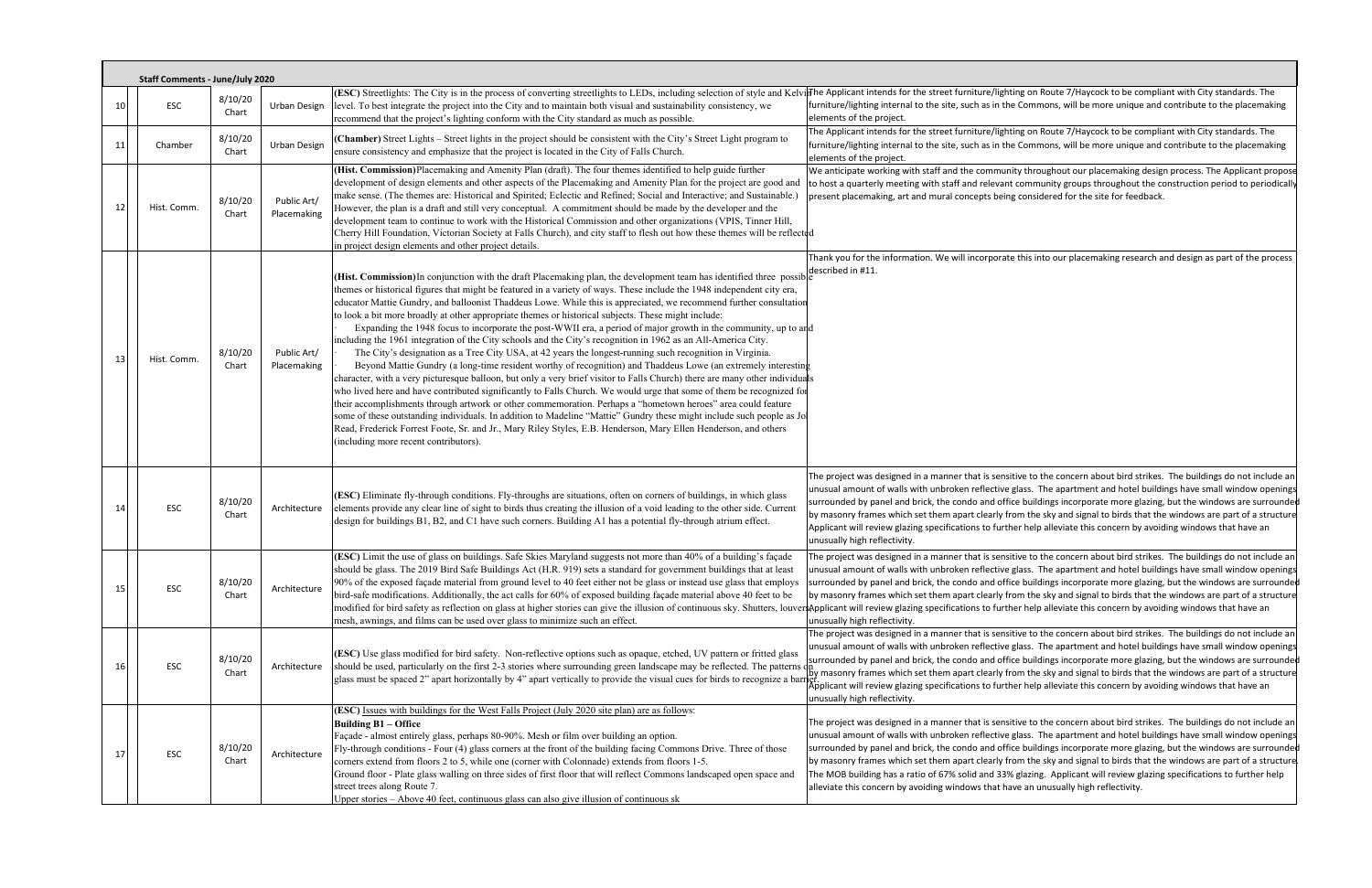|    |    | <b>Staff Comments - June/July 2020</b> |                           |              |                                                                                                                                                                                                                                                                                                                                                                                                                                                                                                                                                                                                      |                                                                                                                                                                                                                                                                                                                                                                                                                                                                                                                                                                                                                                                                                        |
|----|----|----------------------------------------|---------------------------|--------------|------------------------------------------------------------------------------------------------------------------------------------------------------------------------------------------------------------------------------------------------------------------------------------------------------------------------------------------------------------------------------------------------------------------------------------------------------------------------------------------------------------------------------------------------------------------------------------------------------|----------------------------------------------------------------------------------------------------------------------------------------------------------------------------------------------------------------------------------------------------------------------------------------------------------------------------------------------------------------------------------------------------------------------------------------------------------------------------------------------------------------------------------------------------------------------------------------------------------------------------------------------------------------------------------------|
|    | 18 | ESC                                    | 8/10/20<br>Chart          | Architecture | (ESC) Building B2 - Hotel<br>Façade - appears to be more than 40% window<br>Fly-through conditions - One (1) glass corner on the corner of Commons Drive with Colonnade that extends from<br>floors 2 to 6.<br>Ground floor - Plate glass that will reflect Commons landscaped open space.                                                                                                                                                                                                                                                                                                           | The project was designed in a manner that is sensitive to the concern about bird strikes. The buildings do not include an<br>unusual amount of walls with unbroken reflective glass. The apartment and hotel buildings have small window openings<br>surrounded by panel and brick, the condo and office buildings incorporate more glazing, but the windows are surrounded<br>by masonry frames which set them apart clearly from the sky and signal to birds that the windows are part of a structure<br>Applicant will review glazing specifications to further help alleviate this concern by avoiding windows that have an<br>unusually high reflectivity.                        |
|    | 19 | ESC                                    | 8/10/20<br>Chart          | Architecture | (ESC) Building C1 - Multifamily Condo<br>Façade - appears to be more than 40% window<br>Fly-through conditions - Two (2) glass corners at the front of building facing Commons Drive. Both corners extend<br>from floors 3 to 12.<br>Ground floor - Almost continuous plate glass that will reflect Commons landscaped open space.                                                                                                                                                                                                                                                                   | The project was designed in a manner that is sensitive to the concern about bird strikes. The buildings do not include an<br>unusual amount of walls with unbroken reflective glass. The apartment and hotel buildings have small window openings<br>surrounded by panel and brick, the condo and office buildings incorporate more glazing, but the windows are surrounded<br>by masonry frames which set them apart clearly from the sky and signal to birds that the windows are part of a structure<br>Applicant will review glazing specifications to further help alleviate this concern by avoiding windows that have an<br>unusually high reflectivity.                        |
|    | 20 | ESC                                    | 8/10/20<br>Chart          | Architecture | (ESC) Building A1 - Multi-Family Rental Architecture<br>Façade – appears to be more than $40\%$ window<br>Fly-through conditions - Three-sided window feature for 2nd floor of grocery store on the corner of Route 7 and<br>Haycock Road could present a fly-through condition, particularly at night as indoor lights for this business are likely to<br>be on continuously. Art screening over these windows might be an option and would tie corner back into visual featur<br>of the Commons area.<br>Ground floor - Plate glass that will reflect streetscape trees on Route 7 and Haycock Roa | The project was designed in a manner that is sensitive to the concern about bird strikes. The buildings do not include an<br>unusual amount of walls with unbroken reflective glass. The apartment and hotel buildings have small window openings<br>surrounded by panel and brick, the condo and office buildings incorporate more glazing, but the windows are surrounded<br>by masonry frames which set them apart clearly from the sky and signal to birds that the windows are part of a structure<br>Åpplicant will review glazing specifications to further help alleviate this concern by avoiding windows that have an<br>unusually high reflectivity.                        |
|    | 21 | AAB                                    | 8/10/20<br>Chart          | Architecture | (AAB) Appreciate all the materials and views put together; really sets the bar for future development in Falls Church.                                                                                                                                                                                                                                                                                                                                                                                                                                                                               | Acknowledged.                                                                                                                                                                                                                                                                                                                                                                                                                                                                                                                                                                                                                                                                          |
|    | 22 | AAB                                    | 8/10/20<br>Chart          | Urban Design | (AAB) Benefit to get loading zone in Block A inside instead of open alley.                                                                                                                                                                                                                                                                                                                                                                                                                                                                                                                           | Acknowledged.                                                                                                                                                                                                                                                                                                                                                                                                                                                                                                                                                                                                                                                                          |
|    | 23 | AAB                                    | 8/10/20<br>Chart          | Urban Design | (AAB) Benefit of splitting Alley A with garage because of slope.                                                                                                                                                                                                                                                                                                                                                                                                                                                                                                                                     | Acknowledged.                                                                                                                                                                                                                                                                                                                                                                                                                                                                                                                                                                                                                                                                          |
|    | 24 | AAB                                    | 8/10/20                   | Urban Design | (AAB) Like the more modern feel as come from high school and turns more traditional as move towards intersection.                                                                                                                                                                                                                                                                                                                                                                                                                                                                                    | Acknowledged.                                                                                                                                                                                                                                                                                                                                                                                                                                                                                                                                                                                                                                                                          |
|    | 25 | AAB                                    | Chart<br>8/10/20<br>Chart | Urban Design | (AAB) Adding Lane 4 helps with shadows on school plaza.                                                                                                                                                                                                                                                                                                                                                                                                                                                                                                                                              | Acknowledged.                                                                                                                                                                                                                                                                                                                                                                                                                                                                                                                                                                                                                                                                          |
|    | 26 | AAB                                    | 8/10/20<br>Chart          | Architecture | (AAB) Variation of facades throughout really helps with the massing.                                                                                                                                                                                                                                                                                                                                                                                                                                                                                                                                 | Acknowledged.                                                                                                                                                                                                                                                                                                                                                                                                                                                                                                                                                                                                                                                                          |
|    | 27 | AAB                                    | 8/10/20<br>Chart          | Architecture | (AAB) Parking garages look too plain.                                                                                                                                                                                                                                                                                                                                                                                                                                                                                                                                                                | The SESP Submission package did not include the intended design for garage facades, which are now included in the<br>resubmission. Almost all of the visible garage elevations incorporate brick piers and horizontal members which combine<br>with murals and artwork will make the garages an attractive feature of the site. The facades that are less visible or will b<br>completely covered by future building construction will be dark grey concrete which is more attractive than a typical<br>precast garage facade. For the facade facing the school, the design will incorporate some brick surround, colored<br>concrete, green wall and art.                             |
|    | 28 | AAB                                    | 8/10/20<br>Chart          | Architecture | (AAB) Color palette looked relatively muted but renderings included some pop of color - how will all that work<br>together?                                                                                                                                                                                                                                                                                                                                                                                                                                                                          | Based upon feedback from our community meetings in fall 2019, the project has been designed to be a bit more modern<br>with a white, grey, beige and charcoal color palette juxtaposed against pops of color on the buildings as wellsaat the<br>retail level. The hotel has a rich walnut colored panel material, the apartment building has red mullions and balconies an<br>a terra cotta colored panel, the office has blended shaded precast with vertical accent elements, the condo and office<br>buildings will incorporate color into signage and awnings and all of the buildings will have retail at the ground level with<br>various colored facades.                      |
|    | 29 | AAB                                    | 8/10/20<br>Chart          | Urban Design | (AAB) Is there a buffer between Block B garage and school parking lot?                                                                                                                                                                                                                                                                                                                                                                                                                                                                                                                               | We anticipate installing vine pockets along the side of the B Garage facing the school parking lot, in the 2-3' feet betweer<br>the garage and the property line, which will allow us to cultivate plants that can grow up the garage structure which will<br>be visually attractive.                                                                                                                                                                                                                                                                                                                                                                                                  |
|    | 30 | AAB                                    | 8/10/20<br>Chart          | Architecture | (AAB) Block A corner still seems behemoth. Still needs a little more development; play with depth a bit more.<br>Something to add more verticality and less flat feeling.                                                                                                                                                                                                                                                                                                                                                                                                                            | Based on feedback we received on the first submission, we have made modifications to the design of Block A to break up<br>the façade into smaller buildings in our resubmission.                                                                                                                                                                                                                                                                                                                                                                                                                                                                                                       |
| 31 |    | AAB                                    | 8/10/20<br>Chart          | Architecture | (AAB) Office: great design, including feature above lobby.                                                                                                                                                                                                                                                                                                                                                                                                                                                                                                                                           | Thank you. Since we last met with the AAB, we have identified an office development partner who will develop the pad.<br>We have added some additional visual interest to the building with new colors of the precast concrete and shading along<br>with ribbon windows. The building exterior offers textual relief between the prominent vertical members and the shade<br>horizontal strips. Vertical accents will be evident on the elevation facing the Commons where the structure projects out<br>toward the street. The second floor slab extends over the sidewalk near the main entrance forming a colonnade and<br>providing shelter for persons going toward the entrance. |
|    | 32 | AAB                                    | 8/10/20                   | Architecture | (AAB) Hotel: great design, fits in well with overall project. Do units on corner with all glazing – does that seem good                                                                                                                                                                                                                                                                                                                                                                                                                                                                              | dThe rooms in this vertical stack are one bedroom suites and the area on the glass are the living areas, not the bedrooms.                                                                                                                                                                                                                                                                                                                                                                                                                                                                                                                                                             |
|    |    |                                        | Chart                     |              | do, not much privacy?                                                                                                                                                                                                                                                                                                                                                                                                                                                                                                                                                                                | In addition, all areas will have drapes that can be closed for privacy                                                                                                                                                                                                                                                                                                                                                                                                                                                                                                                                                                                                                 |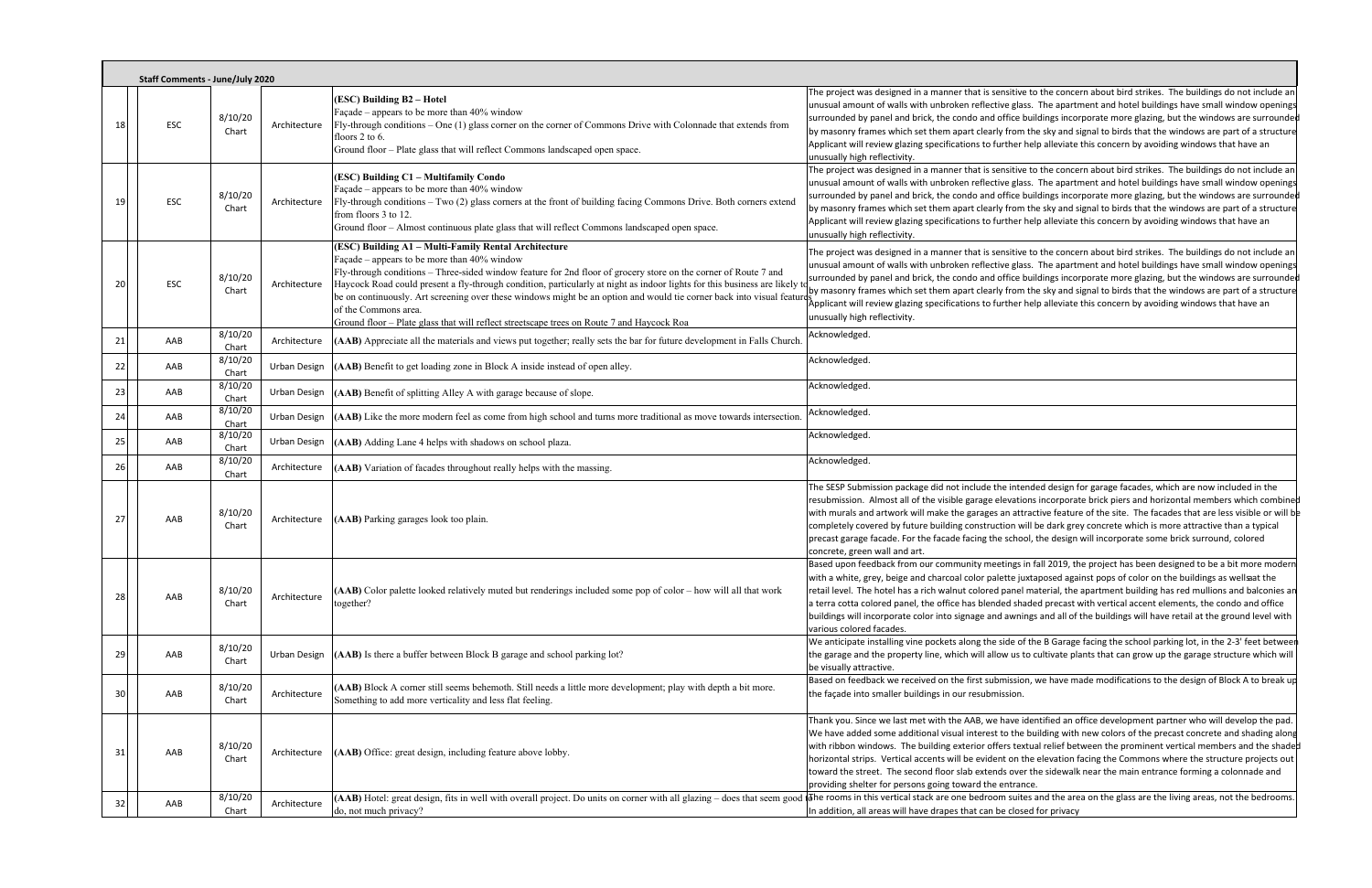|              | <b>Staff Comments - June/July 2020</b> |                  |                     |                                                                                                                                                                                                                                                                                                                                                                                                                                                                                             |                                                                                                                                                                                                                                                                                                                                                                                                                                                                                                                                                                                                                                                                                                                                                                                                                                                                                                                                                                                                                                                                                                                                                                   |  |  |  |  |  |
|--------------|----------------------------------------|------------------|---------------------|---------------------------------------------------------------------------------------------------------------------------------------------------------------------------------------------------------------------------------------------------------------------------------------------------------------------------------------------------------------------------------------------------------------------------------------------------------------------------------------------|-------------------------------------------------------------------------------------------------------------------------------------------------------------------------------------------------------------------------------------------------------------------------------------------------------------------------------------------------------------------------------------------------------------------------------------------------------------------------------------------------------------------------------------------------------------------------------------------------------------------------------------------------------------------------------------------------------------------------------------------------------------------------------------------------------------------------------------------------------------------------------------------------------------------------------------------------------------------------------------------------------------------------------------------------------------------------------------------------------------------------------------------------------------------|--|--|--|--|--|
| 33           | AAB                                    | 8/10/20<br>Chart | Architecture        | $(AAB)$ Condo: appreciate attention to proportions; angles and staggered balconies add interesting element to the façade.                                                                                                                                                                                                                                                                                                                                                                   | Acknowledged.                                                                                                                                                                                                                                                                                                                                                                                                                                                                                                                                                                                                                                                                                                                                                                                                                                                                                                                                                                                                                                                                                                                                                     |  |  |  |  |  |
| 34           | <b>FCCPS</b>                           | 8/10/20<br>Chart | Urban Design        | <b>(FCCPS)</b> What is height of Phase 2 office building? Why is this building footprint proposed to be shifted to the west.                                                                                                                                                                                                                                                                                                                                                                | The SEE Approval permits up to 15 stories on the Phase 2 office block. Since the approval of the SEE, the site had to be<br>redesigned to accommodate the combination of the separate apartment buildings, the parking structures, and the<br>relocation of the condo from Block A to Block C. In order to accommodate the condo on Block C and maintain the<br>required setbacks down to the GMHS Community Grove, the Phase 1 and 2 office blocks needed to shift.                                                                                                                                                                                                                                                                                                                                                                                                                                                                                                                                                                                                                                                                                              |  |  |  |  |  |
|              | <b>VPIS</b>                            | 8/10/20<br>Chart | Parking             | car space per apartment. Even though Metro is close by, allowing only one space per apartment in this day and age<br>invites parking problems for residents. It would be very bad for overflow parking to end up in the school lot, or in the<br>where the Giant now is, or on other commercial lots or residential streets in this area. All are very possible if there is<br>enough parking.                                                                                              | One of the most important features of this project is that in conjunction with V Tech and WMATA we are creating a 40<br>(VPIS) We had a lot of discussions about the parking plans for the development. It appears there may be as little as one access to Metro and a mix of uses on site. In addition, the apartment building<br>a much smaller average unit size in comparison to other recently built projects in the City. Between Uber and Metro,<br>younger renters are opting against the expense of car ownership all across the City and suburban counties. Based upo<br>parking use data from other buildings in Fairfax County, Ballston, East and West Falls Church, we are confident that ou<br>parking mix is appropriate for the site.                                                                                                                                                                                                                                                                                                                                                                                                            |  |  |  |  |  |
|              | <b>VPIS</b>                            | 8/10/20<br>Chart | Parking             | as there is so much shopping in this area where parking is free. Is paid parking really a financial necessity for this proj when visiting the site. There will be a validation period for shoppers.<br>to succeed?                                                                                                                                                                                                                                                                          | (VPIS) We were also a bit disappointed to hear that the parking for shopping is paid parking. While it is true that som As mentioned in the meeting with VPIS, there will likely be some validation period for parking (i.e.,<br>people may come to this development to shop on Metro, we anticipate that the vast majority of shoppers will be driving oal is to create a community that is inviting and safe for folks who choose to bike, walk and rideshare<br>here, as they do for most shopping areas. Having paid parking seems to be a serious deterrent for people to come here paid parking is part of an overall important strategy to encourage folks to consider alternative modes o                                                                                                                                                                                                                                                                                                                                                                                                                                                                 |  |  |  |  |  |
| 37           | EDA                                    | 8/10/20<br>Chart | Transportation      | (EDA) The Economic Development Authority supports a signalized intersection at Route 7/Commons Drive/Chestnut Acknowledged.<br>Street.                                                                                                                                                                                                                                                                                                                                                      |                                                                                                                                                                                                                                                                                                                                                                                                                                                                                                                                                                                                                                                                                                                                                                                                                                                                                                                                                                                                                                                                                                                                                                   |  |  |  |  |  |
| 38           | EDA                                    | 8/10/20<br>Chart | Transportation      | (EDA) EDA members recommends that the developer and Council consider significant pedestrian safety measures,<br>such as overpasses/bridges on Route 7 and on Haycock Rd. The likely increased traffic from the West Falls<br>development, in addition to traffic from the Virginia Tech and the WMATA redevelopment projects will bring greatly<br>increased new truck, auto, bicycle, scooter, and pedestrian traffic to these two roads, especially affecting the City's<br>to this site. | Our at-grade signalized intersections will dramatically improve pedestrian safety in this area, which currently has man<br>areas where pedestrians are inclined to cross without the protection of a signal today. Pedestrian bridges are inheren<br>not pedestrian-oriented and actually prioritize cars and their speed rather than creating more safer intersections.<br>/Pedestrian bridges cannot easily accommodate people who are unable to use stairs - they require extremely long ram<br>often tripling or quadrupling the crossing distance for pedestrians, not to mention creating safety issues for the areas<br>George Mason High School students and vulnerable populations. Without significant safety measures, much more locane elevated from the ground and not visible from the street. Prioritizing pedestrian safety for the signalize<br>auto traffic will be generated just from Falls Church residents, not to mention all the new residents, workers and visitor cossings, as well as increasing the activity/visual interest along the streets with active retail w<br>at creating a walkable environment than bridges or overpasses. |  |  |  |  |  |
| 39           | Chamber                                | 8/10/20<br>Chart |                     | (Chamber) VDOT Issues - The Committee agrees with the developer about the importance of left turn exit and entry<br>Transportation options on Leesburg Pike and was pleased to learn discussions with VDOT are ongoing. The Committee considers this<br>access crucial to the success of the project and offers its voice to help secure the needed approvals.                                                                                                                              | Acknowledged.                                                                                                                                                                                                                                                                                                                                                                                                                                                                                                                                                                                                                                                                                                                                                                                                                                                                                                                                                                                                                                                                                                                                                     |  |  |  |  |  |
|              | AAB                                    | 8/10/20<br>Chart | Urban Design        | (AAB) Pedestrian connection – what is it actually going to look like? Will there be retail there or more of just a pass-<br>through? What is the width?                                                                                                                                                                                                                                                                                                                                     | The design of the pedestrian via has been updated to respond to accessibility comments raised during the summer<br>collaboration discussions. In order to allow for a seamless accessible transition between Haycock and the Commons, a<br>one-stop elevator along the Haycock side of the Block A Residential building was added to compliment the sculptural<br>stair. The pedestrian via is approximately 15' wide, open to the sky, and will contain place-makinglements such as<br>murals and lighting.                                                                                                                                                                                                                                                                                                                                                                                                                                                                                                                                                                                                                                                      |  |  |  |  |  |
| 41           | AAB/HSAC                               | 8/10/20<br>Chart | Urban Design        | (AAB) (HSAC) What are the sidewalk materials?                                                                                                                                                                                                                                                                                                                                                                                                                                               | Sidewalks will be brick as required by the City's standards on Haycock and Rt 7. Sidewalks within the site will be score<br>and colored concrete, and plaza areas will contain scored, colored and stamped concrete as well as specialty pavers.                                                                                                                                                                                                                                                                                                                                                                                                                                                                                                                                                                                                                                                                                                                                                                                                                                                                                                                  |  |  |  |  |  |
| 42           | AAB                                    | 8/10/20<br>Chart | Urban Design        | see new design with intersection at 7. Concern about built-in permanent features should be considered with more<br>flexibility to provide for more lawn/open space potentia                                                                                                                                                                                                                                                                                                                 | (AAB) What are plans for the entrance at Route 7 and Commons since the current design has been rejected? Excited to The intersection design has been revised and reviewed by Fairfax County and VDOT. The revised intersection<br>included in the resubmission.                                                                                                                                                                                                                                                                                                                                                                                                                                                                                                                                                                                                                                                                                                                                                                                                                                                                                                   |  |  |  |  |  |
| 43           | AAB                                    | 8/10/20<br>Chart | <b>Urban Design</b> | (AAB) What will be in Lane 4? Vehicular traffic? Appears to be a pavement "moat" between grove and condo.<br>Transition looks awkward there. Consider having it be a pedestrian lane at any point?                                                                                                                                                                                                                                                                                          | It is vehicular, but will be designed to be low-speed and pedestrian friendly. It is critical for circulation into the B garag<br>especially for events when the Commons might be closed to traffic.                                                                                                                                                                                                                                                                                                                                                                                                                                                                                                                                                                                                                                                                                                                                                                                                                                                                                                                                                              |  |  |  |  |  |
| 44           | AAB                                    | 8/10/20<br>Chart | Transportation      | (AAB) What are elements to ensure safety of students getting to and from school?                                                                                                                                                                                                                                                                                                                                                                                                            | Streets/sidewalks that are intended to be pedestrian areas will be designed to be low-speed and pedestrian-friendly,<br>which will ensure the safety of students using those paths to get to and from the schools.                                                                                                                                                                                                                                                                                                                                                                                                                                                                                                                                                                                                                                                                                                                                                                                                                                                                                                                                                |  |  |  |  |  |
| $\mathbf{A}$ | AAB                                    | 8/10/20<br>Chart |                     | Transportation (AAB) Will future cut-through of Commons to WFC metro impact Mustang Alley?                                                                                                                                                                                                                                                                                                                                                                                                  | The new intersection at Commons and Mustang Alley will be a 3way stop intersection (4-ways in the future when VT<br>develops) that will induce reduced auto speeds and provide safe pedestrian and bike connectivity along Mustang Alle<br>ensure safety of kids and staff walking/biking to schools                                                                                                                                                                                                                                                                                                                                                                                                                                                                                                                                                                                                                                                                                                                                                                                                                                                              |  |  |  |  |  |

ct is that in conjunction with V Tech and WMATA we are creating a 40‐ Metro and a mix of uses on site. In addition, the apartment building has o other recently built projects in the City. Between Uber and Metro, of car ownership all across the City and suburban counties. Based upon County, Ballston, East and West Falls Church, we are confident that our

ically improve pedestrian safety in this area, which currently has many thout the protection of a signal today. Pedestrian bridges are inherently ars and their speed rather than creating more safer intersections. beople who are unable to use stairs - they require extremely long ramps, te for pedestrians, not to mention creating safety issues for the areas that m the street. Prioritizing pedestrian safety for the signalized at-grade I interest along the streets with active retail will be much more effective or overpasses.

Alley will be a 3way stop intersection (4-ways in the future when VT<br>Ind provide safe pedestrian and bike connectivity along Mustang Alley to schools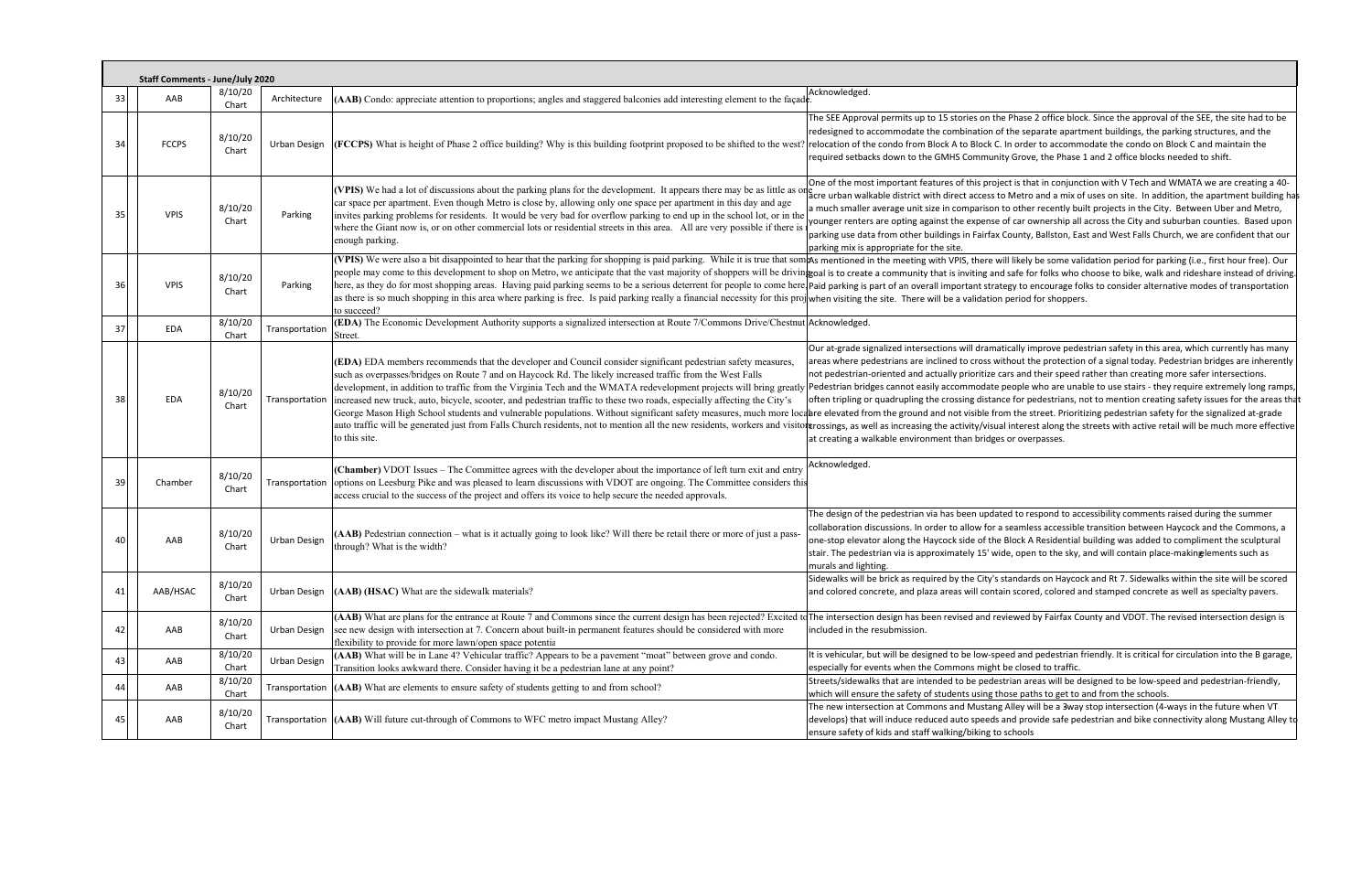|    | <b>Staff Comments - June/July 2020</b> |                  |                            |                                                                                                                                                                                                                                                                                                                                                                                    |                                                                                                                                                                                                                                                                                                                                                                                                                                                                                                                                                                                                                                                                                                                                                                                                                                                                                                                                                                                             |
|----|----------------------------------------|------------------|----------------------------|------------------------------------------------------------------------------------------------------------------------------------------------------------------------------------------------------------------------------------------------------------------------------------------------------------------------------------------------------------------------------------|---------------------------------------------------------------------------------------------------------------------------------------------------------------------------------------------------------------------------------------------------------------------------------------------------------------------------------------------------------------------------------------------------------------------------------------------------------------------------------------------------------------------------------------------------------------------------------------------------------------------------------------------------------------------------------------------------------------------------------------------------------------------------------------------------------------------------------------------------------------------------------------------------------------------------------------------------------------------------------------------|
|    | AAB                                    | 8/10/20<br>Chart |                            | Transportation $(AAB)$ What is the possibility of using internal roads as cut-through and creating internal congestion?                                                                                                                                                                                                                                                            | We believe that "cut-through" traffic is crucial to the vitality and safety of the project, and is the reason grids of streets<br>are so important in urban contexts. Enticing vehicular traffic to use the Project's streets rather than the main roads is<br>essential to reducing the volume of cars through the Route 7/Haycock intersection. The new options that drivers will hav<br>to get around the Route 7 and Haycock intersection will help traffic throughout West Falls Church. Additionally, high<br>quality retailers expect vehicular traffic to pass by their shops - the more low-speed traffic through the site, the better<br>retailers we can attract. The drivers themselves will naturally slow down as they drive through the project due to the<br>visual interest and activity in the plazas and retail storefronts. All of these elements work in combination to create a safe<br>more pedestrian-friendly environment for Falls Church residents and visitors. |
| 47 | <b>CACT</b>                            | 8/10/20<br>Chart | Transportation             | (CACT) The updated street grid design is much more pedestrian-friendly. However, the connection of Street A during<br>school hours is worrisome. This will need to be very well-signed. How will drivers, pedestrians and cyclists understar<br>what rules are in effect? Who decides when and how to change the traffic flow?                                                     | We think this question is addressing the section of Street A that transverses the Commons during certain hours. When<br>that section is closed to vehicular traffic, there will be bollards indicating that it is not available to vehicular traffic. There<br>will be signs alerting pedestrians and drivers that it is a shared area when it is open.                                                                                                                                                                                                                                                                                                                                                                                                                                                                                                                                                                                                                                     |
| 48 | <b>CACT</b>                            | 8/10/20<br>Chart | Transportation             | (CACT) The Haycock pedestrian crossings must be as safe as possible. Adding two signals will help.                                                                                                                                                                                                                                                                                 | Acknowledged.                                                                                                                                                                                                                                                                                                                                                                                                                                                                                                                                                                                                                                                                                                                                                                                                                                                                                                                                                                               |
| 49 | <b>CACT</b>                            | 8/10/20<br>Chart | Transportation             | (CACT) We're concerned about VDOT's proposal to use a third westbound lane on Route 7 as an I-66 on-ramp. This<br>would detract from the pedestrian experience in this area.                                                                                                                                                                                                       | We understand and agree, but unfortunately this is not something that we can control. It is a requirement of Central<br>VDOT office as Route 7 is part of the National Highway System, plus it is part of the planned Envision Route 7 BRT route.                                                                                                                                                                                                                                                                                                                                                                                                                                                                                                                                                                                                                                                                                                                                           |
| 50 | <b>CACT</b>                            | 8/10/20<br>Chart | <b>Urban Design</b>        | (CACT) The longer, continuous tree pits to stop mid-block crossings on Route 7 are a good idea.                                                                                                                                                                                                                                                                                    | Acknowledged.                                                                                                                                                                                                                                                                                                                                                                                                                                                                                                                                                                                                                                                                                                                                                                                                                                                                                                                                                                               |
| 51 | <b>CACT</b>                            | 8/10/20<br>Chart | Urban Design               | (CACT) Chunking up the larger retail building into smaller building facades is good for pedestrian interest.                                                                                                                                                                                                                                                                       | Acknowledged.                                                                                                                                                                                                                                                                                                                                                                                                                                                                                                                                                                                                                                                                                                                                                                                                                                                                                                                                                                               |
| 52 | <b>CACT</b>                            | 8/10/20<br>Chart | Public Art/<br>Placemaking | (CACT) For the grand staircase, how will the murals and lighting look?                                                                                                                                                                                                                                                                                                             | While the selection process for the actual murals and art for the placemaking elements in the project, including those that<br>will be located in the pedestrian via space, will happen closer to construction, we have included some examples of<br>precedent projects that are inspiring to us in our placemaking and amenities package.                                                                                                                                                                                                                                                                                                                                                                                                                                                                                                                                                                                                                                                  |
| 53 | <b>CACT</b>                            | 8/10/20<br>Chart | Urban Design               | (CACT) How will visitors who can't use the grand staircase feel as welcomed as those who can?                                                                                                                                                                                                                                                                                      | The design of the pedestrian via has been updated to respond to accessibility comments raised during the summer<br>collaboration discussions. In order to allow for a seamless accessible transition between Haycock and the Commons, a<br>one-stop elevator along the Haycock side of the Block A Residential building was added to compliment the sculptural<br>stair. The pedestrian via is approximately 15' wide, open to the sky, and will contain place-makinglements such as<br>murals and lighting.                                                                                                                                                                                                                                                                                                                                                                                                                                                                                |
| 54 | <b>CACT</b>                            | 8/10/20<br>Chart | Public Art/<br>Placemaking | (CACT) Is there an interim plan for art on the Block D garage before phase 2 development is built? This would be<br>unattractive for visitors arriving from Haycock.                                                                                                                                                                                                               | Depending on the timing of the Phase 2 building that will be built in front of the garage, we intend to use the Haycock<br>façade of the garage for placemaking elements such as a mural, which will provide visual interest in the interim before<br>Phase 2 is constructed.                                                                                                                                                                                                                                                                                                                                                                                                                                                                                                                                                                                                                                                                                                               |
| 55 | <b>CACT</b>                            | 8/10/20<br>Chart | <b>Urban Design</b>        | (CACT) We like the generous 13-foot minimum sidewalks on Commons Drive, but understand café seating may redudathe previously approved SEE VCs required a minimum 6' clear zone, which we are proposing to maintain.<br>this width. Please ensure an absolute minimum of six-foot clear pedestrian space to accommodate people who are<br>walking or using strollers or wheelchairs |                                                                                                                                                                                                                                                                                                                                                                                                                                                                                                                                                                                                                                                                                                                                                                                                                                                                                                                                                                                             |
| 56 | <b>CACT</b>                            | 8/10/20<br>Chart | Transportation             | (CACT) Via NVTA grants, we like that pedestrian ramps and refuges at Route 7 and Haycock will be updated.                                                                                                                                                                                                                                                                          | Acknowledged.                                                                                                                                                                                                                                                                                                                                                                                                                                                                                                                                                                                                                                                                                                                                                                                                                                                                                                                                                                               |
| 57 | CACT                                   | 8/10/20<br>Chart | Urban Design               | (CACT) Consider a gateway feature at Route 7 and Commons Drive.                                                                                                                                                                                                                                                                                                                    | The Applicant is anticipating that a gateway art feature will be included at the entry to the project. See Response #3.                                                                                                                                                                                                                                                                                                                                                                                                                                                                                                                                                                                                                                                                                                                                                                                                                                                                     |
| 58 | <b>CACT</b>                            | 8/10/20<br>Chart | <b>Urban Design</b>        | (CACT) 58 class 3 bike spaces (assuming two bikes per bike rack) may not be enough for a project that is designed with the project is compliant with the City's bike parking standards, but the Applicant will take this under<br>so much cycling infrastructure.                                                                                                                  |                                                                                                                                                                                                                                                                                                                                                                                                                                                                                                                                                                                                                                                                                                                                                                                                                                                                                                                                                                                             |
| 59 | CACT                                   | 8/10/20<br>Chart | Urban Design               | (CACT) The tree strip buffer on Mustang Alley is preferable to bollards.                                                                                                                                                                                                                                                                                                           | Acknowledged.                                                                                                                                                                                                                                                                                                                                                                                                                                                                                                                                                                                                                                                                                                                                                                                                                                                                                                                                                                               |
| 60 | <b>CACT</b>                            | 8/10/20<br>Chart | Urban Design               | (CACT) Will there be larger bike racks in the parking garages?                                                                                                                                                                                                                                                                                                                     | We are meeting the City's bike parking requirements overall across the site.                                                                                                                                                                                                                                                                                                                                                                                                                                                                                                                                                                                                                                                                                                                                                                                                                                                                                                                |
| 61 | CACT                                   | 8/10/20<br>Chart | Urban Design               | and Haycock.                                                                                                                                                                                                                                                                                                                                                                       | (CACT) Please identify possible future locations for Capital Bikeshare facilities in addition to the one planned at Rout A future bikeshare station could be located in the public right of way on Haycock near the Haycock/Rt<br>desired.                                                                                                                                                                                                                                                                                                                                                                                                                                                                                                                                                                                                                                                                                                                                                  |
| 62 | CACT                                   | 8/10/20<br>Chart | Urban Design               | (CACT) Will there be specified areas for rental scooter parking?                                                                                                                                                                                                                                                                                                                   | As the manager of the overall site, we will take this into consideration and will continue to adapt and adjust site element<br>as needed to accommodate scooters or other technological developments in transit usage over the life of the project.                                                                                                                                                                                                                                                                                                                                                                                                                                                                                                                                                                                                                                                                                                                                         |
| 63 | CACT                                   | 8/10/20<br>Chart |                            | Transportation $(CACT)$ We like the accommodation for future bus rapid transit (BRT) service.                                                                                                                                                                                                                                                                                      | Acknowledged.                                                                                                                                                                                                                                                                                                                                                                                                                                                                                                                                                                                                                                                                                                                                                                                                                                                                                                                                                                               |
| 64 | CACT                                   | 8/10/20<br>Chart | Urban Design               | (CACT) We like that drop off areas have been provided for app-based ride-sharing.                                                                                                                                                                                                                                                                                                  | Acknowledged.                                                                                                                                                                                                                                                                                                                                                                                                                                                                                                                                                                                                                                                                                                                                                                                                                                                                                                                                                                               |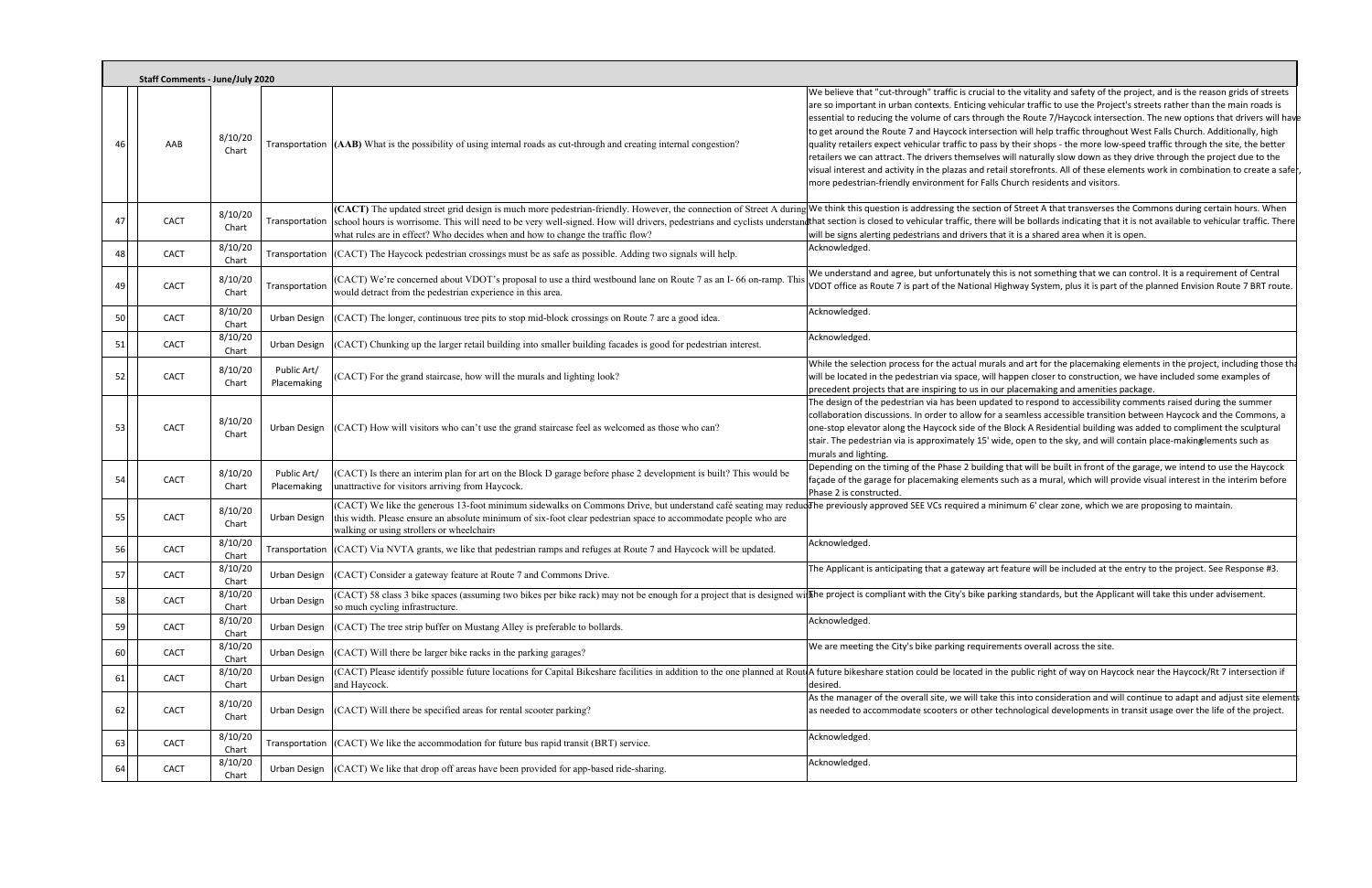|    | <b>Staff Comments - June/July 2020</b> |                  |                |                                                                                                                                                                                                                                                                                                                                                                                                          |                                                                                                                                                                                                                                                                                                                                                                                                                                                                                                                                                                                                                                                                                                                                                                       |
|----|----------------------------------------|------------------|----------------|----------------------------------------------------------------------------------------------------------------------------------------------------------------------------------------------------------------------------------------------------------------------------------------------------------------------------------------------------------------------------------------------------------|-----------------------------------------------------------------------------------------------------------------------------------------------------------------------------------------------------------------------------------------------------------------------------------------------------------------------------------------------------------------------------------------------------------------------------------------------------------------------------------------------------------------------------------------------------------------------------------------------------------------------------------------------------------------------------------------------------------------------------------------------------------------------|
| 6! | <b>CACT</b>                            | 8/10/20<br>Chart |                | Transportation (CACT) Please explain how delivery truck traffic will be separated from pedestrian areas.                                                                                                                                                                                                                                                                                                 | Large delivery trucks serving the grocery store will be largely separated from pedestrian traffic as they will use Alley 1<br>between the Senior and D-2 Garage to enter the covered loading area below Building A where they will load/unload the<br>grocer. Alley 1 and the covered service area in Building A will be dedicated back-of-house areas where pedestrians will be<br>not allowed or discouraged from using. Other areas, including the shared woonerf streets, will be designed to allow<br>loading activities to occur safely with pedestrians in mind, which is typical for urban areas. Retailers often use smaller<br>trucks for delivery, such as UPS/Fedex, which can be accommodated in our streets without much disruption to traffic<br>flow. |
| 6  | CACT                                   | 8/10/20<br>Chart | Transportation | (CACT) We are concerned whether shared garage parking will be enough for school events that occur simultaneously<br>with programmed events in the commercial development. The developer indicates that they are planning to program the<br>development and that it is intended to be active 18 hours a day.                                                                                              | FCGP and FCCPS have agreed that we will coordinate event nights so that they do not overlap - there will be 15 nights a<br>year when 300 spaces are available to FCCPS for parking for events. This is further enumerated in the Tripartite Parking<br>MOU executed between FCGP, the City, and FCCPS. Currently and in the future there will be additional parking located or<br>the adjacent Virginia Tech site.                                                                                                                                                                                                                                                                                                                                                    |
| 6  | CACT                                   | 8/10/20<br>Chart | Transportation | (CACT) The developer should incorporate "smart parking technology" in garage and street parking to include wireless<br>sensors and messaging signs that provide real time information on parking space availability.                                                                                                                                                                                     | Acknowledged. FCGP anticipates incorporating smart parking technology where feasible, such as electronic signs at the<br>entrance of garages that display the number of available spaces in the garage.                                                                                                                                                                                                                                                                                                                                                                                                                                                                                                                                                               |
| 68 | CACT                                   | 8/10/20<br>Chart | Urban Design   | (CACT) Is there cover for crossing to the parking garages from residential buildings?                                                                                                                                                                                                                                                                                                                    | Yes - there will be above-grade covered bridge connections from the D garage to the apartment building.                                                                                                                                                                                                                                                                                                                                                                                                                                                                                                                                                                                                                                                               |
| 69 | CACT                                   | 8/10/20<br>Chart | Urban Design   | use?                                                                                                                                                                                                                                                                                                                                                                                                     | (CACT) How will Alley 1 be safe for seniors crossing to the parking garage, especially if it is the route that trucks will We are also reviewing this as part of the design and will ensure we take it into consideration as w<br>senior development partner.                                                                                                                                                                                                                                                                                                                                                                                                                                                                                                         |
| 70 | CACT                                   | 8/10/20<br>Chart | Urban Design   | (CACT) How will pedestrian paths through parking garages be designed for safety and interest?                                                                                                                                                                                                                                                                                                            | The design of the garages will meet code requirements and are typical in design.                                                                                                                                                                                                                                                                                                                                                                                                                                                                                                                                                                                                                                                                                      |
| 71 | <b>HSAC</b>                            | 8/10/20<br>Chart | Urban Design   | (HSAC) Questions/concerns over the stairs and accessibility.                                                                                                                                                                                                                                                                                                                                             | The design of the pedestrian via has been updated to respond to accessibility comments raised during the summer<br>collaboration discussions. In order to allow for a seamless accessible transition between Haycock and the Commons, a<br>one-stop elevator along the Haycock side of the Block A Residential building was added to compliment the sculptural<br>stair. The pedestrian via is approximately 15' wide, open to the sky, and will contain place-makinglements such as<br>murals and lighting.                                                                                                                                                                                                                                                          |
| 72 | <b>FCCPS</b>                           | 8/10/20<br>Chart | Urban Design   | (FCCPS) Would FCCPS parking spaces within Phase 2 office footprint be replaced? Ensure that there are guarantees<br>for school staff and students parking within Phase 2 office building.                                                                                                                                                                                                                | Yes, this was also memorialized in the Tripartite Parking MOU.                                                                                                                                                                                                                                                                                                                                                                                                                                                                                                                                                                                                                                                                                                        |
| 73 | <b>FCCPS</b>                           | 8/10/20<br>Chart |                | Urban Design $  (FCCPS)$ What is the width of sidewalk along Route 7?                                                                                                                                                                                                                                                                                                                                    | The Rt 7 sidewalk includes a minimum 10' wide shared-use path and a minimum 5' wide tree pit/landscape strip (includi<br>curb). The sidewalk section ranges in width. Maximum dimension is along Block A: from edge of planter to building face i<br>measures just over 21 ft. which includes 15' of paved pedestrian space.<br>However, along the future school parking lot adjacent to the Economic Development project, there is a pinch point wher<br>the minimum dimension is 8', including a 3' planter and a 5' sidewalk.                                                                                                                                                                                                                                      |
|    | <b>FCCPS</b>                           | 8/10/20<br>Chart |                | Urban Design $[FCCPS]$ Is there a potential conflict with pedestrians and cars using Lane 3 to get into B3 garage?                                                                                                                                                                                                                                                                                       | Lane 3 is not intended to be a major pedestrian area as it contains back-of-house service areas, so pedestrians will be<br>encouraged/more likely to use the more interesting Commons street to walk north, but sidewalk is provided on Lane 3<br>for the pedestrians that do choose to use it.                                                                                                                                                                                                                                                                                                                                                                                                                                                                       |
| 75 | <b>FCCPS</b>                           | 8/10/20<br>Chart |                | Transportation (FCCPS) Discuss the plan for bus pick up/drop off and kiss-n-ride process.                                                                                                                                                                                                                                                                                                                | Buses will turn into Mustang Alley from Haycock and line up along the portion of Mustang Alley next to MEHMS/GMHS,<br>then continue to Route 7 to leave. Kiss & Ride drivers will enter the site from Commons or Mustang Alley to get to<br>westbound Street A, then will use the turn-around loop to be constructed by FCGP directly south of the HS's Community<br>Grove. Students would be dropped off at the Grove, then drivers would loop around and go back towards the Commons<br>on Street A, then would be able to leave the site either from the intersection at Commons/Rt 7 or Mustang/Haycock.                                                                                                                                                          |
| 76 | Housing                                | 8/10/20<br>Chart | Transportation | (Housing) Will there be any bicycle storage?                                                                                                                                                                                                                                                                                                                                                             | Yes, the project complies with the City's Bike Parking Standards.                                                                                                                                                                                                                                                                                                                                                                                                                                                                                                                                                                                                                                                                                                     |
| 77 | <b>VPIS</b>                            | 8/10/20<br>Chart | Retail         | (VPIS) The plan calls for a grocery store at the corner of Haycock Road and Broad Street. The City already has three<br>to open at the downtown intersection, making four groceries. Unless this is a specialty grocery store, adding a fifth<br>general grocery seems overkill, and does nothing to add to new shopping opportunities residents of Falls Church were<br>expecting with this development | The grocery store has long been contemplated as part of the project. Grocery stores are a net benefit to the City from a<br>large grocery stores - Giant (right across Haycock), Aldi and Harris Teeter. Currently there are plans for a Whole Foortax revenue perspective. The Applicant has a tenant interested and is in lease negotiations with them -<br>itself as unique in the market and will have demand for their offerings.                                                                                                                                                                                                                                                                                                                                |
|    | <b>VPIS</b>                            | 8/10/20<br>Chart | Uses           | (A&H Council) Music/Dance School Venue. The Arts & Humanities Council would like to get clarity on if this venue<br>is considered part of the community benefits? If so, what is the square footage available? How will the tenant be<br>decided? Are all community benefits (proffers) perpetual to the Falls Church community for the life of the land-lease?                                          | The provision of the music/education school is part of the community benefits. The space is approximately 8,000 sf but<br>could be expanded to 14,000 if a tenant is secured. FCGP is currently working with potential tenants. The benefit is for th<br>life of the land-lease. FCGP is working with the City to determine if there is a way for the civic education spaces to be<br>owned by a public entity (CDA).                                                                                                                                                                                                                                                                                                                                                 |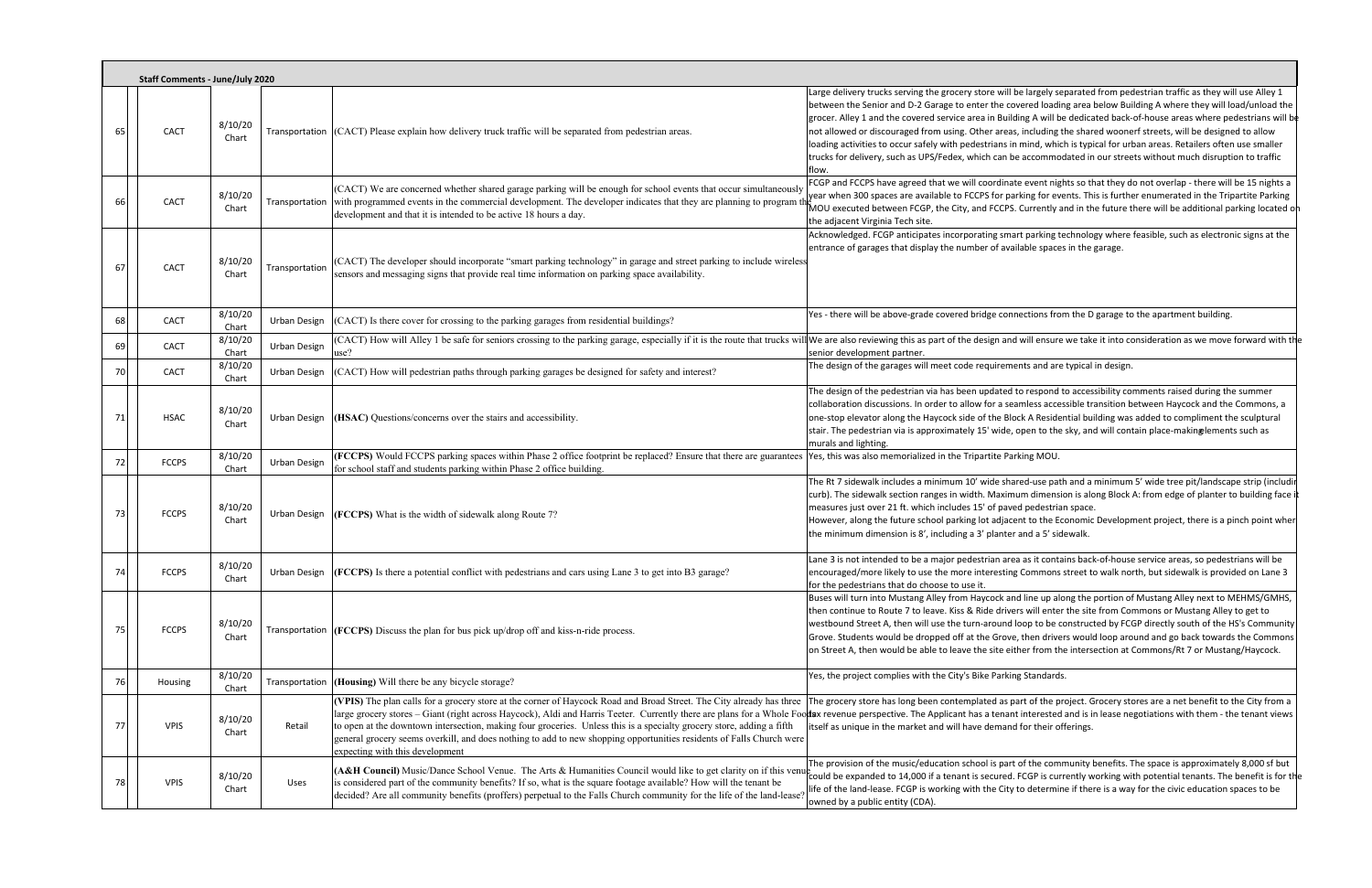|    | <b>Staff Comments - June/July 2020</b> |                  |            |                                                                                                                                                                                                                                                                                                                                                                                                                                                                                          |                                                                                                                                                                                                                                                                                                                                                                                                                                                                                                                                                                                                                                                                 |
|----|----------------------------------------|------------------|------------|------------------------------------------------------------------------------------------------------------------------------------------------------------------------------------------------------------------------------------------------------------------------------------------------------------------------------------------------------------------------------------------------------------------------------------------------------------------------------------------|-----------------------------------------------------------------------------------------------------------------------------------------------------------------------------------------------------------------------------------------------------------------------------------------------------------------------------------------------------------------------------------------------------------------------------------------------------------------------------------------------------------------------------------------------------------------------------------------------------------------------------------------------------------------|
| 79 | EDA                                    | 8/10/20<br>Chart | Uses       | (EDA) The EDA emphasized that the developer, Falls Church General Partners, should commit/strive to find uses that<br>will contribute to the vibrancy and economic stability of the site and have positive fiscal impacts for the City.                                                                                                                                                                                                                                                  | Acknowledged.                                                                                                                                                                                                                                                                                                                                                                                                                                                                                                                                                                                                                                                   |
| 80 | EDA                                    | 8/10/20<br>Chart | Uses       | (EDA) EDA members emphasized the importance of obtaining early commitments from future commercial tenants.<br>They also specifically asked and were advised of the status and commitment level of the music school, senior housing<br>component, and grocery store                                                                                                                                                                                                                       | Acknowledged.                                                                                                                                                                                                                                                                                                                                                                                                                                                                                                                                                                                                                                                   |
| 81 | <b>VPIS</b>                            | 8/10/20<br>Chart | Uses       | (Chamber) Mix of Uses: The Committee recognizes that the recent pandemic may impact future development projects Acknowledged.<br>in a number of ways. Given the unknown future of retail, we ask that the City be as flexible as possible regarding grou<br>level uses. While we believe flexibility is needed, we also request that the developer make every effort to secure vibrant,<br>attractive, revenue generating retail to the projec                                           |                                                                                                                                                                                                                                                                                                                                                                                                                                                                                                                                                                                                                                                                 |
| 82 | AAB                                    | 8/10/20<br>Chart | Uses       | (AAB) How will office terrace and roof be used?                                                                                                                                                                                                                                                                                                                                                                                                                                          | We have revised the design of the office building since the last submission. The rooftop will house mechanical and<br>ventilation equipment and the green roof. No tenant amenity space is envisioned for the roof, and a terrace is not<br>currently envisioned as it is not a sought-after amenity for the anticipated tenant mix.                                                                                                                                                                                                                                                                                                                            |
| 83 | AAB                                    | 8/10/20<br>Chart | Uses       | (AAB) What are envisioned for the two kiosks in the Commons?                                                                                                                                                                                                                                                                                                                                                                                                                             | FCGP anticipates having food/restaurant tenants in the kiosks, similar to the kiosks at Mosaic and the Wharf, dependent<br>on tenant demand.                                                                                                                                                                                                                                                                                                                                                                                                                                                                                                                    |
| 84 | AAB                                    | 8/10/20<br>Chart | Uses       | (AAB) Is the grocer committed?                                                                                                                                                                                                                                                                                                                                                                                                                                                           | The grocer lease is in progress and FCGP is hopeful that the tenant can be announced in the coming months.                                                                                                                                                                                                                                                                                                                                                                                                                                                                                                                                                      |
| 85 | AAB                                    | 8/10/20<br>Chart | Landscape  | (AAB) What are splash park plans for winter?                                                                                                                                                                                                                                                                                                                                                                                                                                             | The splash park will be designed to be a visually-pleasing occupiable space even when the fountains are turned off.                                                                                                                                                                                                                                                                                                                                                                                                                                                                                                                                             |
| 86 | Housing                                | 8/10/20<br>Chart | Uses       | (Housing) Is there a contingency plan for commercial retail due to COVID-19?                                                                                                                                                                                                                                                                                                                                                                                                             | We are optimistic that things will have returned to normal by the time we are delivering the project in 2023-2024, but of<br>course, like all commercial developers, we are keeping an eye on the retail landscape and will continue to adapt our<br>designs as necessary to meet new and changing needs.                                                                                                                                                                                                                                                                                                                                                       |
| 87 | Housing                                | 8/10/20<br>Chart | Operations | (Housing) What will be ability to organize protests in the Commons?                                                                                                                                                                                                                                                                                                                                                                                                                      | This will depend on the ownership of the Commons - if it is owned by the City or CDA, then the City's regulations on<br>organization in public spaces would apply.                                                                                                                                                                                                                                                                                                                                                                                                                                                                                              |
| 88 | <b>VPIS</b>                            | 8/10/20<br>Chart | Housing    | (VPIS) The Falls Church community is increasingly concerned about social justice and the availability of affordable<br>housing. With the need to strengthen affordable housing options, the City should adjust the voluntary concession for t<br>project to require that, as a minimum, six (6) percent of the units be affordable (i.e.; remove the option to make a<br>payment to the city in lieu of a unit) and clarify that these affordable units will be available in perpetuity. | It is FCGP's understanding from our discussions with staff that the requested base affordability for the project will remain<br>at 6% at 60% AMI or its equivalent as mutually agreed upon with the City. Any additional workforce/affordable housing<br>would be provided such that the economics of the project remain the same, i.e., if more affordable housing is desired, th<br>ground rent or land value payment will have to decrease commensurately. The length of the affordability period in the<br>VCs is currently written as "for the life of the project," as the land will be ground-leased to FCGP for a finite time and not<br>in perpetuity. |
| 89 | <b>VPIS</b>                            | 8/10/20<br>Chart | Housing    | mix of affordable housing into the project. Falls Church benefits from having opportunities for artists to both work but agreed upon with the City.<br>also live in the city. Artists depend on affordable housing opportunitie                                                                                                                                                                                                                                                          | (A&H Council) Affordable Housing. The Arts and Humanities Council encourages developers to incorporate a good FCGP has committed to providing 6% of the units at 60% AMI for affordable housing on site or its equivalent as m                                                                                                                                                                                                                                                                                                                                                                                                                                  |
| 90 | EDA                                    | 8/10/20<br>Chart | Housing    | (EDA) EDA members suggested that they would be willing to consider giving up some of the standard voluntary<br>concessions in exchange for a higher percentage of affordable housing units.                                                                                                                                                                                                                                                                                              | It is FCGP's understanding from our discussions with staff that the base affordability for the project will remain at 6% at<br>60% AMI or its equivalent as mutually agreed upon with the City. Any additional workforce/affordable housing would be<br>provided such that the economics of the project remain the same, i.e., if more affordable housing is desired, the ground<br>rent or land value payment will have to decrease commensurately.                                                                                                                                                                                                            |
| 91 | <b>VPIS</b>                            | 8/10/20<br>Chart | Housing    | housing could help the developer meet its LEED certifications and potentially serve to diversify FCCPS' student<br>population.                                                                                                                                                                                                                                                                                                                                                           | (Chamber) Affordable and Workforce Housing: As stated in our April 3 letter to Ms. Aubrey, the Committee supports to is FCGP's understanding from our discussions with staff that the base affordability for the project will<br>efforts to increase the commitment to workforce housing. The project's location is ideal for affordable housing, and sul60% AMI or its equivalent as mutually agreed upon with the City. Any additional workforce/affordable h<br>provided such that the economics of the project remain the same, i.e., if more affordable housing is desired, the ground<br>rent or land value payment will have to decrease commensurately. |
| 92 | <b>HSAC</b>                            | 8/10/20<br>Chart | Housing    | (HSAC) Would like to talk about the cash-in-lieu vs units discussion with staff; what would meet the needs and see the CFC to respond<br>trade-off to determine what HSAC would prefer.                                                                                                                                                                                                                                                                                                  |                                                                                                                                                                                                                                                                                                                                                                                                                                                                                                                                                                                                                                                                 |
| 93 | Housing                                | 8/10/20<br>Chart | Housing    | (Housing) Are there any affordable units in the senior building?                                                                                                                                                                                                                                                                                                                                                                                                                         | Yes, the senior housing developer will comply with the affordable housing requirements for its portion of the project per<br>the approved SEE VCs, which can include on-site units or a payment in lieu as mutually agreed upon with the City.                                                                                                                                                                                                                                                                                                                                                                                                                  |
| 94 | Housing                                | 8/10/20<br>Chart | Housing    | (Housing) Are there still any micro units?                                                                                                                                                                                                                                                                                                                                                                                                                                               | Yes - previously the micro building and traditional apartment building were separate buildings on the site, but for<br>efficiency and budgetary reasons, the units have been combined into one building, Building A.                                                                                                                                                                                                                                                                                                                                                                                                                                            |
| 95 | Housing                                | 8/10/20<br>Chart | Housing    | (Housing) Is there a precedent for having a senior building in this type of development?                                                                                                                                                                                                                                                                                                                                                                                                 | Building new walkable urban "lite" communities is an emerging typology in the senior housing space. Senior developers<br>are sophisticated and are staying ahead of the innovation curve, which is why they are now very interested in locating in<br>these types of locations as their tenants and visitors prefer it. There is an incredible amount of demand for these types o<br>facilities to balance the mostly suburban-style senior housing facilities that exist today.                                                                                                                                                                                |
| ۹۴ | Housing                                | 8/10/20<br>Chart | Housing    | (Housing) Were you aware that WMATA would be doing their project as well? With them added to this project should<br>more affordable housing be provided?                                                                                                                                                                                                                                                                                                                                 | Yes, the members of FCGP, EYA and Hoffman & Associates, are two of the three developers of the WMATA West Falls<br>Church parking lot site. The WMATA site will comply with Fairfax County affordable housing policies as required.                                                                                                                                                                                                                                                                                                                                                                                                                             |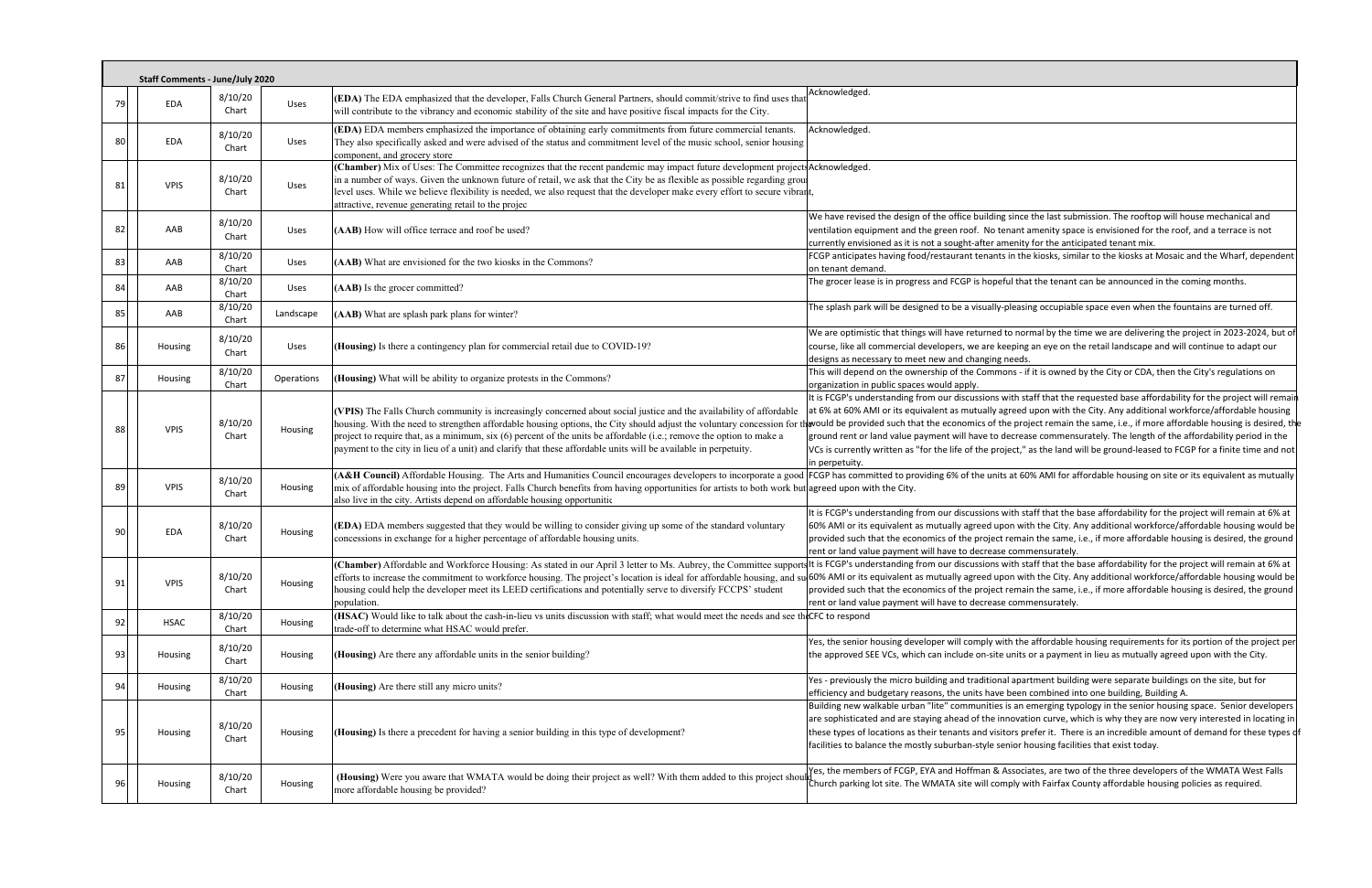|     | <b>Staff Comments - June/July 2020</b> |                           |                            |                                                                                                                                                                                                                                                                                                                                                                                                                                                                                                                                                                      |                                                                                                                                                                                                                                                                                                                                                                                                                                                                                                                                                                                                                                                                                                                                                                                                                                                                                                                                                                                      |
|-----|----------------------------------------|---------------------------|----------------------------|----------------------------------------------------------------------------------------------------------------------------------------------------------------------------------------------------------------------------------------------------------------------------------------------------------------------------------------------------------------------------------------------------------------------------------------------------------------------------------------------------------------------------------------------------------------------|--------------------------------------------------------------------------------------------------------------------------------------------------------------------------------------------------------------------------------------------------------------------------------------------------------------------------------------------------------------------------------------------------------------------------------------------------------------------------------------------------------------------------------------------------------------------------------------------------------------------------------------------------------------------------------------------------------------------------------------------------------------------------------------------------------------------------------------------------------------------------------------------------------------------------------------------------------------------------------------|
| 97  | Housing                                | 8/10/20<br>Chart          | Housing                    | (Housing) What is the mechanism of owner/manager of rentals? Could there be a commitment to help for a renter's<br>committee or advocacy group? (Tenant bill of Rights).                                                                                                                                                                                                                                                                                                                                                                                             | According to our property management consultant, many of the legal protections required by the Virginia Residential<br>Landlord and Tenant Act are already included in new residential leases. They also shared that they provide the "Virginia<br>Statement of Tenant Rights and Responsibilities as of July 1, 2020" with their new leases.                                                                                                                                                                                                                                                                                                                                                                                                                                                                                                                                                                                                                                        |
| 98  | Housing                                | 8/10/20<br>Chart          | Housing                    | (Housing) Appreciate flexibility of changing proportion. How is rate of 80% AMI for 2 beds determined?                                                                                                                                                                                                                                                                                                                                                                                                                                                               | Per the VCs, "The monthly rent for the ADUs will be set by the Housing Commission with reference to the U.S.<br>Department of Housing and Urban Development ("HUD") Washington Primary Metropolitan Statistical Area ("PMSA")<br>area median household income ("AMI")." We propose that rents match the HUD Washington PMSA AMI rents, as is<br>standard for tax credit projects and other affordable housing projects throughout the region.                                                                                                                                                                                                                                                                                                                                                                                                                                                                                                                                        |
| qc  | Housing                                | 8/10/20<br>Chart          | Housing                    | (Housing) Is there a way for city to verify that square footages of ADU would be proportional to market rate?                                                                                                                                                                                                                                                                                                                                                                                                                                                        | FCGP will be working with staff on this through the development review process. Each affordable unit plan will have a<br>comparable market rate unit plan, but mathematically, market rate units of the same bedroom count will not have the<br>same average SF as the affordable units of the same bedroom count, as there will be some market rate units of that<br>bedroom type that will be larger.                                                                                                                                                                                                                                                                                                                                                                                                                                                                                                                                                                              |
| 100 | Housing                                | 8/10/20<br>Chart          | Housing                    | (Housing) Was the Wharf in DC a profitable project even with there being a requirement of 30% affordable units?                                                                                                                                                                                                                                                                                                                                                                                                                                                      | As is common for development projects that involve public land or public entities, there were significant subsidies that<br>took a variety of forms at the Wharf, including a TIF, that allowed for the provision of the 30% affordable housing. The<br>development of West Falls is generating economic value to pay for the new GMHS building, which required compromis<br>on the level of affordability that could be provided.                                                                                                                                                                                                                                                                                                                                                                                                                                                                                                                                                   |
| 101 | Housing                                | 8/10/20<br>Chart          | Housing                    | (Housing) Possibility of going above 6%? (units at 60% AMI)?                                                                                                                                                                                                                                                                                                                                                                                                                                                                                                         | FCGP is willing to entertain discussions of additional workforce/affordable housing with the understanding that the<br>economics of the project must remain the same, i.e., if more affordable housing is desired, the ground rent or land valu<br>payment will have to decrease commensurately.                                                                                                                                                                                                                                                                                                                                                                                                                                                                                                                                                                                                                                                                                     |
| 102 | Housing                                | 8/10/20<br>Chart          | Housing                    | (Housing) Will these ADU units be provided in perpetuity?                                                                                                                                                                                                                                                                                                                                                                                                                                                                                                            | The VCs are currently written as "for the life of the project," as the land will be ground-leased for a finite time and not i<br>perpetuity.                                                                                                                                                                                                                                                                                                                                                                                                                                                                                                                                                                                                                                                                                                                                                                                                                                         |
| 103 | Housing                                | 8/10/20                   | Housing                    | (Housing) Is there a requirement for on-going monitoring and verification of income and affordable housing                                                                                                                                                                                                                                                                                                                                                                                                                                                           | Yes                                                                                                                                                                                                                                                                                                                                                                                                                                                                                                                                                                                                                                                                                                                                                                                                                                                                                                                                                                                  |
| 104 | <b>VPIS</b>                            | Chart<br>8/10/20<br>Chart | Uses                       | compliance?<br>including a 4,000 GSF outdoor rooftop terrace will be available in perpetuity; i.e. never to be developed for retail,<br>residential or other non-civic use. This should be true of the additional 4,000 to 8,000 GSF identified as being occupied<br>by performing arts/education studio or school                                                                                                                                                                                                                                                   | (VPIS) Modify the third bullet item under Uses in the Voluntary Concessions to state the minimum of 20,000 GSF of  Noted. FCGP has proposed amendments to the civic requirement to be discussed with the City. The land is bei<br>programmable civic space, managed by the Owner and which includes approximately 8,000 to 12,000 GSF event spaceleased to FCGP for a finite period, therefore the commitment can only be for the life of the project, not in pe                                                                                                                                                                                                                                                                                                                                                                                                                                                                                                                     |
| 105 | <b>A&amp;H Council</b>                 | 8/10/20<br>Chart          | Public Art/<br>Placemaking | 16,000 sq. ft.) for civic use has been clarified, a clearer plan for the interior portion of that space should be developed.<br>available for changing local art exhibitions as well as one or two display cases or freestanding interpretive panels for<br>(near the entrance to the space) for maps, brochures and other City visitor materials. We would like clarity on the<br>scheduling party and mechanism for use by civic entities. It appears there is now some thought of dual use. If so, is the<br>other use renting the space from the civic entity    | (A&H Council) Civic Use. Now that the area (Rt. 7 street level office building) and interior space allocation (13,000- The Applicant will be engaging the A&H Council to provide input and feedback on the placemaking and pub<br>lelements for the overall site, which we anticipate will incorporate some of the historical elements mentioned here. For<br>the Arts & Humanities Council and others have previously recommended, a small portion of the space should be made maps, brochures, and other City visitor materials, the City can coordinate with the hotel and rental residen<br>provide to guests and residents as appropriate. The civic space, which was moved from the office into the condo buildii<br>historic and cultural heritage interpretation about the community. There should also be a small public information area will not be publicly accessible at all times, but only accessible during specific events, therefore is<br>a display as described. |
| 106 | Hist. Comm.                            | 8/10/20<br>Chart          | Uses                       | (Hist. Commission)Civic Use. The interior space dedicated to civic use should include a small amount of wall or<br>development site and vicinity (see above), and perhaps including information on the broader historical context of the<br>Falls Church community and its growth. Such a display would supplement interpretive signage placed in the Common buildings moves forward.<br>area or in an adjacent outdoor circulation space. The Historical Commission would be pleased to assist in the selection<br>and development of appropriate exhibit material: | The Applicant will be engaging the Historic Commission to provide input and feedback on the placemaking and public a<br>freestanding display area for historical photographs and other materials dedicated to the history of the West Falls Projectlements for the overall site, which we anticipate will incorporate many of the historical elements<br>Applicant will take the suggestion for incorporating an indoor space into consideration as the interior design of the                                                                                                                                                                                                                                                                                                                                                                                                                                                                                                       |
| 107 | <b>VPIS</b>                            | 8/10/20<br>Chart          | Sustainability             | (VPIS) We would like to hear more about the developers' "Dark Skies" plan, both internal and external to the project                                                                                                                                                                                                                                                                                                                                                                                                                                                 | The project is currently targeting the Light Pollution Reduction Credit at the LEED-ND development level. Exterior light<br>fixtures will be full-cut off and meet backlight-uplight-glare rating requirements and/or foot-candle requirements. The<br>project team will also incorporate control mechanisms to turn off appropriate lights at night to avoid disturbing<br>residential areas and spaces.                                                                                                                                                                                                                                                                                                                                                                                                                                                                                                                                                                            |
| 108 | <b>UFC</b>                             | 7/16/20<br>Letter         | Landscape                  | (UFC) We are pleased FCGP have responded to our advocacy on behalf of the citizens of Falls Church City with a<br>projected tree canopy coverage of 18% but would like a clarification whether this projected coverage is in 10 years or $\text{\textsterling}0$<br>years? Depending on the recommendation for certain trees and its placement - a follow-up discussion may be necessary<br>to confirm that trees will have adequate room to grow and flourish, without impeding on pedestrian walkways or streets.                                                  | The tree canopy cover calculation is based on 20-years post-installation.                                                                                                                                                                                                                                                                                                                                                                                                                                                                                                                                                                                                                                                                                                                                                                                                                                                                                                            |
| 109 | <b>UFC</b>                             | 7/16/20<br>Letter         | SWM                        | (UFC) We ask that FCGP clarify all bio-retention areas that serve the property and clarify their locations.                                                                                                                                                                                                                                                                                                                                                                                                                                                          | The bioretention areas are noted on sheets L401-L405 with the planting hatch code "BR"                                                                                                                                                                                                                                                                                                                                                                                                                                                                                                                                                                                                                                                                                                                                                                                                                                                                                               |
| 110 | <b>UFC</b>                             | 7/16/20<br>Letter         | Landscape                  | (UFC) Our July 15th discussion with FCGP was productive and encouraging. However, we remain concerned over<br>narrow setbacks, especially on Streets A and B, and the impact on tree growth and species selection. FCGP<br>representatives expressed an understanding of our concerns and recognize the need for continued dialogue with UFC.<br>We encourage CFC to emphasize the importance of continuing the dialogue and for FCGP to commit to it.                                                                                                               | Noted.                                                                                                                                                                                                                                                                                                                                                                                                                                                                                                                                                                                                                                                                                                                                                                                                                                                                                                                                                                               |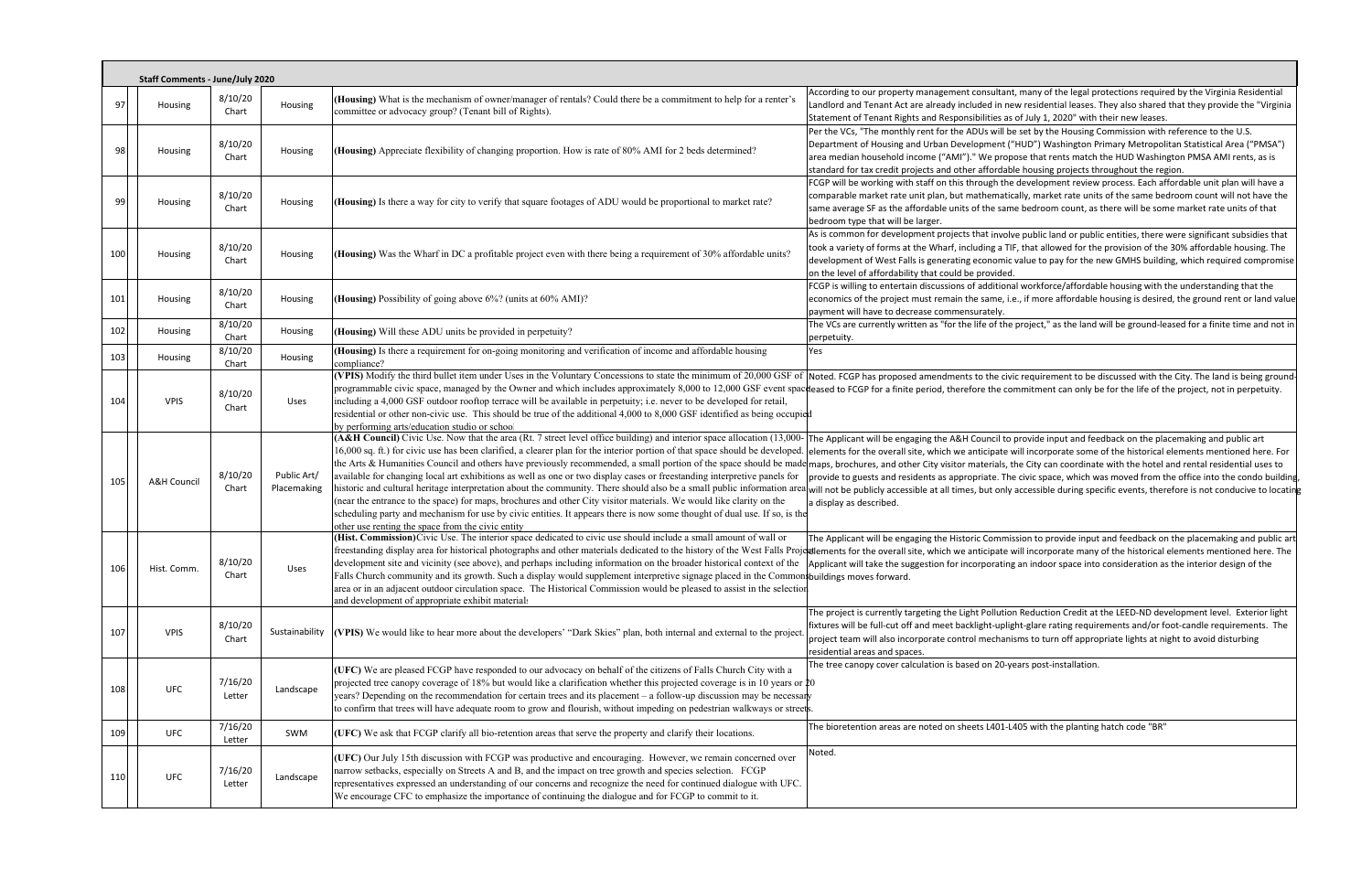|     | <b>Staff Comments - June/July 2020</b> |                  |                |                                                                                                                                                                                                                                                                                                                                                                                                                                                                                                                                                                                                                                                                                                                                                                                                                                                                                                                                                                                                                                                                                                                                                                                                                                                                                                                       |                                                                                                                                                                                                                                                                                                                                                                                                                                                                                                                                                                                                                                                                                                                                                                                                                                                                                                 |  |  |  |
|-----|----------------------------------------|------------------|----------------|-----------------------------------------------------------------------------------------------------------------------------------------------------------------------------------------------------------------------------------------------------------------------------------------------------------------------------------------------------------------------------------------------------------------------------------------------------------------------------------------------------------------------------------------------------------------------------------------------------------------------------------------------------------------------------------------------------------------------------------------------------------------------------------------------------------------------------------------------------------------------------------------------------------------------------------------------------------------------------------------------------------------------------------------------------------------------------------------------------------------------------------------------------------------------------------------------------------------------------------------------------------------------------------------------------------------------|-------------------------------------------------------------------------------------------------------------------------------------------------------------------------------------------------------------------------------------------------------------------------------------------------------------------------------------------------------------------------------------------------------------------------------------------------------------------------------------------------------------------------------------------------------------------------------------------------------------------------------------------------------------------------------------------------------------------------------------------------------------------------------------------------------------------------------------------------------------------------------------------------|--|--|--|
| 111 | <b>UFC</b>                             | 8/10/20<br>Chart | Landscape      | (UFC) Further, we would ask FCGP to clarify the planted area/green space calculations without including street trees<br>along Street A, Street B, and the project's outer perimeter streets (Broad, Haycock, Mustang Alley). We want to better<br>understand the proportion of hardscape area to the green space in the Commons and at the Haycock Road entrance<br>where public use will most concentrate. We encourage CFC to support a goal of at least [10-15%] open green space f<br>this keystone project that will establish a model for other large-scale developments, especially in West Falls Church.                                                                                                                                                                                                                                                                                                                                                                                                                                                                                                                                                                                                                                                                                                      | Noted. Our design and development team has many years of experience developing urban mixed-use spaces and has<br>used this expertise to balance the competing land-use interests while maximizing the economic value to the City. As such<br>we are confident that the landscape strategy proposed will support the vibrant development desired by all. The landscap<br>design is welcoming of users of all ages and abilities, resilient, responsive, sustainable, and maintainable for the life of the<br>project. We provided a calculation of planted area on site in our July community meetings, which is approximately 30,000<br>if, but this is not a required calculation by the City. We also note that the plans do not currently reflect the amenity<br>spaces in the private courtyards of the residential buildings, which will provide additional opportunity for planted areas. |  |  |  |
| 112 | ESC                                    | 8/10/20<br>Chart | Sustainability | more organic matter for compost than could be used on the green spaces in the development. If the excess compost we waste management and disposal to the extent feasible.<br>provided to the schools, residents or participants in urban agriculture programs, it could gradually improve City soil<br>conditions, green space and runoff issues                                                                                                                                                                                                                                                                                                                                                                                                                                                                                                                                                                                                                                                                                                                                                                                                                                                                                                                                                                      | (ESC) Composting: We were encouraged to see that the developer and City staff are cooperating to look at the feasibil Acknowledged. The Applicant continues to explore a variety of waste management programs, including compo<br>of collecting food waste for composting. We would expect that the restaurants, grocery store and tenants may generate participation in the City's glass recycling program, to help reduce waste generated by the site and mini                                                                                                                                                                                                                                                                                                                                                                                                                                |  |  |  |
| 113 | ESC                                    | 8/10/20<br>Chart | Sustainability | (ESC) Electric Vehicle charging stations: The voluntary concessions call for 10 equipped EV stations and 30 future<br>conduit. The condo building should have a number of stations for owners, given that many will want them either now of<br>in the future. Installation would be significantly more expensive after construction is complete.<br>The developers want to be leased an additional 0.32 acres in which to expand a parking area and say that it will be<br>shared among the school (evening and maybe day use) and business use. As such, we recommend adding 4 extra<br>outdoor EV chargers in that new area, above and beyond the 11 planned for the site, and above and beyond any that are<br>funded by outside installers (e.g., the Volkswagen settlement funds). These will benefit school staff & City residents.<br>Currently, this may cost about \$10k per charge port, but the equipment portion prices are likely to decline by the time<br>the project is built. Placing 4 ports around an outdoor light stanchion may save on conduit and mounting costs. Making<br>the chargers permanently free to the public could also reduce the equipment and installation costs substantially (simpler<br>interface, no communications wiring); home installations are closer to \$1k per port. | The Applicant agrees that EV charging stations will be important to the future users of the site. The Applicant is<br>researching the various options for third party charging stations - it is possible that we may want to locate more than our<br>stations (conduit). We would like to see the number of future stations increased, given the relatively low cost of laying one required fast charge station on the site as we continue through the design process but we cannot<br>number or location at this time. These are relatively easy to retrofit, so we do not have any concerns about adding them<br>as we get closer to construction.                                                                                                                                                                                                                                            |  |  |  |
| 114 | ESC                                    | 8/10/20<br>Chart | Sustainability | (ESC) Solar energy: The ESC would ask the development team to continue to look for opportunities to incorporate sola<br>energy in the project.                                                                                                                                                                                                                                                                                                                                                                                                                                                                                                                                                                                                                                                                                                                                                                                                                                                                                                                                                                                                                                                                                                                                                                        | As has been previously discussed, solar is not currently an economically viable solution in the Virginia given the lack of tar<br>incentives, nor is it likely to be compatible with the space constraints that currently exist in the project if the tax situation<br>should change in the future.                                                                                                                                                                                                                                                                                                                                                                                                                                                                                                                                                                                             |  |  |  |
| 115 | ESC                                    | 8/10/20<br>Chart | Sustainability | (ESC) Office design: We recommend that office building(s) be considered candidates for net zero ready design. This<br>would appeal to corporations that already have or are considering high sustainability standards.                                                                                                                                                                                                                                                                                                                                                                                                                                                                                                                                                                                                                                                                                                                                                                                                                                                                                                                                                                                                                                                                                                | The VCs require the office to meet LEED Gold requirements, which sets a high standard for sustainability. Unfortunately,<br>achieving net-zero design standards would not be financially feasible for this project.                                                                                                                                                                                                                                                                                                                                                                                                                                                                                                                                                                                                                                                                             |  |  |  |
| 116 | ESC                                    | 8/10/20<br>Chart | Sustainability | (ESC) Strongly urge that the West Falls Project seek the US Green Building Council's LEED Pilot Credit 55: Bird<br>Collision Deterrence. This LEED credit encourages site design strategies and modifications to building facades and<br>structures to reduce bird deaths caused by collisions, especially with glass windows. To qualify for this credit, a building<br>must not exceed allowable bird threat levels, which are calculated by several factors including facade materials, height<br>outdoor lighting and fly-through considerations. The American Bird Conservancy's Bird-Friendly Building Design<br>provides state-of-the-art guidance on how to meet these requirements.<br>The need for the West Falls Project to seek a LEED Pilot Credit 55 is acute. Scientists estimate that every year between<br>356 to 988 million birds are likely killed in the U.S. as a result of collisions with buildings. Roughly 56% of this annua<br>bird mortality occurs at low-rise developments (4-11 stories). This phenomenon is part of a larger ecological crisis as<br>overall bird populations in North America have declined by about 30% since the 1970s. More thoughtful building desi<br>is required to relieve this anthropogenic environmental stress factor for birds.                          | The project was designed in a manner that is sensitive to the concern about bird strikes, as described in comment #14.<br>We will be considering shading and lighting strategies that help address this concern and address items considered in LEE<br>Pilot Credit 55, but are not at this time pursuing the credit.                                                                                                                                                                                                                                                                                                                                                                                                                                                                                                                                                                           |  |  |  |
| 117 | ESC                                    | 8/10/20<br>Chart | Sustainability | (ESC) Shield and minimize outside lighting. Outdoor lighting fixtures should adhere to the recommendations of the<br>International Dark Sky Association. Additionally, commercial and residential building owners can be encouraged to<br>participate in the National Audubon Society's "Lights Out" program to help mitigate deaths of migratory birds that fly at<br>night during spring and fall migration                                                                                                                                                                                                                                                                                                                                                                                                                                                                                                                                                                                                                                                                                                                                                                                                                                                                                                         | Acknowledged                                                                                                                                                                                                                                                                                                                                                                                                                                                                                                                                                                                                                                                                                                                                                                                                                                                                                    |  |  |  |
| 118 | AAB                                    | 8/10/20<br>Chart | Sustainability | (AAB) Interested in green roofs and how contributing to development and mitigating heat island effect. Question on if  Yes, the green roof will have typical green roof vegetation (sedums).<br>they will have typical green roof vegetation.                                                                                                                                                                                                                                                                                                                                                                                                                                                                                                                                                                                                                                                                                                                                                                                                                                                                                                                                                                                                                                                                         |                                                                                                                                                                                                                                                                                                                                                                                                                                                                                                                                                                                                                                                                                                                                                                                                                                                                                                 |  |  |  |
| 119 | <b>VPIS</b>                            | 8/10/20<br>Chart | Urban Design   | and the senior living apartments. The plan, however, does not seem to have any tie-in to the adjoining high school<br>campus. Is that intentional?                                                                                                                                                                                                                                                                                                                                                                                                                                                                                                                                                                                                                                                                                                                                                                                                                                                                                                                                                                                                                                                                                                                                                                    | The Applicant has been meeting with the leaders of FCCPS weekly for the past two years. The Applicant and FCCPS have<br>(VPIS) We like the idea of a development that is designed for all ages, from the daycare center through the high schooldiscussed the many ways in which their students and their work could be showcased in the Project or oth<br>with some of the new residents and amenities in the overall district including Virginia Tech, senior housing, arts/educatid<br>tenants, etc. The Applicant looks forward to the possibilities of incorporating FCCPS students into the community.                                                                                                                                                                                                                                                                                     |  |  |  |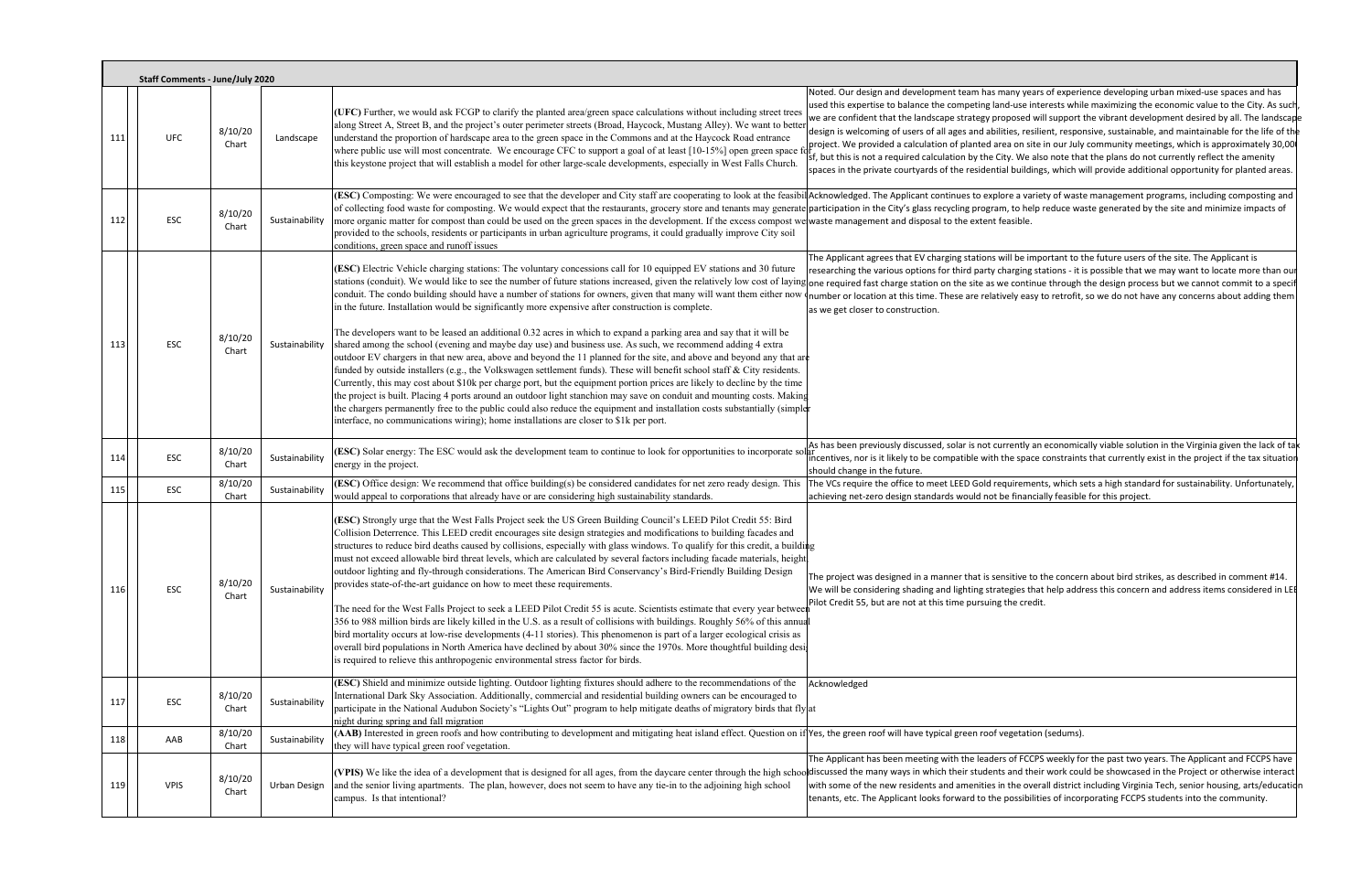|     | <b>Staff Comments - June/July 2020</b> |                  |           |                                                                                                                                                                                                                                                                                                                                                                                                                                                                                                                                                                                                                                                                                                                                                                                                                                                                                                                                                                                             |                                                                                                                                                                                                                                                                                                                                                                                                                                                                                    |
|-----|----------------------------------------|------------------|-----------|---------------------------------------------------------------------------------------------------------------------------------------------------------------------------------------------------------------------------------------------------------------------------------------------------------------------------------------------------------------------------------------------------------------------------------------------------------------------------------------------------------------------------------------------------------------------------------------------------------------------------------------------------------------------------------------------------------------------------------------------------------------------------------------------------------------------------------------------------------------------------------------------------------------------------------------------------------------------------------------------|------------------------------------------------------------------------------------------------------------------------------------------------------------------------------------------------------------------------------------------------------------------------------------------------------------------------------------------------------------------------------------------------------------------------------------------------------------------------------------|
| 120 | Chamber                                | 8/10/20<br>Chart | Statement | (Chamber) Community Outreach - The Committee commends the developer on its work to collaborate with the<br>development projects at VA Tech and West Falls Church Metro, the Falls Church City Schools, and other community<br>organizations, and it encourages those collaborations to continue, especially with regard to art elements, roads, and<br>safety, especially student safety. We recommend reaching out to local residential and other commercial neighbors as<br>well.                                                                                                                                                                                                                                                                                                                                                                                                                                                                                                         | Acknowledged.                                                                                                                                                                                                                                                                                                                                                                                                                                                                      |
| 121 | <b>ESC</b>                             | 8/10/20<br>Chart | Statement | (ESC) Transparency: We recommend that the team hold quarterly meetings open to the public to update City residents Acknowledged.<br>on the status of the project. This process, which helps build community trust, has worked well for the Founder's Row<br>project.                                                                                                                                                                                                                                                                                                                                                                                                                                                                                                                                                                                                                                                                                                                        |                                                                                                                                                                                                                                                                                                                                                                                                                                                                                    |
| 122 | <b>VPIS</b>                            | 8/10/20<br>Chart | Landscape | (VPIS) The plan seems to have very little in the way of open space, and particularly of open green space. The<br>pedestrian corridor running through the plan will be genuinely nice and inviting for people walking around the shoppinghe Commons is designed with users of all ages in<br>areas. However, other than the streetscape plan running along Broad Street, there is little in the way of other open spatt can accommodate a wide variety of programmi<br>in the project, and extraordinarily little in the way of planting areas. We urge you to discuss with the developers whether courtyards for residents, and our design cur<br>there are additional opportunities to provide more open space, and particularly planting areas, in this project. For<br>example, the long narrow area currently designated as "Lane 4" could be integrated into the "grove" or converted to a Falls should be considered in context of the great<br>green forecourt for the music school. | The design of West Falls is the result of balancing<br>the economic benefit to the City. Lane 4 is essent<br>Garage B during times when the Commons is clos<br>daycare use which may be available for other chi<br>Virginia Tech site, and the WMATA site at the Me<br>including a dog park and a court park.                                                                                                                                                                      |
| 123 | <b>VPIS</b>                            | 8/10/20<br>Chart | Landscape | (VPIS) There is little in the way of play areas for children. Undoubtedly, there will be children living in these<br>apartments, as past experience in Falls Church well establishes that, and the plan calls for day care, where play areas aroutside of daycare hours. Finally, the open space<br>necessary. The closest City Park is the West End Park, quite a walk away for small children. The City should consider neighborhood being developed between the City<br>requiring that parking structure roofs be used for park and playground space available to any City resident.                                                                                                                                                                                                                                                                                                                                                                                                     | The design of West Falls is the result of balancing<br>the economic benefit to the City. The Commons i<br>most importantly flexible so that it can accommo<br>buildings will have outdoor amenities on their co<br>courtyard in Building A that could serve a potenti<br>Virginia Tech and WMATA sites will have active u<br>the parking provided in the structures, therefore<br>as play areas. Not only does the project need to r<br>which would not be amenable to play areas. |
| 124 | <b>UFC</b>                             | 8/10/20<br>Chart | Landscape | (UFC) While encouraging a pet-friendly environment for potential residents, there appears no discussion of how<br>management will ensure proper disposal of pet waste. To be clear, we are not suggesting creation of a "dog park" but<br>requesting a discussion of the location and method of environmentally sound waste disposal. It is important that CFC<br>provide a clear location for dog waste so that street trees and other central green spaces do not suffer adverse health<br>effects. Prior history at Pearson Square has shown CFC the persistent difficulty in maintaining the health of trees and<br>plants that become the default locations for pet waste.                                                                                                                                                                                                                                                                                                             | Provided.                                                                                                                                                                                                                                                                                                                                                                                                                                                                          |
| 125 | EDA                                    | 8/10/20<br>Chart | Statement | (EDA) The EDA appreciates the efforts made by the developer to continue to make adjustments to their development<br>plans in view of rising construction costs and the unknown long term effects of the COVID pandemic.                                                                                                                                                                                                                                                                                                                                                                                                                                                                                                                                                                                                                                                                                                                                                                     | Acknowledged.                                                                                                                                                                                                                                                                                                                                                                                                                                                                      |
| 126 | Library                                | 8/10/20<br>Chart | Economics | (Library Board) The Library Board understands that the West Falls project will not include proffers comparable to a CFC to respond<br>private sector development but will include long-term payments to the City for land rent and related services. What is the<br>amount and schedule for such payments?                                                                                                                                                                                                                                                                                                                                                                                                                                                                                                                                                                                                                                                                                  |                                                                                                                                                                                                                                                                                                                                                                                                                                                                                    |
| 127 | Library                                | 8/10/20<br>Chart | Economics | (Library Board) The Library Board understands that it is the City's intention to use the long-term payments from the<br>West Falls project to pay the costs of annual payments on the bonds recently issued to finance the construction of the<br>new high school and the Library. What is the amount and schedule of these bond payments? And, will the long-term<br>payments from the West Falls project be used to pay back bonds for the entire bond packages (i.e., including the two<br>bonds supporting the Library) or just the new high school                                                                                                                                                                                                                                                                                                                                                                                                                                     | CFC to respond                                                                                                                                                                                                                                                                                                                                                                                                                                                                     |
| 128 | Library                                | 8/10/20<br>Chart | Economics | (Library Board) The Library Board believes that major new development projects generate new demands for Library CFC to respond<br>services and private sector projects have recognized this impact and agreed to proffers for the Library. In the event that<br>long-term payments from the West Falls project exceed the amount of annual bond payments, what process will the City<br>use to allocate any such excess funds (i.e., West Falls payments exceeding bond payments) and how might the Library<br>request that the needs of the Library be considered in making such allocations                                                                                                                                                                                                                                                                                                                                                                                               |                                                                                                                                                                                                                                                                                                                                                                                                                                                                                    |

gest many competing needs/interests of the community while maximizing tial for vehicular connectivity and access to the site, particularly to sed to vehicular traffic, therefore it cannot be converted to open space. in mind – it will be usable and active, but most importantly flexible so that ing. Additionally, the residential buildings will have outdoor amenities on rrently includes an outdoor courtyard in Building A that will serve a future ildren to use outside of daycare hours. Finally, the open space of West ter 40-acre neighborhood being developed between the City site, the etro. The Virginia Tech and WMATA sites will have active use open spaces

gest many competing needs/interests of the community while maximizing is designed with users of all ages in mind - it will be usable and active, but odate a wide variety of programming. Additionally, the residential burtyards for residents, and our design currently includes an outdoor ial future daycare use which may be available for other children to use of West Falls should be considered in context of the greater 40-acre site, the Virginia Tech site, and the WMATA site at the Metro. The use open spaces including a dog park and a court park. We will need all of at this time we could not commit to allowing their top levels to be used maintain the parking, but the parking level is not a majority flat surface,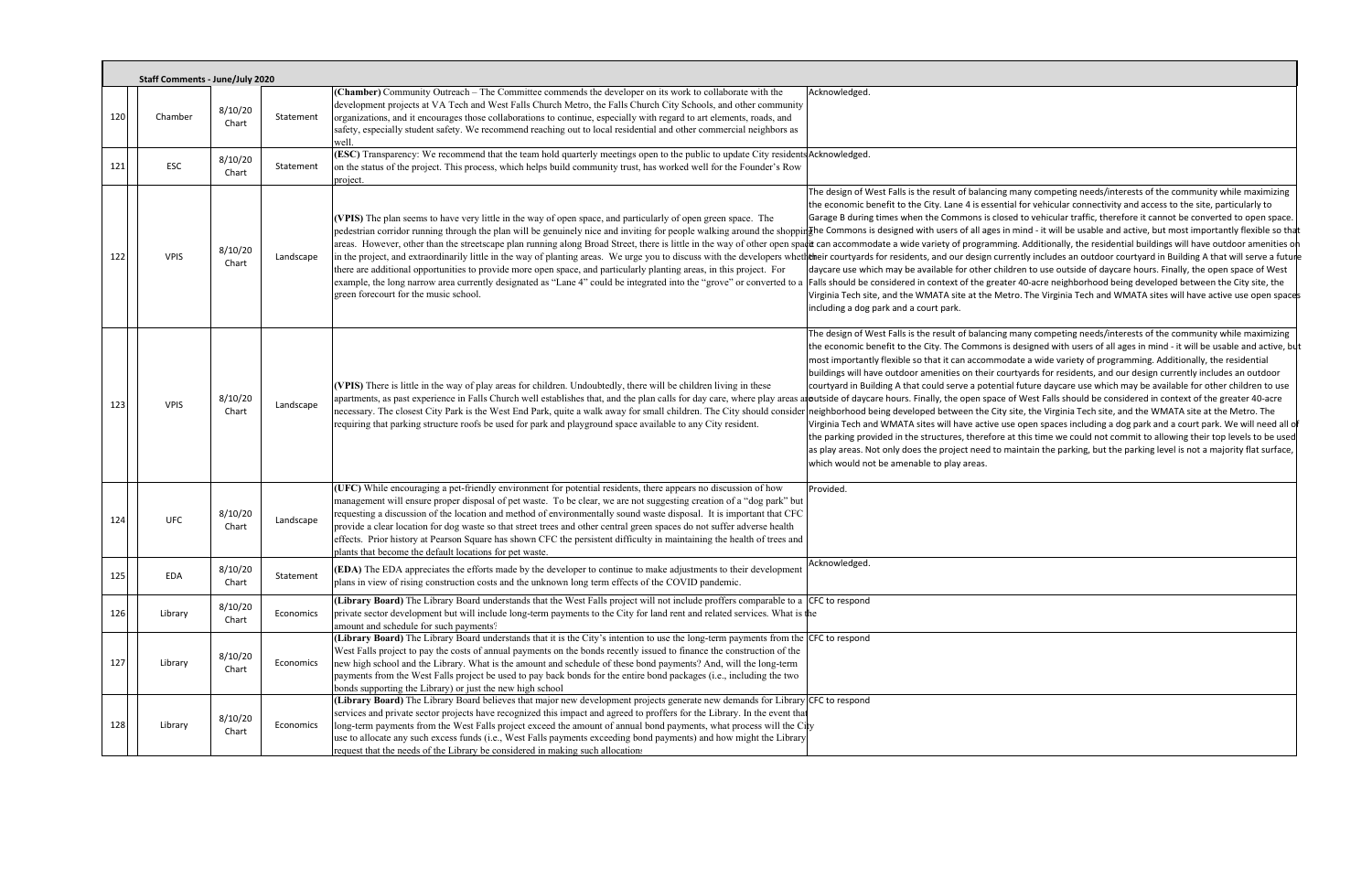|     | Staff Comments - June/July 2020 |             |         |             |                                                                                                                                                                                                                                                              |  |  |  |
|-----|---------------------------------|-------------|---------|-------------|--------------------------------------------------------------------------------------------------------------------------------------------------------------------------------------------------------------------------------------------------------------|--|--|--|
|     |                                 |             |         |             | (Hist. Commission) Anniversaries. Finally, significant anniversaries come up from time to time. A few examples are   Acknowledged.<br>given below for the period following the projected opening of the West Falls Development; note the 75th anniversary of |  |  |  |
| 129 |                                 |             |         |             | Falls Church City status. Special events in the Commons and Civic areas and related branding could be linked to these                                                                                                                                        |  |  |  |
|     |                                 | Hist. Comm. | 8/10/20 | Public Art/ | and other commemorations.                                                                                                                                                                                                                                    |  |  |  |
|     |                                 |             | Chart   | Placemaking | $-2022$                                                                                                                                                                                                                                                      |  |  |  |
|     |                                 |             |         |             | 60th anniversary of Falls Church All-America City recognition (1962)                                                                                                                                                                                         |  |  |  |
|     |                                 |             |         |             | 130th anniversary of the first Arbor Day in Falls Church (1892)                                                                                                                                                                                              |  |  |  |
|     |                                 |             |         |             | -2023 75th anniversary of Falls Church becoming independent city (1948)                                                                                                                                                                                      |  |  |  |
|     |                                 |             | 8/10/20 |             | (Chamber) Successful Elements from Previous Projects – The developers involved with this project have had great<br>Thank you.                                                                                                                                |  |  |  |
| 130 |                                 | Chamber     | Chart   | Statement   | success with past projects, including The Wharf. It is our hope and expectation that successful and innovative elements                                                                                                                                      |  |  |  |
|     |                                 |             |         |             | of prior projects will be incorporated into this project-                                                                                                                                                                                                    |  |  |  |

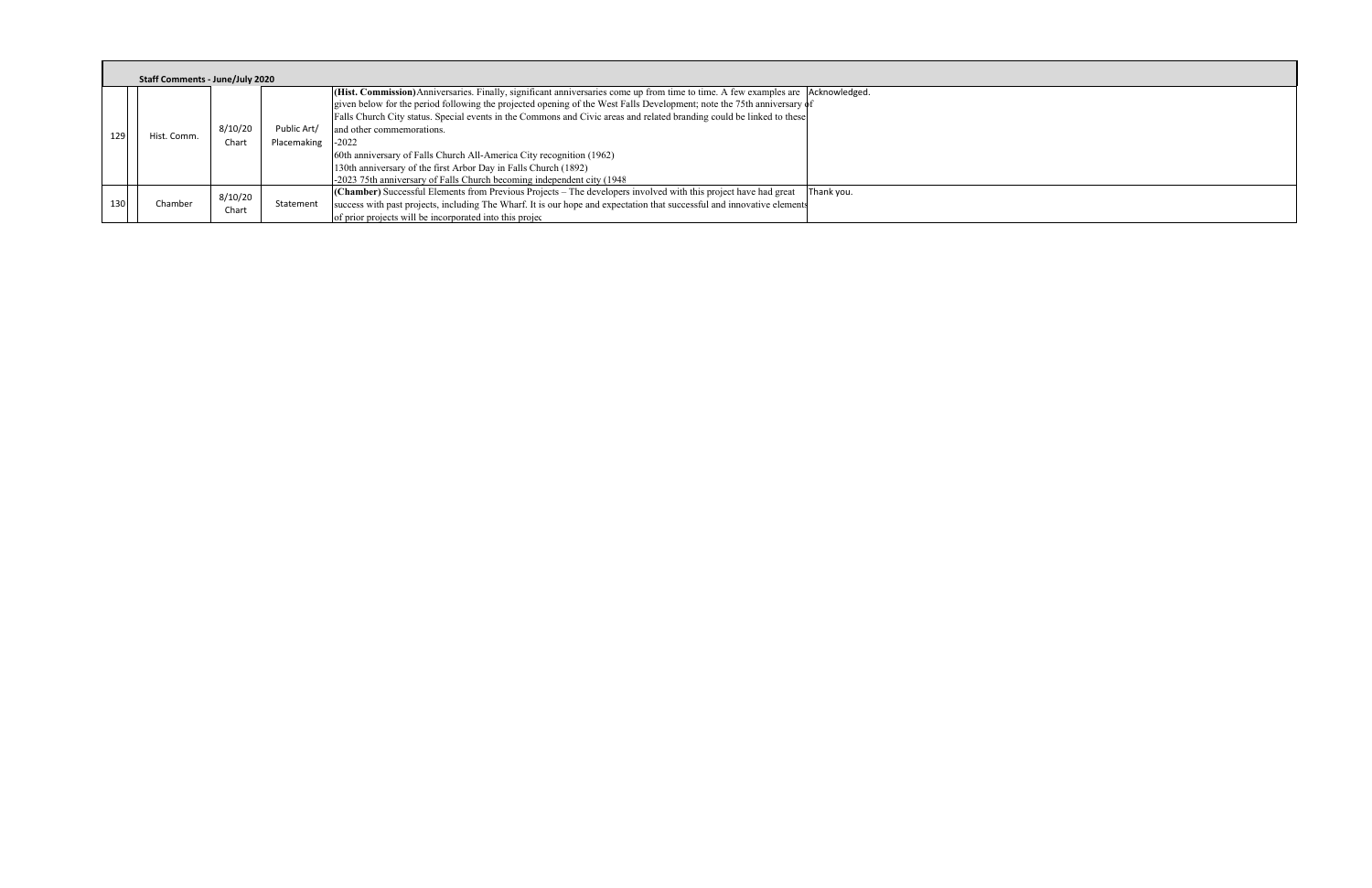**Comment Response Matrix West Falls SEE Amendment and SESP Phase I SEE Resubmission Date: June 3, 2019 Comment Response Date: SESP Second Submission, January 13, 2021**

|    | <b>Staff Comments - June/July 2020</b> |                  |                 |                                                                                                                                                                                                                                                                                                                                                                                                                                                               |                                                                                                   |  |
|----|----------------------------------------|------------------|-----------------|---------------------------------------------------------------------------------------------------------------------------------------------------------------------------------------------------------------------------------------------------------------------------------------------------------------------------------------------------------------------------------------------------------------------------------------------------------------|---------------------------------------------------------------------------------------------------|--|
| Ħ  | <b>Department</b>                      | <b>Source</b>    | <b>Topic</b>    | Comment                                                                                                                                                                                                                                                                                                                                                                                                                                                       | <b>Applicant Responses</b>                                                                        |  |
|    | Current<br>Planning                    | July 9<br>Letter | Statement       | 1. The initial SEE application was approved in July 8, 2019. The SEE Ordinance stipulates that amendments to an<br>approved SEE shall be treated, procedurally, the same as new application, and should rely on prior approvals and<br>meet standards of zoning ordinance. As such the following section provides a review of the SEE amendment<br>application based on the SEE code, and consistency with the approved SEE.                                  | Acknowledged                                                                                      |  |
|    | Current<br>Planning                    | July 9<br>Letter | Phasing         | 2. Phasing Plan: Per Sec. 48-488B(2)e., provide the following elements in the SEE amendment packet and in the<br>Statement of Justification: 1) proposed timing of construction as related to construction of phases; 2) number of<br>dwelling units, if any, to be included in phase 2 and phasing plan for construction of parking; 3) parking shall be<br>provided for each use at or prior to occupancy of each building.                                 | Provided. See SEE amendment packet and SOJ.                                                       |  |
|    | Current<br>Planning                    | July 9<br>Letter | Additional Info | 3. Variances, waivers, and modifications: per Sec. 48-488(b)(2)f., a statement of any proposed variances, waivers and Provided.<br>modifications to zoning regulations or adopted city plans and policies must be submitted. In future submission,<br>please include potential variances related to parking, waiver for the parking reduction, and any major deviations<br>from the Streetscape Standards for Commercial Streets as part of this requirement. |                                                                                                   |  |
|    | Current<br>Planning                    | July 9<br>Letter | Cleanup         | 4. Development Acreage - SESP Full Set Sheet C-0202: clearly identify total acreage of development by phase, and<br>identify any additional acreage requested beyond the SEE approval. Same information should be included in the<br>narrative under parcel boundary adjustment discussion.                                                                                                                                                                   | Revised                                                                                           |  |
|    | Current<br>Planning                    | July 9<br>Letter | Cleanup         | 5. SEE Amendment Sheets - delineate requested new boundary line and new Phase 1 line. The requested additional<br>land will require a future lot line adjustment (subdivision) application and land exchange agreement between the<br>City and School Board.                                                                                                                                                                                                  | Revised                                                                                           |  |
| 6  | Current<br>Planning                    | July 9<br>Letter | Cleanup         | 6. SEE Amendment Sheets: Existing Conditions Plan Sheet C-0303, and Plat and Location Plan Sheet C-0401 seems to There are 11x17 sheets and 24x36 sheets inclu<br>be duplicated in the packet.                                                                                                                                                                                                                                                                | the package are 24x36.                                                                            |  |
|    | Current<br>Planning                    | July 9<br>Letter | Cleanup         | 7. SEE Amendment Sheets: The revised cross sections for Street A and Street B do not match up with the illustrated<br>diagrams shown below the cross sections. It appears those diagrams had not been updated to show the proposed<br>revisions along Street A and Street B.                                                                                                                                                                                  | Revised.                                                                                          |  |
|    | Current<br>Planning                    | July 9<br>Letter | Cleanup         | 8. SEE Amendment Sheets, p. 11 - define what is meant by "semi-private/commercial" open space and include<br>approx. acreage of each type of open space.                                                                                                                                                                                                                                                                                                      | Semi-private/commercial open spaces describe<br>space, terraces not for individual residences, et |  |
|    | Current<br>Planning                    | July 9<br>Letter | Cleanup         | 9. SEE Amendment Sheets, p. 14 - include the SEE approved unit ranges in the "Proposed Development Plan<br>Program: SEE Unit Ranges with SESP Phase 1 Proposal" table.                                                                                                                                                                                                                                                                                        | Revised.                                                                                          |  |
| 10 | Current<br>Planning                    | July 9<br>Letter | Cleanup         | 10. Supporting Documents: The narrative of SEE changes indicates the CA-required 20,000 SF is maintained, but Site<br>Program Summary Sheet indicates a reduction to 19,240 SF for civic spaces. Additionally, page 21 of the Supporting<br>Documents states that a minimum of 17,000 square feet of programmable civic space will be provided.                                                                                                               | See revised SOJ for details.                                                                      |  |
| 11 | Current<br>Planning                    | July 9<br>Letter | Civic           | 11. Civic Space: An indoor conference room is allocated for the civic use within the office building. How would this<br>work operationally? Would it be predominately available for the office tenants or for outside groups?                                                                                                                                                                                                                                 | The civic meeting space has been combined wi                                                      |  |
| 12 | Current<br>Planning                    | July 9<br>Letter | Civic           | 12. Civic Space: What is the size and location on the Commons for the outdoor event space that is designated for civid The outdoor event space on the Commons des<br>use? How would that space be differentiated physically and/or operationally from the rest of the Commons?                                                                                                                                                                                | from the rest of the Commons as the lawn area                                                     |  |
| 13 | Current<br>Planning                    | July 9<br>Letter | Civic           | 13. The following changes to the approved uses proposed under the SEE amendment are subject to further review<br>and input by City Council as part of the public review process:<br>1) Civic space requirements: The Program Summary and proposed amendments to the SEE voluntary concessions<br>amends the square footage to 19,240 GSF and 17,000 GSF minimum, respectively, with a reconfiguration to different<br>locations and types of spaces.          | Acknowledged                                                                                      |  |

uded in the package. Sheet C-0303 and C-0401 that are at the end of

e the open spaces included in/on buildings (courtyards, daycare open etc.) LandDesign to provide acreage of each type of open space.

vith the education/arts spaces in the Block C condo. See revised plans.

signated for civic use is 4,000 GSF. The space is generally differentiated a and can be tented or otherwise sectioned off for special events.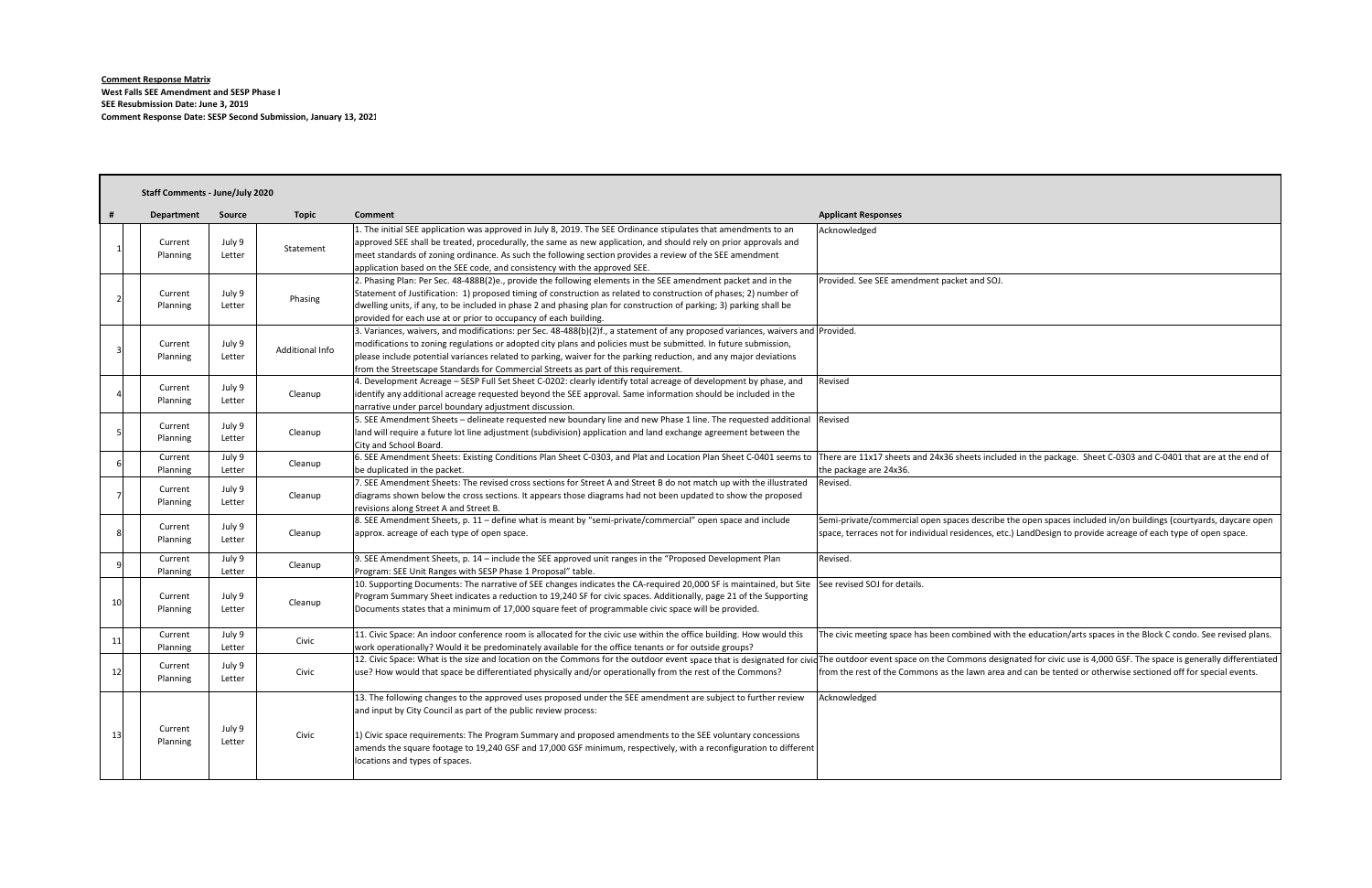|    | <b>Staff Comments - June/July 2020</b> |                  |                 |                                                                                                                                                                                                                                                                                                                                                                                                                                                                                                                                             |                                                                                                                                                                                                                                                                                                                                                                                           |
|----|----------------------------------------|------------------|-----------------|---------------------------------------------------------------------------------------------------------------------------------------------------------------------------------------------------------------------------------------------------------------------------------------------------------------------------------------------------------------------------------------------------------------------------------------------------------------------------------------------------------------------------------------------|-------------------------------------------------------------------------------------------------------------------------------------------------------------------------------------------------------------------------------------------------------------------------------------------------------------------------------------------------------------------------------------------|
| 14 | Current<br>Planning                    | July 9<br>Letter | Retail          | 13 .The following changes to the approved uses proposed under the SEE amendment are subject to further review<br>and input by City Council as part of the public review process:<br>2) Commercial uses: The addition of several commercial uses not explicitly listed in the approved SEE is requested.<br>While some of these uses are considered a type of retail or accessory to a permitted use, others would require a<br>zoning code text amendment to allow for City Council to consider such uses as part of the special exception. | Acknowledged                                                                                                                                                                                                                                                                                                                                                                              |
| 15 | Current<br>Planning                    | July 9<br>Letter | Cleanup         | 13. There appear to be discrepancies for the building heights (number of stories) listed in the table on Sheet C-0202<br>and the building elevations for Buildings A, B1, B2, and D2.                                                                                                                                                                                                                                                                                                                                                       | The table has been revised in the resubmission.                                                                                                                                                                                                                                                                                                                                           |
| 16 | Current<br>Planning                    | July 9<br>Letter | Transportation  | 13. A Transportation Demand Management Plan and shared parking analysis has been submitted and is subject to<br>further staff analysis. A parking management plan should be submitted with the next submission. A traffic impact<br>analysis with mitigation measures were provided during the SEE review process. An updated traffic impact analysis<br>and signal justification reports will be provided based on anticipated changes to design, particularly for the Leesburg<br>Pike/Commons Drive/Chestnut Street intersection.        | The TDM has been updated with information reg<br>to staff on August 24, 2020.                                                                                                                                                                                                                                                                                                             |
| 17 | Current<br>Planning                    | July 9<br>Letter | Additional Info | 13. As the project proceeds through public review, additional information on how the following Comprehensive Plan West Falls has been carefully designed to reflect<br>goals could be accomplished should be provided:<br>· Urban Design Guidelines:<br>o Massing, building height, building façade and frontage design for Block A<br>o Treatment of building corners<br>o Gateway features that offer a sense of arrival and express the special qualities of West Falls Church                                                           | business, and work with a vibrant mix of uses, wl<br>character." (Comprehensive Plan Ch 3). The proje<br>architecture, in combination with a feature art el<br>create a sense of arrival to the City. The Block A a<br>comments from the Council, Boards and Commis<br>while maintaining a cohesive design language. Th<br>and Haycock Road and the Commons, and will in<br>architecture. |
| 18 | Current<br>Planning                    | July 9<br>Letter | Additional Info | 13. As the project proceeds through public review, additional information on how the following Comprehensive Plan<br>goals could be accomplished should be provided:<br>• Chapter 4: Land Use and Economic Development<br>o GOAL 15. Encourage the retention and expansion of existing businesses.<br>o GOAL 16. Determine what types of businesses will be assets and market the City to attract them.                                                                                                                                     | The Applicant endeavors to provide opportunitie<br>locations at West Falls. The leasing process will fi<br>Church and will help market the City to a wider a                                                                                                                                                                                                                              |
| 19 | Current<br>Planning                    | July 9<br>Letter | Additional Info | 13. As the project proceeds through public review, additional information on how the following Comprehensive Plan The Applicant continues to explore a variety of w<br>goals could be accomplished should be provided:<br>• Chapter 5: Environmental Sustainability, Resilience and Natural Resources: "Environment for Everyone"<br>o Goal: Avoid waste generation and reduce the harmful pollution and financial costs associated with waste<br>management and disposal.                                                                  | in the City's glass recycling program, to help redu<br>management and disposal to the extent feasible.                                                                                                                                                                                                                                                                                    |
| 20 | Current<br>Planning                    | July 9<br>Letter | Statement       | 14. Sec. 48-488B.(2)h. Consistency with Site Specific Studies, Reports and Plan<br>The development proposal was reviewed based on the following two site specific studies, and that analysis is<br>provided in the City Council July 6, 2020 work session staff report.<br>. The 2014 Urban Land Institute (ULI) Technical Assistance Panel Report (TAP)<br>• Small Area Plan Planning Area 8 – Mobility & Accessibility                                                                                                                    | Acknowledged                                                                                                                                                                                                                                                                                                                                                                              |
| 21 | Current<br>Planning                    | July 9<br>Letter | Statement       | 15. Section 48-488B.(3) SESP Requirements<br>Aside from the changes proposed under the SEE amendment, SESP proposal is generally consistent with the<br>approved SEE. The following sections provide a review of the SESP based on the Site Plan Code, SE Code, approved<br>SEE, general regulations of the Zoning Code, Streetscape Standards, and other applicable policies and regulations.                                                                                                                                              | Acknowledged                                                                                                                                                                                                                                                                                                                                                                              |
| 22 | Current<br>Planning                    | July 9<br>Letter | Statement       | Section 48-90, SE Primary and Secondary Criteria<br>16. Applications for SESP are evaluated using special exception primary and secondary criteria, listed in Sec. 48-90(d).<br>Staff review of the SESP based on the Primary and Secondary Criteria is provided in the City Council July 6, 2020 work                                                                                                                                                                                                                                      | Acknowledged                                                                                                                                                                                                                                                                                                                                                                              |
| 23 | Current<br>Planning                    | July 9<br>Letter | Statement       | 16. • An updated fiscal impact analysis based on the SESP Phase 1 submission is in progress by staff pending<br>additional information from FCGP (SE Primary Criteria, Sec. 48-90(d)(1)c).                                                                                                                                                                                                                                                                                                                                                  | Acknowledged                                                                                                                                                                                                                                                                                                                                                                              |
| 24 | Current<br>Planning                    | July 9<br>Letter | Additional Info | 16. • An updated traffic impact analysis and signal justification reports for all proposed signals are required based on The TIA/SJR were submitted to staff on August 2<br>anticipated changes to design, particularly for the Leesburg Pike/Commons Drive/Chestnut Street intersection (SE<br>Secondary Criteria, Sec. 48-90(d)(2)b).                                                                                                                                                                                                     |                                                                                                                                                                                                                                                                                                                                                                                           |
| 25 | Current<br>Planning                    | July 9<br>Letter | Additional Info | 16. • An updated merchandizing plan is anticipated as the project moves forward in the review process (SE<br>Secondary Criteria, Sec. 48-90(d)(2)g).                                                                                                                                                                                                                                                                                                                                                                                        | Noted.                                                                                                                                                                                                                                                                                                                                                                                    |
| 26 | Current<br>Planning                    | July 9<br>Letter | Statement       | 17. Voluntary Concessions for the amended SEE are subject to further discussion with staff.                                                                                                                                                                                                                                                                                                                                                                                                                                                 | Acknowledged                                                                                                                                                                                                                                                                                                                                                                              |

egarding the parking management plan. The TIA/SJR were submitted

ct the City of Falls Church as a "great place to live, visit, shop, dine, do while retaining in an urban village its community-oriented and historic  $\vert$ (epart will be the western gateway to the City, and the project's element at the intersection of the Commons and Leesburg Pike, will  $\lambda$  apartment building architecture has been modified based on issions, and staff, to modulate the mass and scale of the building The design pays special attention to the key corners at Leesburg Pike include special placemaking elements to enhance the base building

ies for existing Falls Church retail businesses to expand or open new further identify what types of businesses might be assets to Falls audience to attract them.

waste management programs, including composting and participation tuce waste generated by the site and minimize impacts of waste

24, 2020.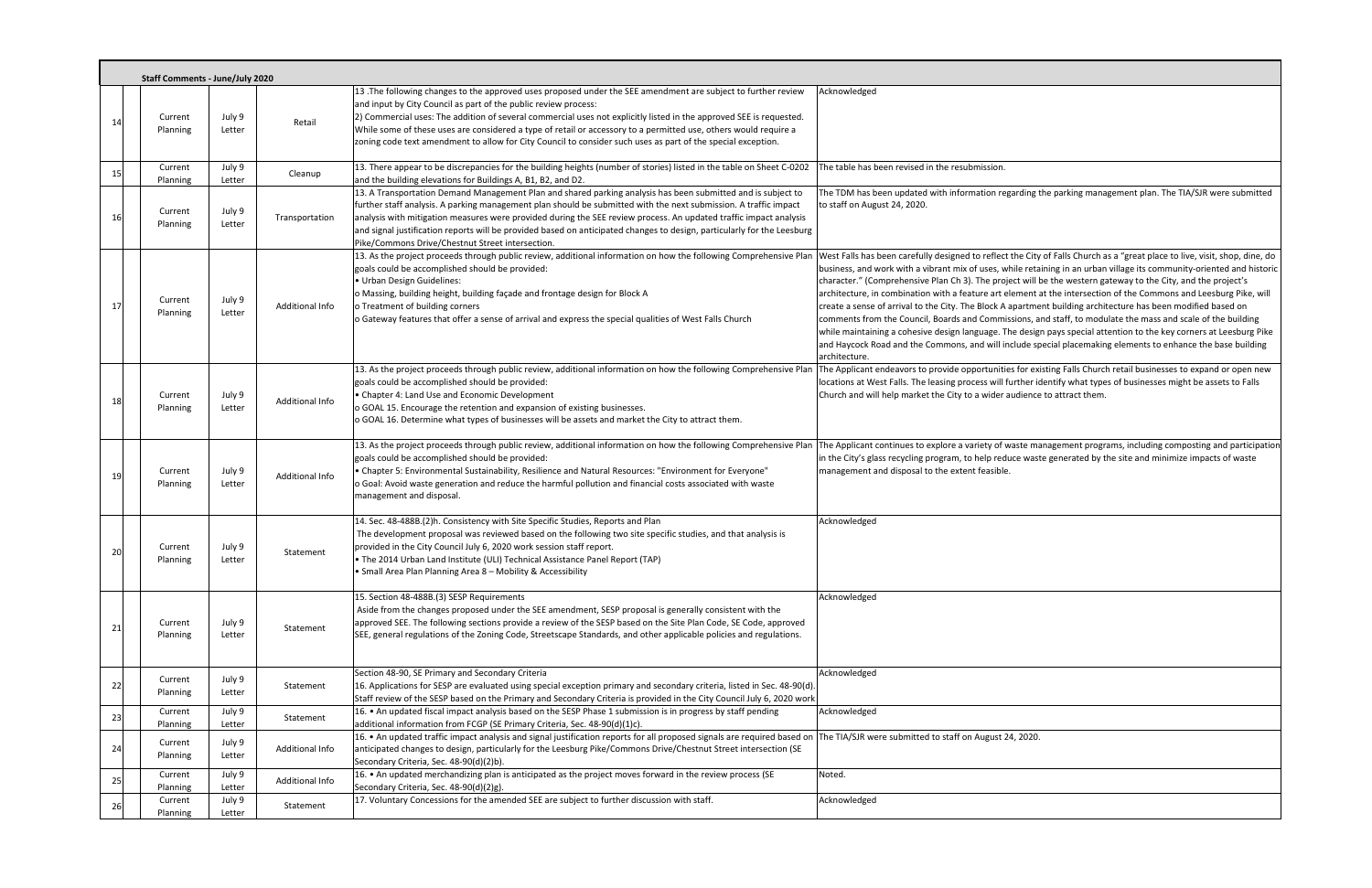|                | <b>Staff Comments - June/July 2020</b> |                            |                              |                                                                                                                                                                                                                                                                                                                                                                                                                                                                                                                                                                                                                                                                                                                                                                                                                                                                                                                                                                                                                                                                                                                                                                                                                                                                                                                           |                                                                                                                                                                                                                                                                                           |  |  |  |
|----------------|----------------------------------------|----------------------------|------------------------------|---------------------------------------------------------------------------------------------------------------------------------------------------------------------------------------------------------------------------------------------------------------------------------------------------------------------------------------------------------------------------------------------------------------------------------------------------------------------------------------------------------------------------------------------------------------------------------------------------------------------------------------------------------------------------------------------------------------------------------------------------------------------------------------------------------------------------------------------------------------------------------------------------------------------------------------------------------------------------------------------------------------------------------------------------------------------------------------------------------------------------------------------------------------------------------------------------------------------------------------------------------------------------------------------------------------------------|-------------------------------------------------------------------------------------------------------------------------------------------------------------------------------------------------------------------------------------------------------------------------------------------|--|--|--|
| 27             | Current<br>Planning                    | July 9<br>Letter           | VCs                          | 18. Voluntary Concessions for the SESP - Phase 1 should be submitted with the next submission subject to further<br>discussion with staff.                                                                                                                                                                                                                                                                                                                                                                                                                                                                                                                                                                                                                                                                                                                                                                                                                                                                                                                                                                                                                                                                                                                                                                                | SESP VCs included with the SESP Resubmission.                                                                                                                                                                                                                                             |  |  |  |
| 28             | Current<br>Planning                    | July 9<br>Letter           | Checklist/Additional<br>Info | 19. SESP Supplemental Package - Page 7: include a legend.                                                                                                                                                                                                                                                                                                                                                                                                                                                                                                                                                                                                                                                                                                                                                                                                                                                                                                                                                                                                                                                                                                                                                                                                                                                                 | Revised.                                                                                                                                                                                                                                                                                  |  |  |  |
| 29             | Current<br>Planning                    | July 9<br>Letter           | Checklist/Additional<br>Info | 20. SESP Supplemental Package -Page 15: garage access points sheet is missing the entrance off of Broad to Block A.                                                                                                                                                                                                                                                                                                                                                                                                                                                                                                                                                                                                                                                                                                                                                                                                                                                                                                                                                                                                                                                                                                                                                                                                       | Revised.                                                                                                                                                                                                                                                                                  |  |  |  |
| 30             | Current<br>Planning                    | July 9<br>Letter           |                              | 21. SESP Supplemental Package - Page 15: garage access points sheet - can the Grocery/Retail garage in Block A be<br>accessed from Street B? Or is the only access via Street C?                                                                                                                                                                                                                                                                                                                                                                                                                                                                                                                                                                                                                                                                                                                                                                                                                                                                                                                                                                                                                                                                                                                                          | Revised.                                                                                                                                                                                                                                                                                  |  |  |  |
| 31             | Current<br>Planning                    | July 9<br>Letter           | Checklist/Additional<br>Info | 22. SESP Supplemental Package - Program summary sheet: unit number (146) is provided for the hotel, but GSF is<br>not provided in the far left chart.                                                                                                                                                                                                                                                                                                                                                                                                                                                                                                                                                                                                                                                                                                                                                                                                                                                                                                                                                                                                                                                                                                                                                                     | Revised.                                                                                                                                                                                                                                                                                  |  |  |  |
| 32             | Current<br>Planning                    | July 9<br>Letter           | Checklist/Additional<br>Info | 23. SESP Supplemental Package - A crosswalk at the driveway entrance to Lane 3 from Broad is shown on the SESP<br>civil sheets, but not shown on the illustrative site plan in SESP Supplemental Package.                                                                                                                                                                                                                                                                                                                                                                                                                                                                                                                                                                                                                                                                                                                                                                                                                                                                                                                                                                                                                                                                                                                 | Revised.                                                                                                                                                                                                                                                                                  |  |  |  |
| 33             | Current<br>Planning                    | July 9<br>Letter           |                              | 24. SESP Supplemental Package - The alleys in the project area labeled Alley 1 and Lane 1-3. It would make sense if<br>they were either all Alley or Lane.                                                                                                                                                                                                                                                                                                                                                                                                                                                                                                                                                                                                                                                                                                                                                                                                                                                                                                                                                                                                                                                                                                                                                                | These are temporary names. Final street names will be reviewed and discussed with staff as we get closer to<br>construction.                                                                                                                                                              |  |  |  |
| 34             | Current<br>Planning                    | July 9<br>Letter           | Checklist/Additional<br>Info | 25. SESP Supplemental Package - A separate subdivision (lot line adjustment) application and approval is required<br>with the site plan process to reflect the .32-acre property addition and change (9.45 to 9.77 acres) for Phase 2<br>option. Additional horizontal and vertical subdivisions are anticipated and should be provided in future SESP<br>submissions.                                                                                                                                                                                                                                                                                                                                                                                                                                                                                                                                                                                                                                                                                                                                                                                                                                                                                                                                                    | Acknowledged                                                                                                                                                                                                                                                                              |  |  |  |
| 35             | Current<br>Planning                    | July 9<br>Letter           | Signage                      | 26. Comprehensive Sign Plan: the proposed concepts and the examples shown here are visually appealing and<br>appropriate for the mixed-use urban environment proposed for this area. Depending on the applicant's preference<br>for timing of signage review and approval, staff will need the following details for review when available:<br>• For each tenant, sign quantity, dimensions, area, location, height, etc. specified based on the sign ordinance in<br>Article VI of the zoning code (please review and apply the code to the extent possible and staff will do the final code<br>analysis)<br>. Tenant information and sign content can be submitted as placeholders for now, but signs are reviewed and<br>approved based on the specific tenant space, so future submission will need to identify each tenant space with<br>location indicators within the development. Multiple resubmissions and staff review to complete the sign packet is<br>common in this process.<br>• Any variances needed based on the code should be identified in future sign submission. Sign variances are subject<br>to approval by BZA following a recommendation by the AAB.<br>• Staff recommends concurrent review and approval of the sign proposal and any related variances with the SESP<br>review and approval. | Acknowledged. The Applicant will pursue signage approvals when we have more information about the actua<br>tenants and their desired designs.                                                                                                                                             |  |  |  |
| 36             | Current<br>Planning                    | July 9<br>Letter           | Checklist/Additional<br>Info | 27. SESP Civil Set: Sheet C-0201 - Construction Note #29 (Owner's Consent) should be signed for next submission.<br>{Noted that this will be coordinated with staff}                                                                                                                                                                                                                                                                                                                                                                                                                                                                                                                                                                                                                                                                                                                                                                                                                                                                                                                                                                                                                                                                                                                                                      | Signatures will be coordinated.                                                                                                                                                                                                                                                           |  |  |  |
| 37             | Current                                | July 9                     | Checklist/Additional         | 28. SESP Civil Set: Waivers and/or Modifications - SESP Full Set Sheet C-0101: identify all waivers and modifications                                                                                                                                                                                                                                                                                                                                                                                                                                                                                                                                                                                                                                                                                                                                                                                                                                                                                                                                                                                                                                                                                                                                                                                                     | Acknowledged. Waivers and modifications have been identified. Parking ratios proposed are within the ratios                                                                                                                                                                               |  |  |  |
| 38             | Planning<br>Current<br>Planning        | Letter<br>July 9<br>Letter | Info<br>Parking              | under WAIVERS including waivers for parking reductions.<br>29. SESP Civil Set: Parking Variances: based on discussions with the applicant regarding possible variances related to<br>parking, any modifications to parking space and aisle dimensions, column spacing and tandem parking regulations<br>provided in Sec. 48-933 will require variances subject to approval by the BZA.                                                                                                                                                                                                                                                                                                                                                                                                                                                                                                                                                                                                                                                                                                                                                                                                                                                                                                                                    | approved with the SEE, and therefore do not require a waiver or modification.<br>The Applicant is in the process of applying for variances for parking garage dimensions and tandem spaces in<br>Condo garage. The B, D, and A garages will not require variances for dimensional issues. |  |  |  |
| 39             | Current<br>Planning                    | July 9<br>Letter           | Parking                      | 30. SESP Civil Set: Sheet C-0202 - There appears to be a math error in the parking tabulation table. The maximum<br>spaces provided based upon the SEE approved maximum ratio should be 1954.                                                                                                                                                                                                                                                                                                                                                                                                                                                                                                                                                                                                                                                                                                                                                                                                                                                                                                                                                                                                                                                                                                                             | The total shown as 1955 is the result of rounding in the calculation.                                                                                                                                                                                                                     |  |  |  |
| 40             | Current<br>Planning                    | July 9<br>Letter           | Cleanup                      | 31. SESP Civil Set: Sheet C-0202 - Note #2 on the "Proposed Development Plan Program" table is cut off.                                                                                                                                                                                                                                                                                                                                                                                                                                                                                                                                                                                                                                                                                                                                                                                                                                                                                                                                                                                                                                                                                                                                                                                                                   | Revised.                                                                                                                                                                                                                                                                                  |  |  |  |
| 41             | Current<br>Planning                    | July 9<br>Letter           | Cleanup                      | 32. SESP Civil Set: Sheet C-0202 - in the Height table there appears to be discrepancies between # of stories listed<br>and stories shown in individual building elevation sheets.                                                                                                                                                                                                                                                                                                                                                                                                                                                                                                                                                                                                                                                                                                                                                                                                                                                                                                                                                                                                                                                                                                                                        | Revised.                                                                                                                                                                                                                                                                                  |  |  |  |
| 42             | Current<br>Planning                    | July 9<br>Letter           | Cleanup                      | 33. SESP Civil Set: Loading Spaces - SESP Full Set Sheet C-0202: Loading Tabulation does not include a loading space<br>for hotel use. Per Sec. 48-1004, parking and loading requirements based on use type, one loading space is required<br>for the hotel building.                                                                                                                                                                                                                                                                                                                                                                                                                                                                                                                                                                                                                                                                                                                                                                                                                                                                                                                                                                                                                                                     | Revised.                                                                                                                                                                                                                                                                                  |  |  |  |
| $\mathbf{A}$   | Current<br>Planning                    | July 9<br>Letter           | Cleanup                      | 34. SESP Civil Set: Paved crosswalks are shown on west and south legs of Haycock/Route 7 intersection on the<br>illustrative site plan in the supplemental packet, but the civil set shows them as unpaved. Please clarify and be<br>consistent across the two documents.                                                                                                                                                                                                                                                                                                                                                                                                                                                                                                                                                                                                                                                                                                                                                                                                                                                                                                                                                                                                                                                 | Revised.                                                                                                                                                                                                                                                                                  |  |  |  |
| $\Delta\Delta$ | Current<br>Planning                    | July 9<br>Letter           | Cleanup                      | 35.SESP Civil Set: Two faint lines on the illustrative site plan representing what appears to be a crosswalk is shown on Revised.<br>the south leg of the Haycock/Street C intersection. The crosswalk is not shown on the civil plans.                                                                                                                                                                                                                                                                                                                                                                                                                                                                                                                                                                                                                                                                                                                                                                                                                                                                                                                                                                                                                                                                                   |                                                                                                                                                                                                                                                                                           |  |  |  |
|                | Current<br>Planning                    | July 9<br>Letter           | Cleanup                      | 36. SESP Civil Set: The crosswalk on Mustang Alley at the Commons Drive is shown as brick on the illustrative site<br>plan, but shown as unpaved in the civil site plan.                                                                                                                                                                                                                                                                                                                                                                                                                                                                                                                                                                                                                                                                                                                                                                                                                                                                                                                                                                                                                                                                                                                                                  | Revised.                                                                                                                                                                                                                                                                                  |  |  |  |

s will be reviewed and discussed with staff as we get closer to ge approvals when we have more information about the actual variances for parking garage dimensions and tandem spaces in the require variances for dimensional issues.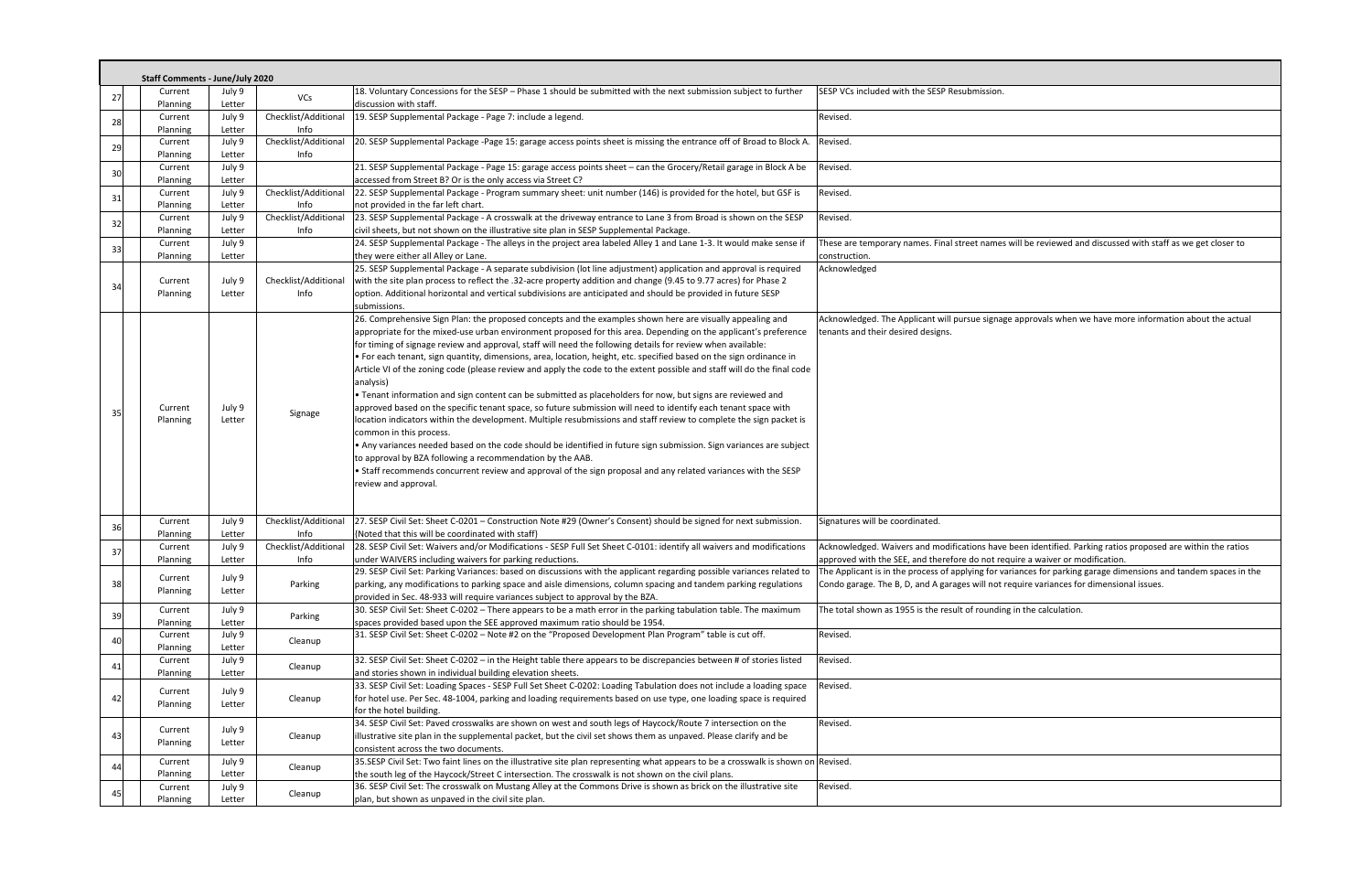| 37. Are all of the parking spaces for the rental apartments located in the D2 Garage?<br>July 9<br>Yes, all spaces for the Block A apartments are located in the D2 garage.<br>Current<br>46<br>Parking<br>Planning<br>Letter<br>Provided.<br>July 9<br>38. Include a sheet showing on-street parking spaces.<br>Current<br>47<br>Parking<br>Letter<br>Planning<br>July 9<br>39. Sheet A-A-0106 notes that there are 2 HC Van Spaces and 6 HC spaces but only 4 HC spaces are identified on this Revised.<br>Current<br>48<br>Parking<br>sheet. Please clarify.<br>Planning<br>Letter<br>40. TDM Page 1 - Typo in last sentence of paragraph four, "Quartre" should be "Quarter."<br>July 9<br>Revised.<br>Current<br>49<br>TDM<br>Planning<br>Letter<br>41. The SEE VCs required a minimum of ten (10) charging stations for electric vehicles will be provided in the project<br>We will continue to work with staff on the location of the stations and can lo<br>parking garage, as well as a minimum of one (1) additional publicly accessible fast-charge station at a location to be<br>garage at a minimum, but we need to maintain flexibility to adjust their locat<br>determined at SESP within the project. The Owner further agrees to provide conduit for the future installation of<br>July 9<br>Current<br>thirty (30) additional charging stations for electrical vehicles. The location of the charging station will be determined<br>50<br>Parking<br>Planning<br>Letter<br>at SESP Approval, but will include stations and conduit in both the residential and commercial portions of the project.<br>Six spaces are shown in the grocery garage. Indicate locations of additional stations and conduit in the next<br>submission.<br>42. Consider including more than one publicly accessible fast-charge station for electric vehicles.<br>The Applicant is researching the various options for third party charging stati<br>Current<br>July 9<br>51<br>Parking<br>locate more than one fast charge station on the site as we continue through<br>Letter<br><b>Planning</b><br>commit to a specific number or location at this time.<br>43. The TDM states that a formal Parking Management Plan will be submitted for staff review prior to approval of<br>July 9<br>The Parking Management Plan has been included as part of the revised TDM.<br>Current<br>52<br>TDM<br>the SESP. When is that anticipated to be submitted?<br>Planning<br>Letter<br>44. Comment Response Matrix Comment #33 - Staff supported the 12-foot shared use path option along Mustang<br>The section has been revised - the 12' shared use path is maintained.<br>Alley and noted that as a feature that should be maintained however the SEE Amendment Application now has the<br>July 9<br>Current<br>53<br><b>Site Planning</b><br>shared-use path reduced to 10-feet. Sheet C-0409 retains the 12-foot shared use path and a 5-foot tree strip as<br>Planning<br>Letter<br>shown in the July 8, 2019 approved SEE.<br>45. The SESP Compliance Narrative (pg. 14 of the SESP Supporting Documents) states that a bus shelter is provided in The SESP Compliance Narrative mentioned the provision of a bus "shelter" in<br>July 9<br>Current<br>54<br>addition to bus rapid transit station. However, the site plan does not indicate where a bus shelter would be provided. station is noted on the plans.<br>Transportation<br>Planning<br>Letter<br>Please clarify.<br>46. Paved sidewalk should continue across the driveway entrances at D-2 garage and Alley 1 along Mustang Alley.<br>Revised.<br>July 9<br>Current<br>55<br>This should be the case for all driveway entrances in the project. Neither the civil layout plan nor the illustrative site<br>Landscape<br>Letter<br>Planning<br>plan show clearly what is proposed at these entrances.<br>47. Additional crosswalks: 1) given the pedestrian oriented feel and functionality of Commons Drive, two additional<br>Revised.<br>crosswalks should be considered at the intersection of Street A and Commons to complete the pedestrian loop<br>July 9<br>Current<br>56<br>Landscape<br>around this intersection. 2) a crosswalk should be considered at the western end of Street A as pedestrians leaving<br>Planning<br>Letter<br>the B-3 garage will most likely cross here to get to block C1.<br>48. The triangular area at the south end of the Commons Drive is shown as stripping on the civil set and paved on the This area has been revised/clarified per the new Chestnut/7 intersection des<br>Current<br>July 9<br>57<br>illustrative site plan. What proposed here exactly? Also, where the triangular area meets the upper lawn area<br>Cleanup<br>Letter<br>Planning<br>appears to be disconnected.<br>49. What is the material proposed for the crosswalk on Mustang Alley at the intersection of Haycock/Mustang Alley? Revised.<br>July 9<br>Current<br>58<br>Landscape<br>Planning<br>Letter<br>Recommend paved crosswalk to be consistent with the other crosswalks around the site.<br>There's a 2-3' feet buffer between the garage and the trapezoid parking lot, v<br>50. What happens in the narrow gap shown between the B-3 garage and the B-4 phase 2 development? What<br>July 9<br>Current<br>59<br>happens to the sidewalk as it continues down to this alley?<br>private development project property, which will allow us to design a conditi<br><b>Site Planning</b><br>Planning<br>Letter<br>Phase 1. The condition in the future will be determined when Phase 2 is desig<br>Placemaking and streetscape elements will be extended from the Commons<br>51. Explore an urban plaza concept with appropriate outdoor seating and landscaping at the southwest corner of<br>July 9<br>Current<br>60<br>block A-1. This design should extend to connect with the outdoor area at the entrance to the grocery store on<br>the corner of Haycock/Rt. 7, but there will not be an entrance to the grocery<br>Landscape<br><b>Planning</b><br>Letter<br>Commons Dr. This overall area should be designed as part of the gateway to the project.<br>52. Tree planters are combined in several areas along Haycock Road and Route 7. While these are not consistent with Landscape design on Haycock and Rt. 7 revised per 10/1/20 discussions with<br>the recommendations provided in the Streetscape Standards for Commercial Streets, the Standards allow for<br>July 9<br>Current<br>61<br>Landscape<br>flexibility when there is a justification for variations. Please provide reasons and justification for proposed design<br>Planning<br>Letter<br>where it differs from the Streetscape Standards.<br>53. Verify tree strip width along Mustang Alley. The proposed SEE amendment shows the tree strip width at 6 feet<br>The drawings have been revised so that they match - both are 5 feet.<br>Current<br>July 9<br>62<br>Landscape<br>but the SESP Sheet C-0409 shows a 5-foot width.<br>Planning<br>Letter<br>54. SEE showed a grove at the north end of the Commons behind the retail kiosk. This has now been replaced by<br>Revised, we have reintroduced 2 trees and additional plantings in that space.<br>July 9<br>Current<br>63<br>Landscape<br>pavers. It is possible to add back some trees/landscaping in this area?<br>Planning<br>Letter<br>55. Sheet L407 states that for shrub areas the final plant species will be determined at a later date. The intended<br>Landscape design revised per 10/1/20 discussions with staff.<br>July 9<br>Current<br>64<br>Landscape<br>plant list needs to be included in the next submission in accordance with City regulations and guidelines.<br>Planning<br>Letter<br>July 9<br>56. See Attachment 1 for additional transportation planning comments.<br>Acknowledged<br>Current<br>65<br>Statement<br>Planning<br>Letter |  | <b>Staff Comments - June/July 2020</b> |  |  |  |  |  |
|-----------------------------------------------------------------------------------------------------------------------------------------------------------------------------------------------------------------------------------------------------------------------------------------------------------------------------------------------------------------------------------------------------------------------------------------------------------------------------------------------------------------------------------------------------------------------------------------------------------------------------------------------------------------------------------------------------------------------------------------------------------------------------------------------------------------------------------------------------------------------------------------------------------------------------------------------------------------------------------------------------------------------------------------------------------------------------------------------------------------------------------------------------------------------------------------------------------------------------------------------------------------------------------------------------------------------------------------------------------------------------------------------------------------------------------------------------------------------------------------------------------------------------------------------------------------------------------------------------------------------------------------------------------------------------------------------------------------------------------------------------------------------------------------------------------------------------------------------------------------------------------------------------------------------------------------------------------------------------------------------------------------------------------------------------------------------------------------------------------------------------------------------------------------------------------------------------------------------------------------------------------------------------------------------------------------------------------------------------------------------------------------------------------------------------------------------------------------------------------------------------------------------------------------------------------------------------------------------------------------------------------------------------------------------------------------------------------------------------------------------------------------------------------------------------------------------------------------------------------------------------------------------------------------------------------------------------------------------------------------------------------------------------------------------------------------------------------------------------------------------------------------------------------------------------------------------------------------------------------------------------------------------------------------------------------------------------------------------------------------------------------------------------------------------------------------------------------------------------------------------------------------------------------------------------------------------------------------------------------------------------------------------------------------------------------------------------------------------------------------------------------------------------------------------------------------------------------------------------------------------------------------------------------------------------------------------------------------------------------------------------------------------------------------------------------------------------------------------------------------------------------------------------------------------------------------------------------------------------------------------------------------------------------------------------------------------------------------------------------------------------------------------------------------------------------------------------------------------------------------------------------------------------------------------------------------------------------------------------------------------------------------------------------------------------------------------------------------------------------------------------------------------------------------------------------------------------------------------------------------------------------------------------------------------------------------------------------------------------------------------------------------------------------------------------------------------------------------------------------------------------------------------------------------------------------------------------------------------------------------------------------------------------------------------------------------------------------------------------------------------------------------------------------------------------------------------------------------------------------------------------------------------------------------------------------------------------------------------------------------------------------------------------------------------------------------------------------------------------------------------------------------------------------------------------------------------------------------------------------------------------------------------------------------------------------------------------------------------------------------------------------------------------------------------------------------------------------------------------------------------------------------------------------------------------------------------------------------------------------------------------------------------------------------------------------------------------------------------------------------------------------------------------------------------------------------------------------------------------------------------------------------------------------------------------------------------------------------------------------------------------------------------------------------------------------------------------------------------------------------------------------------------------------------------------------------------------------------------------------------------------------------------------------------------------------------------------------------------------------------------------------------------------------------------------------------------------------------------------------------------------------------------------------------------------------------------------------------------------------------------------------------------------------------------------------------------------------------------------------------------------------------------------------------------------------------------------------------------------------------------------------------------------------------------------------------------------------------------------------------------------------------------------------------------------------------------------------------------------------------------------------------------------------------------------------------------------------------------------------------------------------------------------|--|----------------------------------------|--|--|--|--|--|
|                                                                                                                                                                                                                                                                                                                                                                                                                                                                                                                                                                                                                                                                                                                                                                                                                                                                                                                                                                                                                                                                                                                                                                                                                                                                                                                                                                                                                                                                                                                                                                                                                                                                                                                                                                                                                                                                                                                                                                                                                                                                                                                                                                                                                                                                                                                                                                                                                                                                                                                                                                                                                                                                                                                                                                                                                                                                                                                                                                                                                                                                                                                                                                                                                                                                                                                                                                                                                                                                                                                                                                                                                                                                                                                                                                                                                                                                                                                                                                                                                                                                                                                                                                                                                                                                                                                                                                                                                                                                                                                                                                                                                                                                                                                                                                                                                                                                                                                                                                                                                                                                                                                                                                                                                                                                                                                                                                                                                                                                                                                                                                                                                                                                                                                                                                                                                                                                                                                                                                                                                                                                                                                                                                                                                                                                                                                                                                                                                                                                                                                                                                                                                                                                                                                                                                                                                                                                                                                                                                                                                                                                                                                                                                                                                                                                                                                                                                                                                                                                                                                                                                                                                                                                                                                                                                                                                                                                                                     |  |                                        |  |  |  |  |  |
|                                                                                                                                                                                                                                                                                                                                                                                                                                                                                                                                                                                                                                                                                                                                                                                                                                                                                                                                                                                                                                                                                                                                                                                                                                                                                                                                                                                                                                                                                                                                                                                                                                                                                                                                                                                                                                                                                                                                                                                                                                                                                                                                                                                                                                                                                                                                                                                                                                                                                                                                                                                                                                                                                                                                                                                                                                                                                                                                                                                                                                                                                                                                                                                                                                                                                                                                                                                                                                                                                                                                                                                                                                                                                                                                                                                                                                                                                                                                                                                                                                                                                                                                                                                                                                                                                                                                                                                                                                                                                                                                                                                                                                                                                                                                                                                                                                                                                                                                                                                                                                                                                                                                                                                                                                                                                                                                                                                                                                                                                                                                                                                                                                                                                                                                                                                                                                                                                                                                                                                                                                                                                                                                                                                                                                                                                                                                                                                                                                                                                                                                                                                                                                                                                                                                                                                                                                                                                                                                                                                                                                                                                                                                                                                                                                                                                                                                                                                                                                                                                                                                                                                                                                                                                                                                                                                                                                                                                                     |  |                                        |  |  |  |  |  |
|                                                                                                                                                                                                                                                                                                                                                                                                                                                                                                                                                                                                                                                                                                                                                                                                                                                                                                                                                                                                                                                                                                                                                                                                                                                                                                                                                                                                                                                                                                                                                                                                                                                                                                                                                                                                                                                                                                                                                                                                                                                                                                                                                                                                                                                                                                                                                                                                                                                                                                                                                                                                                                                                                                                                                                                                                                                                                                                                                                                                                                                                                                                                                                                                                                                                                                                                                                                                                                                                                                                                                                                                                                                                                                                                                                                                                                                                                                                                                                                                                                                                                                                                                                                                                                                                                                                                                                                                                                                                                                                                                                                                                                                                                                                                                                                                                                                                                                                                                                                                                                                                                                                                                                                                                                                                                                                                                                                                                                                                                                                                                                                                                                                                                                                                                                                                                                                                                                                                                                                                                                                                                                                                                                                                                                                                                                                                                                                                                                                                                                                                                                                                                                                                                                                                                                                                                                                                                                                                                                                                                                                                                                                                                                                                                                                                                                                                                                                                                                                                                                                                                                                                                                                                                                                                                                                                                                                                                                     |  |                                        |  |  |  |  |  |
|                                                                                                                                                                                                                                                                                                                                                                                                                                                                                                                                                                                                                                                                                                                                                                                                                                                                                                                                                                                                                                                                                                                                                                                                                                                                                                                                                                                                                                                                                                                                                                                                                                                                                                                                                                                                                                                                                                                                                                                                                                                                                                                                                                                                                                                                                                                                                                                                                                                                                                                                                                                                                                                                                                                                                                                                                                                                                                                                                                                                                                                                                                                                                                                                                                                                                                                                                                                                                                                                                                                                                                                                                                                                                                                                                                                                                                                                                                                                                                                                                                                                                                                                                                                                                                                                                                                                                                                                                                                                                                                                                                                                                                                                                                                                                                                                                                                                                                                                                                                                                                                                                                                                                                                                                                                                                                                                                                                                                                                                                                                                                                                                                                                                                                                                                                                                                                                                                                                                                                                                                                                                                                                                                                                                                                                                                                                                                                                                                                                                                                                                                                                                                                                                                                                                                                                                                                                                                                                                                                                                                                                                                                                                                                                                                                                                                                                                                                                                                                                                                                                                                                                                                                                                                                                                                                                                                                                                                                     |  |                                        |  |  |  |  |  |
|                                                                                                                                                                                                                                                                                                                                                                                                                                                                                                                                                                                                                                                                                                                                                                                                                                                                                                                                                                                                                                                                                                                                                                                                                                                                                                                                                                                                                                                                                                                                                                                                                                                                                                                                                                                                                                                                                                                                                                                                                                                                                                                                                                                                                                                                                                                                                                                                                                                                                                                                                                                                                                                                                                                                                                                                                                                                                                                                                                                                                                                                                                                                                                                                                                                                                                                                                                                                                                                                                                                                                                                                                                                                                                                                                                                                                                                                                                                                                                                                                                                                                                                                                                                                                                                                                                                                                                                                                                                                                                                                                                                                                                                                                                                                                                                                                                                                                                                                                                                                                                                                                                                                                                                                                                                                                                                                                                                                                                                                                                                                                                                                                                                                                                                                                                                                                                                                                                                                                                                                                                                                                                                                                                                                                                                                                                                                                                                                                                                                                                                                                                                                                                                                                                                                                                                                                                                                                                                                                                                                                                                                                                                                                                                                                                                                                                                                                                                                                                                                                                                                                                                                                                                                                                                                                                                                                                                                                                     |  |                                        |  |  |  |  |  |
|                                                                                                                                                                                                                                                                                                                                                                                                                                                                                                                                                                                                                                                                                                                                                                                                                                                                                                                                                                                                                                                                                                                                                                                                                                                                                                                                                                                                                                                                                                                                                                                                                                                                                                                                                                                                                                                                                                                                                                                                                                                                                                                                                                                                                                                                                                                                                                                                                                                                                                                                                                                                                                                                                                                                                                                                                                                                                                                                                                                                                                                                                                                                                                                                                                                                                                                                                                                                                                                                                                                                                                                                                                                                                                                                                                                                                                                                                                                                                                                                                                                                                                                                                                                                                                                                                                                                                                                                                                                                                                                                                                                                                                                                                                                                                                                                                                                                                                                                                                                                                                                                                                                                                                                                                                                                                                                                                                                                                                                                                                                                                                                                                                                                                                                                                                                                                                                                                                                                                                                                                                                                                                                                                                                                                                                                                                                                                                                                                                                                                                                                                                                                                                                                                                                                                                                                                                                                                                                                                                                                                                                                                                                                                                                                                                                                                                                                                                                                                                                                                                                                                                                                                                                                                                                                                                                                                                                                                                     |  |                                        |  |  |  |  |  |
|                                                                                                                                                                                                                                                                                                                                                                                                                                                                                                                                                                                                                                                                                                                                                                                                                                                                                                                                                                                                                                                                                                                                                                                                                                                                                                                                                                                                                                                                                                                                                                                                                                                                                                                                                                                                                                                                                                                                                                                                                                                                                                                                                                                                                                                                                                                                                                                                                                                                                                                                                                                                                                                                                                                                                                                                                                                                                                                                                                                                                                                                                                                                                                                                                                                                                                                                                                                                                                                                                                                                                                                                                                                                                                                                                                                                                                                                                                                                                                                                                                                                                                                                                                                                                                                                                                                                                                                                                                                                                                                                                                                                                                                                                                                                                                                                                                                                                                                                                                                                                                                                                                                                                                                                                                                                                                                                                                                                                                                                                                                                                                                                                                                                                                                                                                                                                                                                                                                                                                                                                                                                                                                                                                                                                                                                                                                                                                                                                                                                                                                                                                                                                                                                                                                                                                                                                                                                                                                                                                                                                                                                                                                                                                                                                                                                                                                                                                                                                                                                                                                                                                                                                                                                                                                                                                                                                                                                                                     |  |                                        |  |  |  |  |  |
|                                                                                                                                                                                                                                                                                                                                                                                                                                                                                                                                                                                                                                                                                                                                                                                                                                                                                                                                                                                                                                                                                                                                                                                                                                                                                                                                                                                                                                                                                                                                                                                                                                                                                                                                                                                                                                                                                                                                                                                                                                                                                                                                                                                                                                                                                                                                                                                                                                                                                                                                                                                                                                                                                                                                                                                                                                                                                                                                                                                                                                                                                                                                                                                                                                                                                                                                                                                                                                                                                                                                                                                                                                                                                                                                                                                                                                                                                                                                                                                                                                                                                                                                                                                                                                                                                                                                                                                                                                                                                                                                                                                                                                                                                                                                                                                                                                                                                                                                                                                                                                                                                                                                                                                                                                                                                                                                                                                                                                                                                                                                                                                                                                                                                                                                                                                                                                                                                                                                                                                                                                                                                                                                                                                                                                                                                                                                                                                                                                                                                                                                                                                                                                                                                                                                                                                                                                                                                                                                                                                                                                                                                                                                                                                                                                                                                                                                                                                                                                                                                                                                                                                                                                                                                                                                                                                                                                                                                                     |  |                                        |  |  |  |  |  |
|                                                                                                                                                                                                                                                                                                                                                                                                                                                                                                                                                                                                                                                                                                                                                                                                                                                                                                                                                                                                                                                                                                                                                                                                                                                                                                                                                                                                                                                                                                                                                                                                                                                                                                                                                                                                                                                                                                                                                                                                                                                                                                                                                                                                                                                                                                                                                                                                                                                                                                                                                                                                                                                                                                                                                                                                                                                                                                                                                                                                                                                                                                                                                                                                                                                                                                                                                                                                                                                                                                                                                                                                                                                                                                                                                                                                                                                                                                                                                                                                                                                                                                                                                                                                                                                                                                                                                                                                                                                                                                                                                                                                                                                                                                                                                                                                                                                                                                                                                                                                                                                                                                                                                                                                                                                                                                                                                                                                                                                                                                                                                                                                                                                                                                                                                                                                                                                                                                                                                                                                                                                                                                                                                                                                                                                                                                                                                                                                                                                                                                                                                                                                                                                                                                                                                                                                                                                                                                                                                                                                                                                                                                                                                                                                                                                                                                                                                                                                                                                                                                                                                                                                                                                                                                                                                                                                                                                                                                     |  |                                        |  |  |  |  |  |
|                                                                                                                                                                                                                                                                                                                                                                                                                                                                                                                                                                                                                                                                                                                                                                                                                                                                                                                                                                                                                                                                                                                                                                                                                                                                                                                                                                                                                                                                                                                                                                                                                                                                                                                                                                                                                                                                                                                                                                                                                                                                                                                                                                                                                                                                                                                                                                                                                                                                                                                                                                                                                                                                                                                                                                                                                                                                                                                                                                                                                                                                                                                                                                                                                                                                                                                                                                                                                                                                                                                                                                                                                                                                                                                                                                                                                                                                                                                                                                                                                                                                                                                                                                                                                                                                                                                                                                                                                                                                                                                                                                                                                                                                                                                                                                                                                                                                                                                                                                                                                                                                                                                                                                                                                                                                                                                                                                                                                                                                                                                                                                                                                                                                                                                                                                                                                                                                                                                                                                                                                                                                                                                                                                                                                                                                                                                                                                                                                                                                                                                                                                                                                                                                                                                                                                                                                                                                                                                                                                                                                                                                                                                                                                                                                                                                                                                                                                                                                                                                                                                                                                                                                                                                                                                                                                                                                                                                                                     |  |                                        |  |  |  |  |  |
|                                                                                                                                                                                                                                                                                                                                                                                                                                                                                                                                                                                                                                                                                                                                                                                                                                                                                                                                                                                                                                                                                                                                                                                                                                                                                                                                                                                                                                                                                                                                                                                                                                                                                                                                                                                                                                                                                                                                                                                                                                                                                                                                                                                                                                                                                                                                                                                                                                                                                                                                                                                                                                                                                                                                                                                                                                                                                                                                                                                                                                                                                                                                                                                                                                                                                                                                                                                                                                                                                                                                                                                                                                                                                                                                                                                                                                                                                                                                                                                                                                                                                                                                                                                                                                                                                                                                                                                                                                                                                                                                                                                                                                                                                                                                                                                                                                                                                                                                                                                                                                                                                                                                                                                                                                                                                                                                                                                                                                                                                                                                                                                                                                                                                                                                                                                                                                                                                                                                                                                                                                                                                                                                                                                                                                                                                                                                                                                                                                                                                                                                                                                                                                                                                                                                                                                                                                                                                                                                                                                                                                                                                                                                                                                                                                                                                                                                                                                                                                                                                                                                                                                                                                                                                                                                                                                                                                                                                                     |  |                                        |  |  |  |  |  |
|                                                                                                                                                                                                                                                                                                                                                                                                                                                                                                                                                                                                                                                                                                                                                                                                                                                                                                                                                                                                                                                                                                                                                                                                                                                                                                                                                                                                                                                                                                                                                                                                                                                                                                                                                                                                                                                                                                                                                                                                                                                                                                                                                                                                                                                                                                                                                                                                                                                                                                                                                                                                                                                                                                                                                                                                                                                                                                                                                                                                                                                                                                                                                                                                                                                                                                                                                                                                                                                                                                                                                                                                                                                                                                                                                                                                                                                                                                                                                                                                                                                                                                                                                                                                                                                                                                                                                                                                                                                                                                                                                                                                                                                                                                                                                                                                                                                                                                                                                                                                                                                                                                                                                                                                                                                                                                                                                                                                                                                                                                                                                                                                                                                                                                                                                                                                                                                                                                                                                                                                                                                                                                                                                                                                                                                                                                                                                                                                                                                                                                                                                                                                                                                                                                                                                                                                                                                                                                                                                                                                                                                                                                                                                                                                                                                                                                                                                                                                                                                                                                                                                                                                                                                                                                                                                                                                                                                                                                     |  |                                        |  |  |  |  |  |
|                                                                                                                                                                                                                                                                                                                                                                                                                                                                                                                                                                                                                                                                                                                                                                                                                                                                                                                                                                                                                                                                                                                                                                                                                                                                                                                                                                                                                                                                                                                                                                                                                                                                                                                                                                                                                                                                                                                                                                                                                                                                                                                                                                                                                                                                                                                                                                                                                                                                                                                                                                                                                                                                                                                                                                                                                                                                                                                                                                                                                                                                                                                                                                                                                                                                                                                                                                                                                                                                                                                                                                                                                                                                                                                                                                                                                                                                                                                                                                                                                                                                                                                                                                                                                                                                                                                                                                                                                                                                                                                                                                                                                                                                                                                                                                                                                                                                                                                                                                                                                                                                                                                                                                                                                                                                                                                                                                                                                                                                                                                                                                                                                                                                                                                                                                                                                                                                                                                                                                                                                                                                                                                                                                                                                                                                                                                                                                                                                                                                                                                                                                                                                                                                                                                                                                                                                                                                                                                                                                                                                                                                                                                                                                                                                                                                                                                                                                                                                                                                                                                                                                                                                                                                                                                                                                                                                                                                                                     |  |                                        |  |  |  |  |  |
|                                                                                                                                                                                                                                                                                                                                                                                                                                                                                                                                                                                                                                                                                                                                                                                                                                                                                                                                                                                                                                                                                                                                                                                                                                                                                                                                                                                                                                                                                                                                                                                                                                                                                                                                                                                                                                                                                                                                                                                                                                                                                                                                                                                                                                                                                                                                                                                                                                                                                                                                                                                                                                                                                                                                                                                                                                                                                                                                                                                                                                                                                                                                                                                                                                                                                                                                                                                                                                                                                                                                                                                                                                                                                                                                                                                                                                                                                                                                                                                                                                                                                                                                                                                                                                                                                                                                                                                                                                                                                                                                                                                                                                                                                                                                                                                                                                                                                                                                                                                                                                                                                                                                                                                                                                                                                                                                                                                                                                                                                                                                                                                                                                                                                                                                                                                                                                                                                                                                                                                                                                                                                                                                                                                                                                                                                                                                                                                                                                                                                                                                                                                                                                                                                                                                                                                                                                                                                                                                                                                                                                                                                                                                                                                                                                                                                                                                                                                                                                                                                                                                                                                                                                                                                                                                                                                                                                                                                                     |  |                                        |  |  |  |  |  |
|                                                                                                                                                                                                                                                                                                                                                                                                                                                                                                                                                                                                                                                                                                                                                                                                                                                                                                                                                                                                                                                                                                                                                                                                                                                                                                                                                                                                                                                                                                                                                                                                                                                                                                                                                                                                                                                                                                                                                                                                                                                                                                                                                                                                                                                                                                                                                                                                                                                                                                                                                                                                                                                                                                                                                                                                                                                                                                                                                                                                                                                                                                                                                                                                                                                                                                                                                                                                                                                                                                                                                                                                                                                                                                                                                                                                                                                                                                                                                                                                                                                                                                                                                                                                                                                                                                                                                                                                                                                                                                                                                                                                                                                                                                                                                                                                                                                                                                                                                                                                                                                                                                                                                                                                                                                                                                                                                                                                                                                                                                                                                                                                                                                                                                                                                                                                                                                                                                                                                                                                                                                                                                                                                                                                                                                                                                                                                                                                                                                                                                                                                                                                                                                                                                                                                                                                                                                                                                                                                                                                                                                                                                                                                                                                                                                                                                                                                                                                                                                                                                                                                                                                                                                                                                                                                                                                                                                                                                     |  |                                        |  |  |  |  |  |
|                                                                                                                                                                                                                                                                                                                                                                                                                                                                                                                                                                                                                                                                                                                                                                                                                                                                                                                                                                                                                                                                                                                                                                                                                                                                                                                                                                                                                                                                                                                                                                                                                                                                                                                                                                                                                                                                                                                                                                                                                                                                                                                                                                                                                                                                                                                                                                                                                                                                                                                                                                                                                                                                                                                                                                                                                                                                                                                                                                                                                                                                                                                                                                                                                                                                                                                                                                                                                                                                                                                                                                                                                                                                                                                                                                                                                                                                                                                                                                                                                                                                                                                                                                                                                                                                                                                                                                                                                                                                                                                                                                                                                                                                                                                                                                                                                                                                                                                                                                                                                                                                                                                                                                                                                                                                                                                                                                                                                                                                                                                                                                                                                                                                                                                                                                                                                                                                                                                                                                                                                                                                                                                                                                                                                                                                                                                                                                                                                                                                                                                                                                                                                                                                                                                                                                                                                                                                                                                                                                                                                                                                                                                                                                                                                                                                                                                                                                                                                                                                                                                                                                                                                                                                                                                                                                                                                                                                                                     |  |                                        |  |  |  |  |  |
|                                                                                                                                                                                                                                                                                                                                                                                                                                                                                                                                                                                                                                                                                                                                                                                                                                                                                                                                                                                                                                                                                                                                                                                                                                                                                                                                                                                                                                                                                                                                                                                                                                                                                                                                                                                                                                                                                                                                                                                                                                                                                                                                                                                                                                                                                                                                                                                                                                                                                                                                                                                                                                                                                                                                                                                                                                                                                                                                                                                                                                                                                                                                                                                                                                                                                                                                                                                                                                                                                                                                                                                                                                                                                                                                                                                                                                                                                                                                                                                                                                                                                                                                                                                                                                                                                                                                                                                                                                                                                                                                                                                                                                                                                                                                                                                                                                                                                                                                                                                                                                                                                                                                                                                                                                                                                                                                                                                                                                                                                                                                                                                                                                                                                                                                                                                                                                                                                                                                                                                                                                                                                                                                                                                                                                                                                                                                                                                                                                                                                                                                                                                                                                                                                                                                                                                                                                                                                                                                                                                                                                                                                                                                                                                                                                                                                                                                                                                                                                                                                                                                                                                                                                                                                                                                                                                                                                                                                                     |  |                                        |  |  |  |  |  |
|                                                                                                                                                                                                                                                                                                                                                                                                                                                                                                                                                                                                                                                                                                                                                                                                                                                                                                                                                                                                                                                                                                                                                                                                                                                                                                                                                                                                                                                                                                                                                                                                                                                                                                                                                                                                                                                                                                                                                                                                                                                                                                                                                                                                                                                                                                                                                                                                                                                                                                                                                                                                                                                                                                                                                                                                                                                                                                                                                                                                                                                                                                                                                                                                                                                                                                                                                                                                                                                                                                                                                                                                                                                                                                                                                                                                                                                                                                                                                                                                                                                                                                                                                                                                                                                                                                                                                                                                                                                                                                                                                                                                                                                                                                                                                                                                                                                                                                                                                                                                                                                                                                                                                                                                                                                                                                                                                                                                                                                                                                                                                                                                                                                                                                                                                                                                                                                                                                                                                                                                                                                                                                                                                                                                                                                                                                                                                                                                                                                                                                                                                                                                                                                                                                                                                                                                                                                                                                                                                                                                                                                                                                                                                                                                                                                                                                                                                                                                                                                                                                                                                                                                                                                                                                                                                                                                                                                                                                     |  |                                        |  |  |  |  |  |
|                                                                                                                                                                                                                                                                                                                                                                                                                                                                                                                                                                                                                                                                                                                                                                                                                                                                                                                                                                                                                                                                                                                                                                                                                                                                                                                                                                                                                                                                                                                                                                                                                                                                                                                                                                                                                                                                                                                                                                                                                                                                                                                                                                                                                                                                                                                                                                                                                                                                                                                                                                                                                                                                                                                                                                                                                                                                                                                                                                                                                                                                                                                                                                                                                                                                                                                                                                                                                                                                                                                                                                                                                                                                                                                                                                                                                                                                                                                                                                                                                                                                                                                                                                                                                                                                                                                                                                                                                                                                                                                                                                                                                                                                                                                                                                                                                                                                                                                                                                                                                                                                                                                                                                                                                                                                                                                                                                                                                                                                                                                                                                                                                                                                                                                                                                                                                                                                                                                                                                                                                                                                                                                                                                                                                                                                                                                                                                                                                                                                                                                                                                                                                                                                                                                                                                                                                                                                                                                                                                                                                                                                                                                                                                                                                                                                                                                                                                                                                                                                                                                                                                                                                                                                                                                                                                                                                                                                                                     |  |                                        |  |  |  |  |  |
|                                                                                                                                                                                                                                                                                                                                                                                                                                                                                                                                                                                                                                                                                                                                                                                                                                                                                                                                                                                                                                                                                                                                                                                                                                                                                                                                                                                                                                                                                                                                                                                                                                                                                                                                                                                                                                                                                                                                                                                                                                                                                                                                                                                                                                                                                                                                                                                                                                                                                                                                                                                                                                                                                                                                                                                                                                                                                                                                                                                                                                                                                                                                                                                                                                                                                                                                                                                                                                                                                                                                                                                                                                                                                                                                                                                                                                                                                                                                                                                                                                                                                                                                                                                                                                                                                                                                                                                                                                                                                                                                                                                                                                                                                                                                                                                                                                                                                                                                                                                                                                                                                                                                                                                                                                                                                                                                                                                                                                                                                                                                                                                                                                                                                                                                                                                                                                                                                                                                                                                                                                                                                                                                                                                                                                                                                                                                                                                                                                                                                                                                                                                                                                                                                                                                                                                                                                                                                                                                                                                                                                                                                                                                                                                                                                                                                                                                                                                                                                                                                                                                                                                                                                                                                                                                                                                                                                                                                                     |  |                                        |  |  |  |  |  |
|                                                                                                                                                                                                                                                                                                                                                                                                                                                                                                                                                                                                                                                                                                                                                                                                                                                                                                                                                                                                                                                                                                                                                                                                                                                                                                                                                                                                                                                                                                                                                                                                                                                                                                                                                                                                                                                                                                                                                                                                                                                                                                                                                                                                                                                                                                                                                                                                                                                                                                                                                                                                                                                                                                                                                                                                                                                                                                                                                                                                                                                                                                                                                                                                                                                                                                                                                                                                                                                                                                                                                                                                                                                                                                                                                                                                                                                                                                                                                                                                                                                                                                                                                                                                                                                                                                                                                                                                                                                                                                                                                                                                                                                                                                                                                                                                                                                                                                                                                                                                                                                                                                                                                                                                                                                                                                                                                                                                                                                                                                                                                                                                                                                                                                                                                                                                                                                                                                                                                                                                                                                                                                                                                                                                                                                                                                                                                                                                                                                                                                                                                                                                                                                                                                                                                                                                                                                                                                                                                                                                                                                                                                                                                                                                                                                                                                                                                                                                                                                                                                                                                                                                                                                                                                                                                                                                                                                                                                     |  |                                        |  |  |  |  |  |
|                                                                                                                                                                                                                                                                                                                                                                                                                                                                                                                                                                                                                                                                                                                                                                                                                                                                                                                                                                                                                                                                                                                                                                                                                                                                                                                                                                                                                                                                                                                                                                                                                                                                                                                                                                                                                                                                                                                                                                                                                                                                                                                                                                                                                                                                                                                                                                                                                                                                                                                                                                                                                                                                                                                                                                                                                                                                                                                                                                                                                                                                                                                                                                                                                                                                                                                                                                                                                                                                                                                                                                                                                                                                                                                                                                                                                                                                                                                                                                                                                                                                                                                                                                                                                                                                                                                                                                                                                                                                                                                                                                                                                                                                                                                                                                                                                                                                                                                                                                                                                                                                                                                                                                                                                                                                                                                                                                                                                                                                                                                                                                                                                                                                                                                                                                                                                                                                                                                                                                                                                                                                                                                                                                                                                                                                                                                                                                                                                                                                                                                                                                                                                                                                                                                                                                                                                                                                                                                                                                                                                                                                                                                                                                                                                                                                                                                                                                                                                                                                                                                                                                                                                                                                                                                                                                                                                                                                                                     |  |                                        |  |  |  |  |  |
|                                                                                                                                                                                                                                                                                                                                                                                                                                                                                                                                                                                                                                                                                                                                                                                                                                                                                                                                                                                                                                                                                                                                                                                                                                                                                                                                                                                                                                                                                                                                                                                                                                                                                                                                                                                                                                                                                                                                                                                                                                                                                                                                                                                                                                                                                                                                                                                                                                                                                                                                                                                                                                                                                                                                                                                                                                                                                                                                                                                                                                                                                                                                                                                                                                                                                                                                                                                                                                                                                                                                                                                                                                                                                                                                                                                                                                                                                                                                                                                                                                                                                                                                                                                                                                                                                                                                                                                                                                                                                                                                                                                                                                                                                                                                                                                                                                                                                                                                                                                                                                                                                                                                                                                                                                                                                                                                                                                                                                                                                                                                                                                                                                                                                                                                                                                                                                                                                                                                                                                                                                                                                                                                                                                                                                                                                                                                                                                                                                                                                                                                                                                                                                                                                                                                                                                                                                                                                                                                                                                                                                                                                                                                                                                                                                                                                                                                                                                                                                                                                                                                                                                                                                                                                                                                                                                                                                                                                                     |  |                                        |  |  |  |  |  |
|                                                                                                                                                                                                                                                                                                                                                                                                                                                                                                                                                                                                                                                                                                                                                                                                                                                                                                                                                                                                                                                                                                                                                                                                                                                                                                                                                                                                                                                                                                                                                                                                                                                                                                                                                                                                                                                                                                                                                                                                                                                                                                                                                                                                                                                                                                                                                                                                                                                                                                                                                                                                                                                                                                                                                                                                                                                                                                                                                                                                                                                                                                                                                                                                                                                                                                                                                                                                                                                                                                                                                                                                                                                                                                                                                                                                                                                                                                                                                                                                                                                                                                                                                                                                                                                                                                                                                                                                                                                                                                                                                                                                                                                                                                                                                                                                                                                                                                                                                                                                                                                                                                                                                                                                                                                                                                                                                                                                                                                                                                                                                                                                                                                                                                                                                                                                                                                                                                                                                                                                                                                                                                                                                                                                                                                                                                                                                                                                                                                                                                                                                                                                                                                                                                                                                                                                                                                                                                                                                                                                                                                                                                                                                                                                                                                                                                                                                                                                                                                                                                                                                                                                                                                                                                                                                                                                                                                                                                     |  |                                        |  |  |  |  |  |
|                                                                                                                                                                                                                                                                                                                                                                                                                                                                                                                                                                                                                                                                                                                                                                                                                                                                                                                                                                                                                                                                                                                                                                                                                                                                                                                                                                                                                                                                                                                                                                                                                                                                                                                                                                                                                                                                                                                                                                                                                                                                                                                                                                                                                                                                                                                                                                                                                                                                                                                                                                                                                                                                                                                                                                                                                                                                                                                                                                                                                                                                                                                                                                                                                                                                                                                                                                                                                                                                                                                                                                                                                                                                                                                                                                                                                                                                                                                                                                                                                                                                                                                                                                                                                                                                                                                                                                                                                                                                                                                                                                                                                                                                                                                                                                                                                                                                                                                                                                                                                                                                                                                                                                                                                                                                                                                                                                                                                                                                                                                                                                                                                                                                                                                                                                                                                                                                                                                                                                                                                                                                                                                                                                                                                                                                                                                                                                                                                                                                                                                                                                                                                                                                                                                                                                                                                                                                                                                                                                                                                                                                                                                                                                                                                                                                                                                                                                                                                                                                                                                                                                                                                                                                                                                                                                                                                                                                                                     |  |                                        |  |  |  |  |  |
|                                                                                                                                                                                                                                                                                                                                                                                                                                                                                                                                                                                                                                                                                                                                                                                                                                                                                                                                                                                                                                                                                                                                                                                                                                                                                                                                                                                                                                                                                                                                                                                                                                                                                                                                                                                                                                                                                                                                                                                                                                                                                                                                                                                                                                                                                                                                                                                                                                                                                                                                                                                                                                                                                                                                                                                                                                                                                                                                                                                                                                                                                                                                                                                                                                                                                                                                                                                                                                                                                                                                                                                                                                                                                                                                                                                                                                                                                                                                                                                                                                                                                                                                                                                                                                                                                                                                                                                                                                                                                                                                                                                                                                                                                                                                                                                                                                                                                                                                                                                                                                                                                                                                                                                                                                                                                                                                                                                                                                                                                                                                                                                                                                                                                                                                                                                                                                                                                                                                                                                                                                                                                                                                                                                                                                                                                                                                                                                                                                                                                                                                                                                                                                                                                                                                                                                                                                                                                                                                                                                                                                                                                                                                                                                                                                                                                                                                                                                                                                                                                                                                                                                                                                                                                                                                                                                                                                                                                                     |  |                                        |  |  |  |  |  |
|                                                                                                                                                                                                                                                                                                                                                                                                                                                                                                                                                                                                                                                                                                                                                                                                                                                                                                                                                                                                                                                                                                                                                                                                                                                                                                                                                                                                                                                                                                                                                                                                                                                                                                                                                                                                                                                                                                                                                                                                                                                                                                                                                                                                                                                                                                                                                                                                                                                                                                                                                                                                                                                                                                                                                                                                                                                                                                                                                                                                                                                                                                                                                                                                                                                                                                                                                                                                                                                                                                                                                                                                                                                                                                                                                                                                                                                                                                                                                                                                                                                                                                                                                                                                                                                                                                                                                                                                                                                                                                                                                                                                                                                                                                                                                                                                                                                                                                                                                                                                                                                                                                                                                                                                                                                                                                                                                                                                                                                                                                                                                                                                                                                                                                                                                                                                                                                                                                                                                                                                                                                                                                                                                                                                                                                                                                                                                                                                                                                                                                                                                                                                                                                                                                                                                                                                                                                                                                                                                                                                                                                                                                                                                                                                                                                                                                                                                                                                                                                                                                                                                                                                                                                                                                                                                                                                                                                                                                     |  |                                        |  |  |  |  |  |
|                                                                                                                                                                                                                                                                                                                                                                                                                                                                                                                                                                                                                                                                                                                                                                                                                                                                                                                                                                                                                                                                                                                                                                                                                                                                                                                                                                                                                                                                                                                                                                                                                                                                                                                                                                                                                                                                                                                                                                                                                                                                                                                                                                                                                                                                                                                                                                                                                                                                                                                                                                                                                                                                                                                                                                                                                                                                                                                                                                                                                                                                                                                                                                                                                                                                                                                                                                                                                                                                                                                                                                                                                                                                                                                                                                                                                                                                                                                                                                                                                                                                                                                                                                                                                                                                                                                                                                                                                                                                                                                                                                                                                                                                                                                                                                                                                                                                                                                                                                                                                                                                                                                                                                                                                                                                                                                                                                                                                                                                                                                                                                                                                                                                                                                                                                                                                                                                                                                                                                                                                                                                                                                                                                                                                                                                                                                                                                                                                                                                                                                                                                                                                                                                                                                                                                                                                                                                                                                                                                                                                                                                                                                                                                                                                                                                                                                                                                                                                                                                                                                                                                                                                                                                                                                                                                                                                                                                                                     |  |                                        |  |  |  |  |  |
|                                                                                                                                                                                                                                                                                                                                                                                                                                                                                                                                                                                                                                                                                                                                                                                                                                                                                                                                                                                                                                                                                                                                                                                                                                                                                                                                                                                                                                                                                                                                                                                                                                                                                                                                                                                                                                                                                                                                                                                                                                                                                                                                                                                                                                                                                                                                                                                                                                                                                                                                                                                                                                                                                                                                                                                                                                                                                                                                                                                                                                                                                                                                                                                                                                                                                                                                                                                                                                                                                                                                                                                                                                                                                                                                                                                                                                                                                                                                                                                                                                                                                                                                                                                                                                                                                                                                                                                                                                                                                                                                                                                                                                                                                                                                                                                                                                                                                                                                                                                                                                                                                                                                                                                                                                                                                                                                                                                                                                                                                                                                                                                                                                                                                                                                                                                                                                                                                                                                                                                                                                                                                                                                                                                                                                                                                                                                                                                                                                                                                                                                                                                                                                                                                                                                                                                                                                                                                                                                                                                                                                                                                                                                                                                                                                                                                                                                                                                                                                                                                                                                                                                                                                                                                                                                                                                                                                                                                                     |  |                                        |  |  |  |  |  |
|                                                                                                                                                                                                                                                                                                                                                                                                                                                                                                                                                                                                                                                                                                                                                                                                                                                                                                                                                                                                                                                                                                                                                                                                                                                                                                                                                                                                                                                                                                                                                                                                                                                                                                                                                                                                                                                                                                                                                                                                                                                                                                                                                                                                                                                                                                                                                                                                                                                                                                                                                                                                                                                                                                                                                                                                                                                                                                                                                                                                                                                                                                                                                                                                                                                                                                                                                                                                                                                                                                                                                                                                                                                                                                                                                                                                                                                                                                                                                                                                                                                                                                                                                                                                                                                                                                                                                                                                                                                                                                                                                                                                                                                                                                                                                                                                                                                                                                                                                                                                                                                                                                                                                                                                                                                                                                                                                                                                                                                                                                                                                                                                                                                                                                                                                                                                                                                                                                                                                                                                                                                                                                                                                                                                                                                                                                                                                                                                                                                                                                                                                                                                                                                                                                                                                                                                                                                                                                                                                                                                                                                                                                                                                                                                                                                                                                                                                                                                                                                                                                                                                                                                                                                                                                                                                                                                                                                                                                     |  |                                        |  |  |  |  |  |
|                                                                                                                                                                                                                                                                                                                                                                                                                                                                                                                                                                                                                                                                                                                                                                                                                                                                                                                                                                                                                                                                                                                                                                                                                                                                                                                                                                                                                                                                                                                                                                                                                                                                                                                                                                                                                                                                                                                                                                                                                                                                                                                                                                                                                                                                                                                                                                                                                                                                                                                                                                                                                                                                                                                                                                                                                                                                                                                                                                                                                                                                                                                                                                                                                                                                                                                                                                                                                                                                                                                                                                                                                                                                                                                                                                                                                                                                                                                                                                                                                                                                                                                                                                                                                                                                                                                                                                                                                                                                                                                                                                                                                                                                                                                                                                                                                                                                                                                                                                                                                                                                                                                                                                                                                                                                                                                                                                                                                                                                                                                                                                                                                                                                                                                                                                                                                                                                                                                                                                                                                                                                                                                                                                                                                                                                                                                                                                                                                                                                                                                                                                                                                                                                                                                                                                                                                                                                                                                                                                                                                                                                                                                                                                                                                                                                                                                                                                                                                                                                                                                                                                                                                                                                                                                                                                                                                                                                                                     |  |                                        |  |  |  |  |  |
|                                                                                                                                                                                                                                                                                                                                                                                                                                                                                                                                                                                                                                                                                                                                                                                                                                                                                                                                                                                                                                                                                                                                                                                                                                                                                                                                                                                                                                                                                                                                                                                                                                                                                                                                                                                                                                                                                                                                                                                                                                                                                                                                                                                                                                                                                                                                                                                                                                                                                                                                                                                                                                                                                                                                                                                                                                                                                                                                                                                                                                                                                                                                                                                                                                                                                                                                                                                                                                                                                                                                                                                                                                                                                                                                                                                                                                                                                                                                                                                                                                                                                                                                                                                                                                                                                                                                                                                                                                                                                                                                                                                                                                                                                                                                                                                                                                                                                                                                                                                                                                                                                                                                                                                                                                                                                                                                                                                                                                                                                                                                                                                                                                                                                                                                                                                                                                                                                                                                                                                                                                                                                                                                                                                                                                                                                                                                                                                                                                                                                                                                                                                                                                                                                                                                                                                                                                                                                                                                                                                                                                                                                                                                                                                                                                                                                                                                                                                                                                                                                                                                                                                                                                                                                                                                                                                                                                                                                                     |  |                                        |  |  |  |  |  |
|                                                                                                                                                                                                                                                                                                                                                                                                                                                                                                                                                                                                                                                                                                                                                                                                                                                                                                                                                                                                                                                                                                                                                                                                                                                                                                                                                                                                                                                                                                                                                                                                                                                                                                                                                                                                                                                                                                                                                                                                                                                                                                                                                                                                                                                                                                                                                                                                                                                                                                                                                                                                                                                                                                                                                                                                                                                                                                                                                                                                                                                                                                                                                                                                                                                                                                                                                                                                                                                                                                                                                                                                                                                                                                                                                                                                                                                                                                                                                                                                                                                                                                                                                                                                                                                                                                                                                                                                                                                                                                                                                                                                                                                                                                                                                                                                                                                                                                                                                                                                                                                                                                                                                                                                                                                                                                                                                                                                                                                                                                                                                                                                                                                                                                                                                                                                                                                                                                                                                                                                                                                                                                                                                                                                                                                                                                                                                                                                                                                                                                                                                                                                                                                                                                                                                                                                                                                                                                                                                                                                                                                                                                                                                                                                                                                                                                                                                                                                                                                                                                                                                                                                                                                                                                                                                                                                                                                                                                     |  |                                        |  |  |  |  |  |
|                                                                                                                                                                                                                                                                                                                                                                                                                                                                                                                                                                                                                                                                                                                                                                                                                                                                                                                                                                                                                                                                                                                                                                                                                                                                                                                                                                                                                                                                                                                                                                                                                                                                                                                                                                                                                                                                                                                                                                                                                                                                                                                                                                                                                                                                                                                                                                                                                                                                                                                                                                                                                                                                                                                                                                                                                                                                                                                                                                                                                                                                                                                                                                                                                                                                                                                                                                                                                                                                                                                                                                                                                                                                                                                                                                                                                                                                                                                                                                                                                                                                                                                                                                                                                                                                                                                                                                                                                                                                                                                                                                                                                                                                                                                                                                                                                                                                                                                                                                                                                                                                                                                                                                                                                                                                                                                                                                                                                                                                                                                                                                                                                                                                                                                                                                                                                                                                                                                                                                                                                                                                                                                                                                                                                                                                                                                                                                                                                                                                                                                                                                                                                                                                                                                                                                                                                                                                                                                                                                                                                                                                                                                                                                                                                                                                                                                                                                                                                                                                                                                                                                                                                                                                                                                                                                                                                                                                                                     |  |                                        |  |  |  |  |  |
|                                                                                                                                                                                                                                                                                                                                                                                                                                                                                                                                                                                                                                                                                                                                                                                                                                                                                                                                                                                                                                                                                                                                                                                                                                                                                                                                                                                                                                                                                                                                                                                                                                                                                                                                                                                                                                                                                                                                                                                                                                                                                                                                                                                                                                                                                                                                                                                                                                                                                                                                                                                                                                                                                                                                                                                                                                                                                                                                                                                                                                                                                                                                                                                                                                                                                                                                                                                                                                                                                                                                                                                                                                                                                                                                                                                                                                                                                                                                                                                                                                                                                                                                                                                                                                                                                                                                                                                                                                                                                                                                                                                                                                                                                                                                                                                                                                                                                                                                                                                                                                                                                                                                                                                                                                                                                                                                                                                                                                                                                                                                                                                                                                                                                                                                                                                                                                                                                                                                                                                                                                                                                                                                                                                                                                                                                                                                                                                                                                                                                                                                                                                                                                                                                                                                                                                                                                                                                                                                                                                                                                                                                                                                                                                                                                                                                                                                                                                                                                                                                                                                                                                                                                                                                                                                                                                                                                                                                                     |  |                                        |  |  |  |  |  |
|                                                                                                                                                                                                                                                                                                                                                                                                                                                                                                                                                                                                                                                                                                                                                                                                                                                                                                                                                                                                                                                                                                                                                                                                                                                                                                                                                                                                                                                                                                                                                                                                                                                                                                                                                                                                                                                                                                                                                                                                                                                                                                                                                                                                                                                                                                                                                                                                                                                                                                                                                                                                                                                                                                                                                                                                                                                                                                                                                                                                                                                                                                                                                                                                                                                                                                                                                                                                                                                                                                                                                                                                                                                                                                                                                                                                                                                                                                                                                                                                                                                                                                                                                                                                                                                                                                                                                                                                                                                                                                                                                                                                                                                                                                                                                                                                                                                                                                                                                                                                                                                                                                                                                                                                                                                                                                                                                                                                                                                                                                                                                                                                                                                                                                                                                                                                                                                                                                                                                                                                                                                                                                                                                                                                                                                                                                                                                                                                                                                                                                                                                                                                                                                                                                                                                                                                                                                                                                                                                                                                                                                                                                                                                                                                                                                                                                                                                                                                                                                                                                                                                                                                                                                                                                                                                                                                                                                                                                     |  |                                        |  |  |  |  |  |
|                                                                                                                                                                                                                                                                                                                                                                                                                                                                                                                                                                                                                                                                                                                                                                                                                                                                                                                                                                                                                                                                                                                                                                                                                                                                                                                                                                                                                                                                                                                                                                                                                                                                                                                                                                                                                                                                                                                                                                                                                                                                                                                                                                                                                                                                                                                                                                                                                                                                                                                                                                                                                                                                                                                                                                                                                                                                                                                                                                                                                                                                                                                                                                                                                                                                                                                                                                                                                                                                                                                                                                                                                                                                                                                                                                                                                                                                                                                                                                                                                                                                                                                                                                                                                                                                                                                                                                                                                                                                                                                                                                                                                                                                                                                                                                                                                                                                                                                                                                                                                                                                                                                                                                                                                                                                                                                                                                                                                                                                                                                                                                                                                                                                                                                                                                                                                                                                                                                                                                                                                                                                                                                                                                                                                                                                                                                                                                                                                                                                                                                                                                                                                                                                                                                                                                                                                                                                                                                                                                                                                                                                                                                                                                                                                                                                                                                                                                                                                                                                                                                                                                                                                                                                                                                                                                                                                                                                                                     |  |                                        |  |  |  |  |  |
|                                                                                                                                                                                                                                                                                                                                                                                                                                                                                                                                                                                                                                                                                                                                                                                                                                                                                                                                                                                                                                                                                                                                                                                                                                                                                                                                                                                                                                                                                                                                                                                                                                                                                                                                                                                                                                                                                                                                                                                                                                                                                                                                                                                                                                                                                                                                                                                                                                                                                                                                                                                                                                                                                                                                                                                                                                                                                                                                                                                                                                                                                                                                                                                                                                                                                                                                                                                                                                                                                                                                                                                                                                                                                                                                                                                                                                                                                                                                                                                                                                                                                                                                                                                                                                                                                                                                                                                                                                                                                                                                                                                                                                                                                                                                                                                                                                                                                                                                                                                                                                                                                                                                                                                                                                                                                                                                                                                                                                                                                                                                                                                                                                                                                                                                                                                                                                                                                                                                                                                                                                                                                                                                                                                                                                                                                                                                                                                                                                                                                                                                                                                                                                                                                                                                                                                                                                                                                                                                                                                                                                                                                                                                                                                                                                                                                                                                                                                                                                                                                                                                                                                                                                                                                                                                                                                                                                                                                                     |  |                                        |  |  |  |  |  |
|                                                                                                                                                                                                                                                                                                                                                                                                                                                                                                                                                                                                                                                                                                                                                                                                                                                                                                                                                                                                                                                                                                                                                                                                                                                                                                                                                                                                                                                                                                                                                                                                                                                                                                                                                                                                                                                                                                                                                                                                                                                                                                                                                                                                                                                                                                                                                                                                                                                                                                                                                                                                                                                                                                                                                                                                                                                                                                                                                                                                                                                                                                                                                                                                                                                                                                                                                                                                                                                                                                                                                                                                                                                                                                                                                                                                                                                                                                                                                                                                                                                                                                                                                                                                                                                                                                                                                                                                                                                                                                                                                                                                                                                                                                                                                                                                                                                                                                                                                                                                                                                                                                                                                                                                                                                                                                                                                                                                                                                                                                                                                                                                                                                                                                                                                                                                                                                                                                                                                                                                                                                                                                                                                                                                                                                                                                                                                                                                                                                                                                                                                                                                                                                                                                                                                                                                                                                                                                                                                                                                                                                                                                                                                                                                                                                                                                                                                                                                                                                                                                                                                                                                                                                                                                                                                                                                                                                                                                     |  |                                        |  |  |  |  |  |
|                                                                                                                                                                                                                                                                                                                                                                                                                                                                                                                                                                                                                                                                                                                                                                                                                                                                                                                                                                                                                                                                                                                                                                                                                                                                                                                                                                                                                                                                                                                                                                                                                                                                                                                                                                                                                                                                                                                                                                                                                                                                                                                                                                                                                                                                                                                                                                                                                                                                                                                                                                                                                                                                                                                                                                                                                                                                                                                                                                                                                                                                                                                                                                                                                                                                                                                                                                                                                                                                                                                                                                                                                                                                                                                                                                                                                                                                                                                                                                                                                                                                                                                                                                                                                                                                                                                                                                                                                                                                                                                                                                                                                                                                                                                                                                                                                                                                                                                                                                                                                                                                                                                                                                                                                                                                                                                                                                                                                                                                                                                                                                                                                                                                                                                                                                                                                                                                                                                                                                                                                                                                                                                                                                                                                                                                                                                                                                                                                                                                                                                                                                                                                                                                                                                                                                                                                                                                                                                                                                                                                                                                                                                                                                                                                                                                                                                                                                                                                                                                                                                                                                                                                                                                                                                                                                                                                                                                                                     |  |                                        |  |  |  |  |  |
|                                                                                                                                                                                                                                                                                                                                                                                                                                                                                                                                                                                                                                                                                                                                                                                                                                                                                                                                                                                                                                                                                                                                                                                                                                                                                                                                                                                                                                                                                                                                                                                                                                                                                                                                                                                                                                                                                                                                                                                                                                                                                                                                                                                                                                                                                                                                                                                                                                                                                                                                                                                                                                                                                                                                                                                                                                                                                                                                                                                                                                                                                                                                                                                                                                                                                                                                                                                                                                                                                                                                                                                                                                                                                                                                                                                                                                                                                                                                                                                                                                                                                                                                                                                                                                                                                                                                                                                                                                                                                                                                                                                                                                                                                                                                                                                                                                                                                                                                                                                                                                                                                                                                                                                                                                                                                                                                                                                                                                                                                                                                                                                                                                                                                                                                                                                                                                                                                                                                                                                                                                                                                                                                                                                                                                                                                                                                                                                                                                                                                                                                                                                                                                                                                                                                                                                                                                                                                                                                                                                                                                                                                                                                                                                                                                                                                                                                                                                                                                                                                                                                                                                                                                                                                                                                                                                                                                                                                                     |  |                                        |  |  |  |  |  |
|                                                                                                                                                                                                                                                                                                                                                                                                                                                                                                                                                                                                                                                                                                                                                                                                                                                                                                                                                                                                                                                                                                                                                                                                                                                                                                                                                                                                                                                                                                                                                                                                                                                                                                                                                                                                                                                                                                                                                                                                                                                                                                                                                                                                                                                                                                                                                                                                                                                                                                                                                                                                                                                                                                                                                                                                                                                                                                                                                                                                                                                                                                                                                                                                                                                                                                                                                                                                                                                                                                                                                                                                                                                                                                                                                                                                                                                                                                                                                                                                                                                                                                                                                                                                                                                                                                                                                                                                                                                                                                                                                                                                                                                                                                                                                                                                                                                                                                                                                                                                                                                                                                                                                                                                                                                                                                                                                                                                                                                                                                                                                                                                                                                                                                                                                                                                                                                                                                                                                                                                                                                                                                                                                                                                                                                                                                                                                                                                                                                                                                                                                                                                                                                                                                                                                                                                                                                                                                                                                                                                                                                                                                                                                                                                                                                                                                                                                                                                                                                                                                                                                                                                                                                                                                                                                                                                                                                                                                     |  |                                        |  |  |  |  |  |
|                                                                                                                                                                                                                                                                                                                                                                                                                                                                                                                                                                                                                                                                                                                                                                                                                                                                                                                                                                                                                                                                                                                                                                                                                                                                                                                                                                                                                                                                                                                                                                                                                                                                                                                                                                                                                                                                                                                                                                                                                                                                                                                                                                                                                                                                                                                                                                                                                                                                                                                                                                                                                                                                                                                                                                                                                                                                                                                                                                                                                                                                                                                                                                                                                                                                                                                                                                                                                                                                                                                                                                                                                                                                                                                                                                                                                                                                                                                                                                                                                                                                                                                                                                                                                                                                                                                                                                                                                                                                                                                                                                                                                                                                                                                                                                                                                                                                                                                                                                                                                                                                                                                                                                                                                                                                                                                                                                                                                                                                                                                                                                                                                                                                                                                                                                                                                                                                                                                                                                                                                                                                                                                                                                                                                                                                                                                                                                                                                                                                                                                                                                                                                                                                                                                                                                                                                                                                                                                                                                                                                                                                                                                                                                                                                                                                                                                                                                                                                                                                                                                                                                                                                                                                                                                                                                                                                                                                                                     |  |                                        |  |  |  |  |  |
|                                                                                                                                                                                                                                                                                                                                                                                                                                                                                                                                                                                                                                                                                                                                                                                                                                                                                                                                                                                                                                                                                                                                                                                                                                                                                                                                                                                                                                                                                                                                                                                                                                                                                                                                                                                                                                                                                                                                                                                                                                                                                                                                                                                                                                                                                                                                                                                                                                                                                                                                                                                                                                                                                                                                                                                                                                                                                                                                                                                                                                                                                                                                                                                                                                                                                                                                                                                                                                                                                                                                                                                                                                                                                                                                                                                                                                                                                                                                                                                                                                                                                                                                                                                                                                                                                                                                                                                                                                                                                                                                                                                                                                                                                                                                                                                                                                                                                                                                                                                                                                                                                                                                                                                                                                                                                                                                                                                                                                                                                                                                                                                                                                                                                                                                                                                                                                                                                                                                                                                                                                                                                                                                                                                                                                                                                                                                                                                                                                                                                                                                                                                                                                                                                                                                                                                                                                                                                                                                                                                                                                                                                                                                                                                                                                                                                                                                                                                                                                                                                                                                                                                                                                                                                                                                                                                                                                                                                                     |  |                                        |  |  |  |  |  |
|                                                                                                                                                                                                                                                                                                                                                                                                                                                                                                                                                                                                                                                                                                                                                                                                                                                                                                                                                                                                                                                                                                                                                                                                                                                                                                                                                                                                                                                                                                                                                                                                                                                                                                                                                                                                                                                                                                                                                                                                                                                                                                                                                                                                                                                                                                                                                                                                                                                                                                                                                                                                                                                                                                                                                                                                                                                                                                                                                                                                                                                                                                                                                                                                                                                                                                                                                                                                                                                                                                                                                                                                                                                                                                                                                                                                                                                                                                                                                                                                                                                                                                                                                                                                                                                                                                                                                                                                                                                                                                                                                                                                                                                                                                                                                                                                                                                                                                                                                                                                                                                                                                                                                                                                                                                                                                                                                                                                                                                                                                                                                                                                                                                                                                                                                                                                                                                                                                                                                                                                                                                                                                                                                                                                                                                                                                                                                                                                                                                                                                                                                                                                                                                                                                                                                                                                                                                                                                                                                                                                                                                                                                                                                                                                                                                                                                                                                                                                                                                                                                                                                                                                                                                                                                                                                                                                                                                                                                     |  |                                        |  |  |  |  |  |
|                                                                                                                                                                                                                                                                                                                                                                                                                                                                                                                                                                                                                                                                                                                                                                                                                                                                                                                                                                                                                                                                                                                                                                                                                                                                                                                                                                                                                                                                                                                                                                                                                                                                                                                                                                                                                                                                                                                                                                                                                                                                                                                                                                                                                                                                                                                                                                                                                                                                                                                                                                                                                                                                                                                                                                                                                                                                                                                                                                                                                                                                                                                                                                                                                                                                                                                                                                                                                                                                                                                                                                                                                                                                                                                                                                                                                                                                                                                                                                                                                                                                                                                                                                                                                                                                                                                                                                                                                                                                                                                                                                                                                                                                                                                                                                                                                                                                                                                                                                                                                                                                                                                                                                                                                                                                                                                                                                                                                                                                                                                                                                                                                                                                                                                                                                                                                                                                                                                                                                                                                                                                                                                                                                                                                                                                                                                                                                                                                                                                                                                                                                                                                                                                                                                                                                                                                                                                                                                                                                                                                                                                                                                                                                                                                                                                                                                                                                                                                                                                                                                                                                                                                                                                                                                                                                                                                                                                                                     |  |                                        |  |  |  |  |  |
|                                                                                                                                                                                                                                                                                                                                                                                                                                                                                                                                                                                                                                                                                                                                                                                                                                                                                                                                                                                                                                                                                                                                                                                                                                                                                                                                                                                                                                                                                                                                                                                                                                                                                                                                                                                                                                                                                                                                                                                                                                                                                                                                                                                                                                                                                                                                                                                                                                                                                                                                                                                                                                                                                                                                                                                                                                                                                                                                                                                                                                                                                                                                                                                                                                                                                                                                                                                                                                                                                                                                                                                                                                                                                                                                                                                                                                                                                                                                                                                                                                                                                                                                                                                                                                                                                                                                                                                                                                                                                                                                                                                                                                                                                                                                                                                                                                                                                                                                                                                                                                                                                                                                                                                                                                                                                                                                                                                                                                                                                                                                                                                                                                                                                                                                                                                                                                                                                                                                                                                                                                                                                                                                                                                                                                                                                                                                                                                                                                                                                                                                                                                                                                                                                                                                                                                                                                                                                                                                                                                                                                                                                                                                                                                                                                                                                                                                                                                                                                                                                                                                                                                                                                                                                                                                                                                                                                                                                                     |  |                                        |  |  |  |  |  |
|                                                                                                                                                                                                                                                                                                                                                                                                                                                                                                                                                                                                                                                                                                                                                                                                                                                                                                                                                                                                                                                                                                                                                                                                                                                                                                                                                                                                                                                                                                                                                                                                                                                                                                                                                                                                                                                                                                                                                                                                                                                                                                                                                                                                                                                                                                                                                                                                                                                                                                                                                                                                                                                                                                                                                                                                                                                                                                                                                                                                                                                                                                                                                                                                                                                                                                                                                                                                                                                                                                                                                                                                                                                                                                                                                                                                                                                                                                                                                                                                                                                                                                                                                                                                                                                                                                                                                                                                                                                                                                                                                                                                                                                                                                                                                                                                                                                                                                                                                                                                                                                                                                                                                                                                                                                                                                                                                                                                                                                                                                                                                                                                                                                                                                                                                                                                                                                                                                                                                                                                                                                                                                                                                                                                                                                                                                                                                                                                                                                                                                                                                                                                                                                                                                                                                                                                                                                                                                                                                                                                                                                                                                                                                                                                                                                                                                                                                                                                                                                                                                                                                                                                                                                                                                                                                                                                                                                                                                     |  |                                        |  |  |  |  |  |
|                                                                                                                                                                                                                                                                                                                                                                                                                                                                                                                                                                                                                                                                                                                                                                                                                                                                                                                                                                                                                                                                                                                                                                                                                                                                                                                                                                                                                                                                                                                                                                                                                                                                                                                                                                                                                                                                                                                                                                                                                                                                                                                                                                                                                                                                                                                                                                                                                                                                                                                                                                                                                                                                                                                                                                                                                                                                                                                                                                                                                                                                                                                                                                                                                                                                                                                                                                                                                                                                                                                                                                                                                                                                                                                                                                                                                                                                                                                                                                                                                                                                                                                                                                                                                                                                                                                                                                                                                                                                                                                                                                                                                                                                                                                                                                                                                                                                                                                                                                                                                                                                                                                                                                                                                                                                                                                                                                                                                                                                                                                                                                                                                                                                                                                                                                                                                                                                                                                                                                                                                                                                                                                                                                                                                                                                                                                                                                                                                                                                                                                                                                                                                                                                                                                                                                                                                                                                                                                                                                                                                                                                                                                                                                                                                                                                                                                                                                                                                                                                                                                                                                                                                                                                                                                                                                                                                                                                                                     |  |                                        |  |  |  |  |  |
|                                                                                                                                                                                                                                                                                                                                                                                                                                                                                                                                                                                                                                                                                                                                                                                                                                                                                                                                                                                                                                                                                                                                                                                                                                                                                                                                                                                                                                                                                                                                                                                                                                                                                                                                                                                                                                                                                                                                                                                                                                                                                                                                                                                                                                                                                                                                                                                                                                                                                                                                                                                                                                                                                                                                                                                                                                                                                                                                                                                                                                                                                                                                                                                                                                                                                                                                                                                                                                                                                                                                                                                                                                                                                                                                                                                                                                                                                                                                                                                                                                                                                                                                                                                                                                                                                                                                                                                                                                                                                                                                                                                                                                                                                                                                                                                                                                                                                                                                                                                                                                                                                                                                                                                                                                                                                                                                                                                                                                                                                                                                                                                                                                                                                                                                                                                                                                                                                                                                                                                                                                                                                                                                                                                                                                                                                                                                                                                                                                                                                                                                                                                                                                                                                                                                                                                                                                                                                                                                                                                                                                                                                                                                                                                                                                                                                                                                                                                                                                                                                                                                                                                                                                                                                                                                                                                                                                                                                                     |  |                                        |  |  |  |  |  |
|                                                                                                                                                                                                                                                                                                                                                                                                                                                                                                                                                                                                                                                                                                                                                                                                                                                                                                                                                                                                                                                                                                                                                                                                                                                                                                                                                                                                                                                                                                                                                                                                                                                                                                                                                                                                                                                                                                                                                                                                                                                                                                                                                                                                                                                                                                                                                                                                                                                                                                                                                                                                                                                                                                                                                                                                                                                                                                                                                                                                                                                                                                                                                                                                                                                                                                                                                                                                                                                                                                                                                                                                                                                                                                                                                                                                                                                                                                                                                                                                                                                                                                                                                                                                                                                                                                                                                                                                                                                                                                                                                                                                                                                                                                                                                                                                                                                                                                                                                                                                                                                                                                                                                                                                                                                                                                                                                                                                                                                                                                                                                                                                                                                                                                                                                                                                                                                                                                                                                                                                                                                                                                                                                                                                                                                                                                                                                                                                                                                                                                                                                                                                                                                                                                                                                                                                                                                                                                                                                                                                                                                                                                                                                                                                                                                                                                                                                                                                                                                                                                                                                                                                                                                                                                                                                                                                                                                                                                     |  |                                        |  |  |  |  |  |
|                                                                                                                                                                                                                                                                                                                                                                                                                                                                                                                                                                                                                                                                                                                                                                                                                                                                                                                                                                                                                                                                                                                                                                                                                                                                                                                                                                                                                                                                                                                                                                                                                                                                                                                                                                                                                                                                                                                                                                                                                                                                                                                                                                                                                                                                                                                                                                                                                                                                                                                                                                                                                                                                                                                                                                                                                                                                                                                                                                                                                                                                                                                                                                                                                                                                                                                                                                                                                                                                                                                                                                                                                                                                                                                                                                                                                                                                                                                                                                                                                                                                                                                                                                                                                                                                                                                                                                                                                                                                                                                                                                                                                                                                                                                                                                                                                                                                                                                                                                                                                                                                                                                                                                                                                                                                                                                                                                                                                                                                                                                                                                                                                                                                                                                                                                                                                                                                                                                                                                                                                                                                                                                                                                                                                                                                                                                                                                                                                                                                                                                                                                                                                                                                                                                                                                                                                                                                                                                                                                                                                                                                                                                                                                                                                                                                                                                                                                                                                                                                                                                                                                                                                                                                                                                                                                                                                                                                                                     |  |                                        |  |  |  |  |  |
|                                                                                                                                                                                                                                                                                                                                                                                                                                                                                                                                                                                                                                                                                                                                                                                                                                                                                                                                                                                                                                                                                                                                                                                                                                                                                                                                                                                                                                                                                                                                                                                                                                                                                                                                                                                                                                                                                                                                                                                                                                                                                                                                                                                                                                                                                                                                                                                                                                                                                                                                                                                                                                                                                                                                                                                                                                                                                                                                                                                                                                                                                                                                                                                                                                                                                                                                                                                                                                                                                                                                                                                                                                                                                                                                                                                                                                                                                                                                                                                                                                                                                                                                                                                                                                                                                                                                                                                                                                                                                                                                                                                                                                                                                                                                                                                                                                                                                                                                                                                                                                                                                                                                                                                                                                                                                                                                                                                                                                                                                                                                                                                                                                                                                                                                                                                                                                                                                                                                                                                                                                                                                                                                                                                                                                                                                                                                                                                                                                                                                                                                                                                                                                                                                                                                                                                                                                                                                                                                                                                                                                                                                                                                                                                                                                                                                                                                                                                                                                                                                                                                                                                                                                                                                                                                                                                                                                                                                                     |  |                                        |  |  |  |  |  |
|                                                                                                                                                                                                                                                                                                                                                                                                                                                                                                                                                                                                                                                                                                                                                                                                                                                                                                                                                                                                                                                                                                                                                                                                                                                                                                                                                                                                                                                                                                                                                                                                                                                                                                                                                                                                                                                                                                                                                                                                                                                                                                                                                                                                                                                                                                                                                                                                                                                                                                                                                                                                                                                                                                                                                                                                                                                                                                                                                                                                                                                                                                                                                                                                                                                                                                                                                                                                                                                                                                                                                                                                                                                                                                                                                                                                                                                                                                                                                                                                                                                                                                                                                                                                                                                                                                                                                                                                                                                                                                                                                                                                                                                                                                                                                                                                                                                                                                                                                                                                                                                                                                                                                                                                                                                                                                                                                                                                                                                                                                                                                                                                                                                                                                                                                                                                                                                                                                                                                                                                                                                                                                                                                                                                                                                                                                                                                                                                                                                                                                                                                                                                                                                                                                                                                                                                                                                                                                                                                                                                                                                                                                                                                                                                                                                                                                                                                                                                                                                                                                                                                                                                                                                                                                                                                                                                                                                                                                     |  |                                        |  |  |  |  |  |

| A apartments are located in the D2 garage. |  |  |
|--------------------------------------------|--|--|
|--------------------------------------------|--|--|

tion of the stations and can locate two charging stations in each flexibility to adjust their locations during the building permit process.

s for third party charging stations - it is possible that we may want to e site as we continue through the design process but we cannot time.

provision of a bus "shelter" in error. The location for a future BRT

v Chestnut/7 intersection design.

nd the trapezoid parking lot, which is a combination of school and rill allow us to design a condition that is visually attractive as part of ermined when Phase 2 is designed.

extended from the Commons down to the entrance to the Grocery at be an entrance to the grocery on Commons.

per  $10/1/20$  discussions with staff.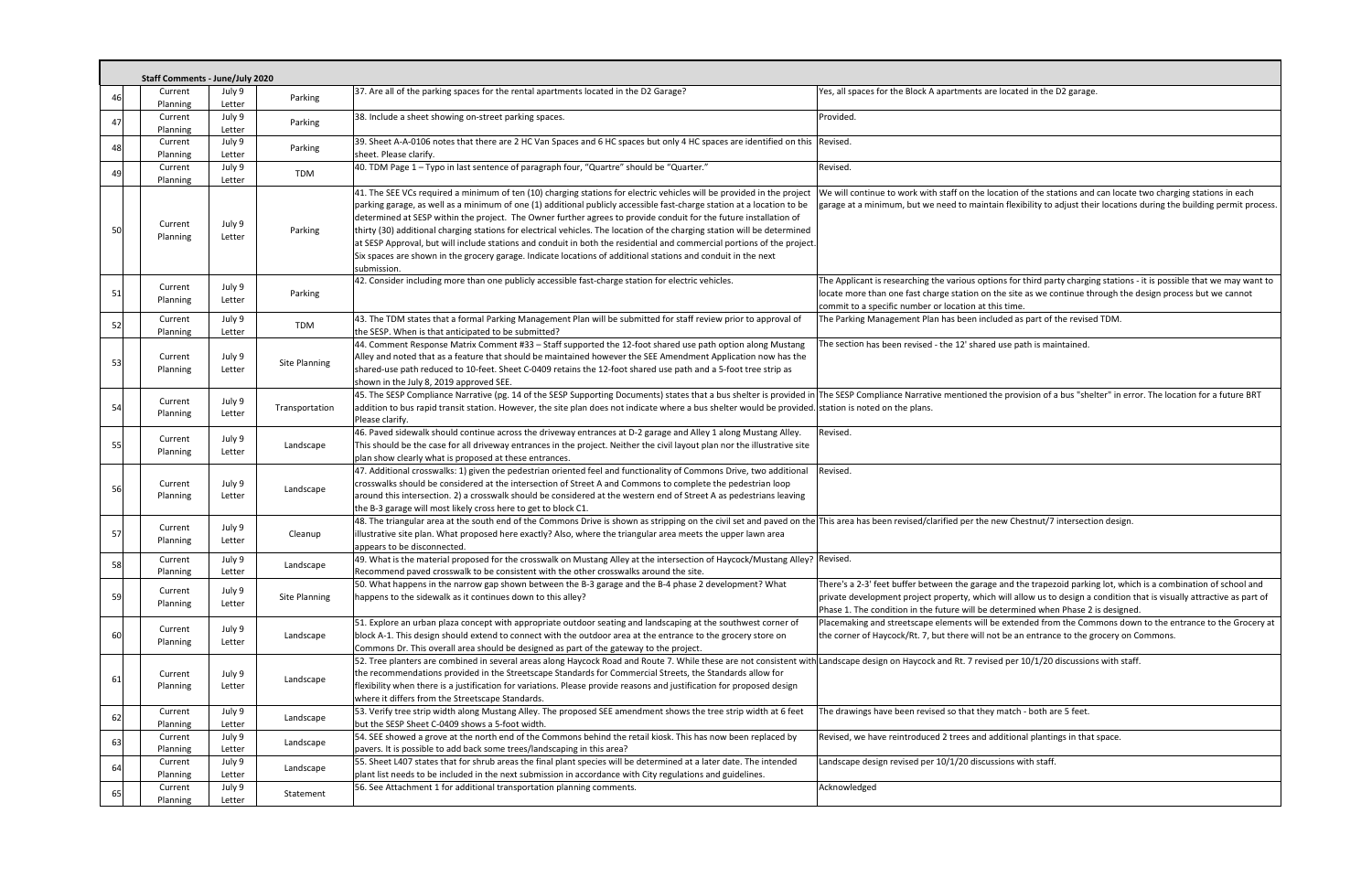|    | <b>Staff Comments - June/July 2020</b> |                  |               |                                                                                                                                                                                                                                                                                                                                                                                                                                                                                                                                                                                                                                                                                                                                                                                                                                                                                                                                                                                                                                                                                                                                                                                |                                                                                                                                                                                                                                                                                                                                                                                                                                                                                                                                                                                                |
|----|----------------------------------------|------------------|---------------|--------------------------------------------------------------------------------------------------------------------------------------------------------------------------------------------------------------------------------------------------------------------------------------------------------------------------------------------------------------------------------------------------------------------------------------------------------------------------------------------------------------------------------------------------------------------------------------------------------------------------------------------------------------------------------------------------------------------------------------------------------------------------------------------------------------------------------------------------------------------------------------------------------------------------------------------------------------------------------------------------------------------------------------------------------------------------------------------------------------------------------------------------------------------------------|------------------------------------------------------------------------------------------------------------------------------------------------------------------------------------------------------------------------------------------------------------------------------------------------------------------------------------------------------------------------------------------------------------------------------------------------------------------------------------------------------------------------------------------------------------------------------------------------|
|    | Current<br>Planning                    | July 9<br>Letter | Architecture  | 57. Further articulation and modulations for the A-1 residential building elevation along Broad Street should be<br>considered. Breaks and variations in roofline should also be considered as a strategy to reduce the visual scale of the<br>building and to break away from the flat wall appearance.                                                                                                                                                                                                                                                                                                                                                                                                                                                                                                                                                                                                                                                                                                                                                                                                                                                                       | A new definition between the building modules was created on the Rt 7 façade by adjusting the location of the<br>building setback/transition between the red brick style and the new art deco style facade. This reduces the length<br>and scale of the red brick building previously provided on Rt 7, as requested. The facade type located above the<br>loading dock alley was standardized in order to unify the building hierarchical elements on The Commons and Rt<br>Finally, the white brick facade was expanded to complement that scale of other architectural facade types along I |
| 6  | Current<br>Planning                    | July 9<br>Letter | Placemaking   | 58. The Placemaking Plan suggests there may be food trucks on concert nights (Page 8 of Placemaking & Amenity<br>Package). Where would those food trucks be stationed? Would North Commons Drive need to be closed to<br>automobile traffic on those nights?                                                                                                                                                                                                                                                                                                                                                                                                                                                                                                                                                                                                                                                                                                                                                                                                                                                                                                                   | The food trucks could be stationed as depicted in the Placemaking and Amenity plan and Commons Drive could<br>potentially be closed if needed, but it is also possible that the trucks could use the parallel parking spaces and allo<br>traffic to flow in the travel lanes as normal. The design is intended to be as flexible as possible to accommodate a<br>variety of options for event planning.                                                                                                                                                                                        |
| 68 | Current<br>Planning                    | July 9<br>Letter | Placemaking   | 59. Will placemaking features and materials be incorporated into the pedestrian bridges connecting the D2 Garage to Yes, please see illustrative diagrams in the SESP resubmission package.<br><b>Block A?</b>                                                                                                                                                                                                                                                                                                                                                                                                                                                                                                                                                                                                                                                                                                                                                                                                                                                                                                                                                                 |                                                                                                                                                                                                                                                                                                                                                                                                                                                                                                                                                                                                |
| 69 | Current<br>Planning                    | July 9<br>Letter | Architecture  | 60. The Haycock Road (east) elevation of Garage D2 is shown as a solid pre-cast concrete wall. Temporary<br>art/placemaking opportunities should be provided until the Phase 2 building is constructed.                                                                                                                                                                                                                                                                                                                                                                                                                                                                                                                                                                                                                                                                                                                                                                                                                                                                                                                                                                        | Acknowledged. The Applicant has indicated that the Haycock elevation on the D2 garage will have placemaking<br>elements such as a mural.                                                                                                                                                                                                                                                                                                                                                                                                                                                       |
| 70 | Current<br>Planning                    | July 9<br>Letter | Architecture  | 61. Are there opportunities to play up the design of the office building along West Broad Street so that it has a more<br>engaging frontage along W. Broad Street rather than looking like the back of the building?                                                                                                                                                                                                                                                                                                                                                                                                                                                                                                                                                                                                                                                                                                                                                                                                                                                                                                                                                           | The office building design has been refined since the previous submission. As the Applicant begins detailing the<br>building through the post-entitlement design process, further refinements to the Rt. 7 façade may be considered.                                                                                                                                                                                                                                                                                                                                                           |
| 71 | Current<br>Planning                    | July 9<br>Letter | Cleanup       | 62. B1 Office elevation sheets – include street names for reference and orientation.                                                                                                                                                                                                                                                                                                                                                                                                                                                                                                                                                                                                                                                                                                                                                                                                                                                                                                                                                                                                                                                                                           | Revised.                                                                                                                                                                                                                                                                                                                                                                                                                                                                                                                                                                                       |
| 72 | Current<br>Planning                    | July 9<br>Letter | Civic         | 63. Will the main entrance to the civic space (conference room) in the B1 building be off of Route 7 or through the<br>lobby from the Lane 2 entrance?                                                                                                                                                                                                                                                                                                                                                                                                                                                                                                                                                                                                                                                                                                                                                                                                                                                                                                                                                                                                                         | The civic meeting space has been combined with the education/arts spaces in the Block C condo. See revised plar                                                                                                                                                                                                                                                                                                                                                                                                                                                                                |
| 73 | Current<br>Planning                    | July 9<br>Letter | Architecture  | 64. North retail kiosk includes monumental steps with a note to see architecture drawings however architecture for<br>the retail kiosk was not included in the SESP.                                                                                                                                                                                                                                                                                                                                                                                                                                                                                                                                                                                                                                                                                                                                                                                                                                                                                                                                                                                                           | The retail kiosk is four-sided retail and the facades would be designed per the retail guidelines when a use/tenant<br>has been identified, similar to the inline retailers.                                                                                                                                                                                                                                                                                                                                                                                                                   |
| 74 | Transportation<br>Planning             | July 2<br>Letter | Placemaking   | 1. Placemaking in pedestrian alleyways. These narrowed paths are ideal opportunities to provide attractive<br>pedestrian scaled paths rather than the expected bleak utilitarian spaces alleys often become. Improvements can stil<br>be made to allow these spaces to be functional for trash pickup and delivery during select hours yet enjoyable for<br>people during the majority of the time it the space is unused.                                                                                                                                                                                                                                                                                                                                                                                                                                                                                                                                                                                                                                                                                                                                                     | The Applicant intends to use placemaking elements to add to the interest of the streets and alleys, however, ever<br>project needs back-of-house space which may be more utilitarian and functional. We would prefer to concentrate<br>the majority of our placemaking on the streets and woonerfs we want to encourage pedestrians to use, rather th<br>the true back-of-house alleys.                                                                                                                                                                                                        |
| 75 | Transportation<br>Planning             | July 2<br>Letter | Placemaking   | 1a. Connection between Street B & Street C: potential for an inviting and intriguing path for those entering and<br>exiting the site.<br>i. Pg 24/110: As design team mentioned in meeting, provide representation of pedestrian scaled lighting over the<br>path creating a lower false ceiling of lights.<br>ii. Use parking deck levels (both facing haycock and the Commons) to display something aesthetically engaging.<br>Examples include but are not limited to painted murals, hanging facades for green-walls and parametric art, and light<br>projection art.<br>iii. Consider addition of bicycle ramp up/down the stairs to allow a pedestrian with a bicycle easily wheel up their<br>bike as they climb the steps.                                                                                                                                                                                                                                                                                                                                                                                                                                             | We have adjusted the design of the pedestrian via to accommodate comments from staff and the community. Ple<br>see revised design.                                                                                                                                                                                                                                                                                                                                                                                                                                                             |
| 76 | Transportation<br>Planning             | July 2<br>Letter | Site Planning | 1b. Alley 1 between D1 & Garage D2: Understood D1 is a placeholder.<br>i. Use Alley 1 as a public space connected directly to the first floor of the senior living community. Multiple doorways sservice/truck area and we do not want to encourage more pedestrian traffic than necessary.<br>exiting onto the alleyway.<br>ii. Denote the ground with special concrete pavers rather than asphalt.<br>iii. Architectural façade of D1 facing Alley 1 should support step out balconies to keep a lively activated area. These<br>spaces allow residents to personalize their space with plants, lights, and color of their own adding to the alley's<br>character.<br>iv. Provide pedestrian lighting to make the space feel inviting and safe in low lighting. Low strip lights or spaced<br>bollard lighting along the buildings.<br>v. The width of the alley is 25', if it will not hinder delivery drop-off/pickup then include seating along the edges of<br>the senior building and/or parking garage.<br>vi. Use recommendations from (aii) to improve the long façade of the parking deck that will face the alley. Emphasis<br>on a large hanging façade or mural. | Unlike the woonerf space, the alley between D1 Senior and the D2 Garage is going to be a back-of-house<br>i. This is an alley and not intended for pedestrian use, connections from the D1 senior to this space will likely be b<br>of-house uses.<br>i. Again, this is a service area unlike the other shared spaces and would not be an appropriate place to use specia<br>pavers.<br>iii. We can discuss with the senior developer<br>iv-vi - these are not applicable as this is not a pedestrian space.                                                                                   |
| 77 | Transportation<br>Planning             | July 2<br>Letter | Site Planning | 1c. Lane 2 & Lane 3:<br>. Echoing design recommendation from subsection (1b) to provide office employees an adjacent reprieve.                                                                                                                                                                                                                                                                                                                                                                                                                                                                                                                                                                                                                                                                                                                                                                                                                                                                                                                                                                                                                                                 | Lane 2 is designed to be a woonerf with specialty pavers and pedestrian friendly elements. Lane 3 is intended to b<br>largely back-of-house, but does include a sidewalk for pedestrians.                                                                                                                                                                                                                                                                                                                                                                                                      |
| 78 | Transportation<br>Planning             | July 2<br>Letter | Site Planning | 2. Amenities along Rt7.<br>a. Each elongated planting strip along block A, has two benches and trash receptacles placed 50' apart. In the plan<br>they are shown floating about 2.5' back from the edge of the mulched planter.<br>Recommend either moving the amenities slightly closer to the planter or creating a shallow concrete landing that<br>connects the sidewalk to the bench.                                                                                                                                                                                                                                                                                                                                                                                                                                                                                                                                                                                                                                                                                                                                                                                     | Benches and trash are not placed in plant beds. Paving hatches have been updated for clarity.                                                                                                                                                                                                                                                                                                                                                                                                                                                                                                  |
|    | Transportation<br>Planning             | July 2<br>Letter | Bikeshare     | 1. Future Bikeshare<br>a. Denoting where future bikeshare stations may be located on site.                                                                                                                                                                                                                                                                                                                                                                                                                                                                                                                                                                                                                                                                                                                                                                                                                                                                                                                                                                                                                                                                                     | A future bikeshare station could be located in the public right of way on Haycock near the Haycock/Rt 7 intersecti<br>if desired.                                                                                                                                                                                                                                                                                                                                                                                                                                                              |

via to accommodate comments from staff and the community. Please

1 Senior and the D2 Garage is going to be a back‐of‐house urage more pedestrian traffic than necessary. in use, connections from the D1 senior to this space will likely be back‐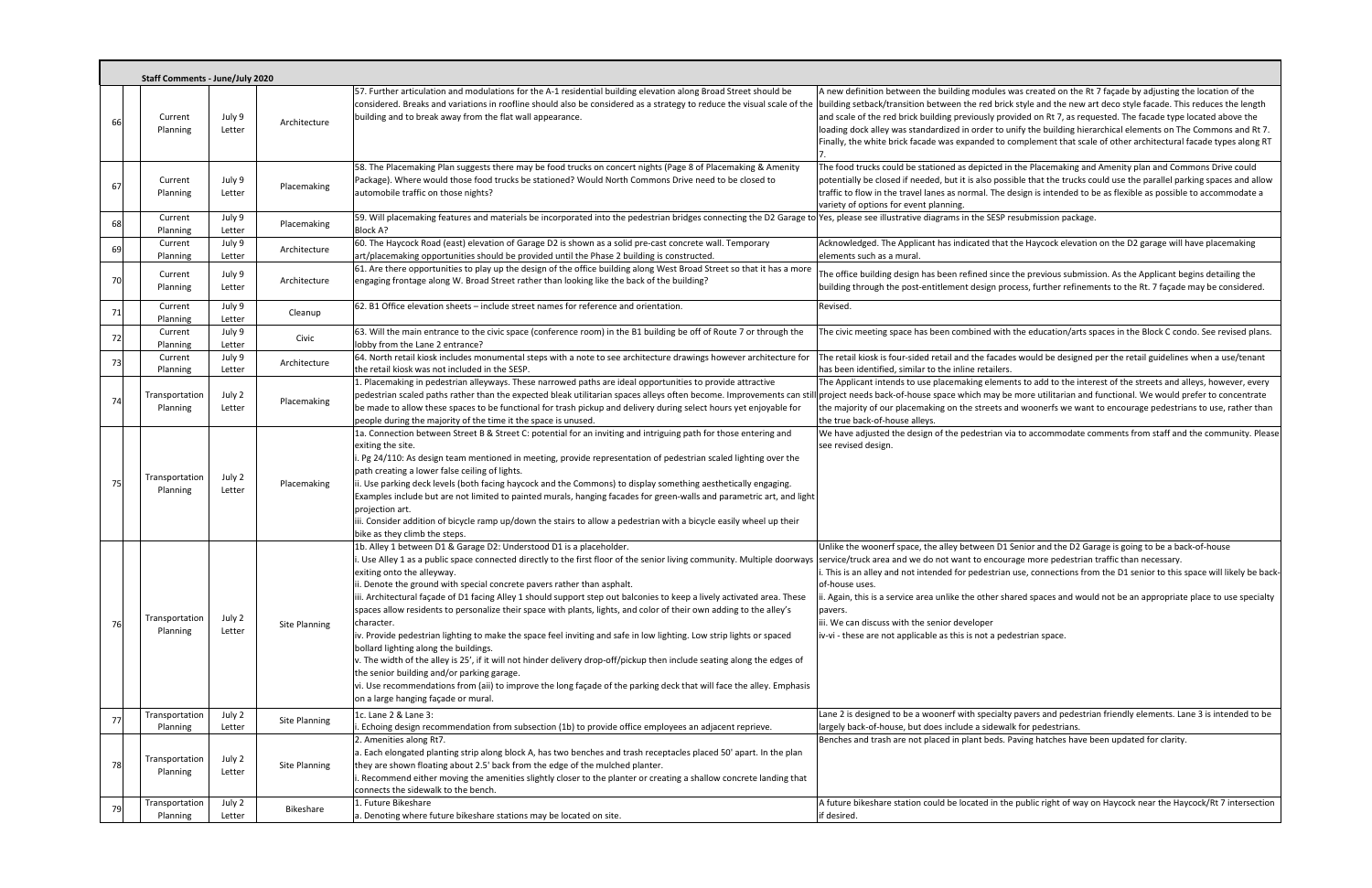|               | <b>Staff Comments - June/July 2020</b> |                   |                 |                                                                                                                                                                                                                                                                                                                                                                                                                                                                                                                                                                                                                                                                                                                                                                                                                              |                                                                                                                                                                                                                                                                                                                                                                                                                                                                                                                                                                                                                                                                                                                                                                                                                                                                                                                                                                                                                                                                                                                                                                                                                |  |  |  |  |  |
|---------------|----------------------------------------|-------------------|-----------------|------------------------------------------------------------------------------------------------------------------------------------------------------------------------------------------------------------------------------------------------------------------------------------------------------------------------------------------------------------------------------------------------------------------------------------------------------------------------------------------------------------------------------------------------------------------------------------------------------------------------------------------------------------------------------------------------------------------------------------------------------------------------------------------------------------------------------|----------------------------------------------------------------------------------------------------------------------------------------------------------------------------------------------------------------------------------------------------------------------------------------------------------------------------------------------------------------------------------------------------------------------------------------------------------------------------------------------------------------------------------------------------------------------------------------------------------------------------------------------------------------------------------------------------------------------------------------------------------------------------------------------------------------------------------------------------------------------------------------------------------------------------------------------------------------------------------------------------------------------------------------------------------------------------------------------------------------------------------------------------------------------------------------------------------------|--|--|--|--|--|
| 80            | Transportation                         | July 2            | Signage         | . EDA Wayfinding                                                                                                                                                                                                                                                                                                                                                                                                                                                                                                                                                                                                                                                                                                                                                                                                             | The Applicant will continue to discuss this comment with staff.                                                                                                                                                                                                                                                                                                                                                                                                                                                                                                                                                                                                                                                                                                                                                                                                                                                                                                                                                                                                                                                                                                                                                |  |  |  |  |  |
|               | Planning                               | Letter            |                 | a. Potential incorporation of EDA wayfinding tools into site (further discussion needed)                                                                                                                                                                                                                                                                                                                                                                                                                                                                                                                                                                                                                                                                                                                                     |                                                                                                                                                                                                                                                                                                                                                                                                                                                                                                                                                                                                                                                                                                                                                                                                                                                                                                                                                                                                                                                                                                                                                                                                                |  |  |  |  |  |
| 81            | Transportation<br>Planning             | July 2<br>Letter  | Transportation  | 1. Providing cross sections for each road, alley, and lane.                                                                                                                                                                                                                                                                                                                                                                                                                                                                                                                                                                                                                                                                                                                                                                  | Cross sections of streets are provided in the SESP civil drawings.                                                                                                                                                                                                                                                                                                                                                                                                                                                                                                                                                                                                                                                                                                                                                                                                                                                                                                                                                                                                                                                                                                                                             |  |  |  |  |  |
| 82            | Transportation<br>Planning             | July 2<br>Letter  | Haycock         | 2. Narrowing Haycock to provide 20' streetscape and safer pedestrian crossing.                                                                                                                                                                                                                                                                                                                                                                                                                                                                                                                                                                                                                                                                                                                                               | We have provided a 20' streetscape on Haycock, except along Block D to accommodate the future Phase 2 condo<br>building. We do not believe we can narrow Haycock further based on the street design required to accommodate the<br>projected traffic and transportation improvements.                                                                                                                                                                                                                                                                                                                                                                                                                                                                                                                                                                                                                                                                                                                                                                                                                                                                                                                          |  |  |  |  |  |
| 83            | Parking                                | July 16<br>Letter | Parking         | 1. Shared Parking Analysis - This is the piece that needs the most detailing and explanation how the pieces work<br>within it. The parking ratios really depend on how the shares will work together and need more specifics on some of<br>the operators/tenants to be conclusive. For example, different hotels could be more business traveler-oriented vs<br>highway traveler oriented; guests of the former are more likely to arrive by car share or taxi while the latter is likely<br>to arrive in their personal vehicle. Proximity to Metro also makes a difference as the site is well-located for those<br>arriving at both Dulles and Reagan. For the residential, one space per unit (blended ratio for all unit sizes) seems a bit<br>high with the WFC station right there, but it still is not unreasonable. | Additional details on the Parking Management Plan have been provided in the TDM.<br>We feel comfortable with the parking ratios provided and our shared parking concept. We would be happy to have a<br>meeting to discuss our strategy further.<br>By garage, we are anticipating the following:<br>• C garage<br>o Condo residents only<br>o The parking ratio we have provided, approximately 1.4 per unit, is the ratio we believe to meet the parking<br>demand for our anticipated condo buyers.<br>• A Garage:<br>o Grocery employees and customers<br>o Additional general retail customers in peak periods<br>• B Garage:<br>o Medical office employees and customers during the day<br>o A portion of the extended-stay hotel guests, which will be business-oriented, likely to ride-share or take<br>transit)<br>• D Garage:<br>o Apartment residents, including:<br>- A portion of nested "reserved" spaces<br>- Shared "unreserved" spaces, for a lower price than the reserved spaces<br>- Apartment guests<br>o Senior residents and guests<br>o The majority of the extended-stay hotel guests<br>o Music/education school employees<br>o General retail employees<br>o General retail guests |  |  |  |  |  |
| $\mathcal{R}$ | Parking                                | July 16<br>Letter | TDM             | 2. TDM - The TDM elements look reasonable in terms of the strategies listed by Gorove Slade. Monitoring is<br>supposed to end five years after initial occupancy; given the length of build-out and phased construction, this needs<br>to be looked at in terms of how long it will take to stabilize the overall project. Depending on how the phases are<br>actually constructed and occupied, there should be monitoring of each phase of construction once occupied and it<br>should continue through build-out of the entire project and for probably five years after. Perhaps they could agree to<br>fund monitoring studies for those out years as there are multiple developers and some<br>pieces could be sold off by the time the entire project is finished.                                                    | The TDM And PMP has been updated to state that the developer would submit a TDM Performance Report<br>beginning one year from the initial occupancy and at 3-year intervals until full buildout. After full buildout, the<br>developer would submit a TDM Performance Report at one-year intervals for five years                                                                                                                                                                                                                                                                                                                                                                                                                                                                                                                                                                                                                                                                                                                                                                                                                                                                                              |  |  |  |  |  |
| 8!            | Parking                                | July 16<br>Letter | Parking         | 3. Use of Parking Technologies – I don't recall this being mentioned as a strategy, but given the intent to share the<br>parking and use it for school events, parking technologies that direct drivers to available spaces and manage how<br>spaces get filled at peak times seems important. Drivers hunting for spaces with no idea of availability will create<br>gridlock at peak times especially on event days, and have the potential to back up within the site and onto Leesburg<br>Pike and Haycock Road.                                                                                                                                                                                                                                                                                                         | Acknowledged. FCGP anticipates incorporating smart parking technology where feasible, such as electronic signs at<br>the entrance of garages that display the number of available spaces in the garage.                                                                                                                                                                                                                                                                                                                                                                                                                                                                                                                                                                                                                                                                                                                                                                                                                                                                                                                                                                                                        |  |  |  |  |  |
| 86            | Parking                                | July 16<br>Letter | Parking         | 4. Parking Management Plan - The plan mentions "Reserved parking" but does not indicate who it would be for or<br>necessary for van and carpools and electric car charging stations, but beyond it, the availability of reserved parking is uses that would have reserved parking for some or all of their parking needs include the grocer, sen<br>an inducement to driving.                                                                                                                                                                                                                                                                                                                                                                                                                                                | The Applicant agrees that reserved parking can be an inducement to driving, so we are minimizing the "reserved"<br>for what purpose it was being provided. Reserved parking for employees should be kept to a minimum although it is parking on site to limited uses as required by our business plan and agreements with our development partner<br>residential apartments, and general retail. All of the condominium parking is "reserved" by nature of it being in a<br>private garage and each space would be sold directly to condo owners.                                                                                                                                                                                                                                                                                                                                                                                                                                                                                                                                                                                                                                                              |  |  |  |  |  |
| 87            | Parking                                | July 16<br>Letter | Parking         | . Circulation and on-street parking seem improved from the previous submission and the street sections look like<br>they will work better for bikes and pedestrians. The issues around management of delivery trucks, car share drop-off<br>and food delivery need to be further detailed. This is an issue of time-of-day as well as blocking streets.                                                                                                                                                                                                                                                                                                                                                                                                                                                                      | The roads adjacent to the Commons are currently designed to be a 20'-wide paved space with a car lane, bike lane,<br>and 4' rumble strip to allow cars to maneuver around double-parked cars or delivery trucks, as is common in urban<br>areas.                                                                                                                                                                                                                                                                                                                                                                                                                                                                                                                                                                                                                                                                                                                                                                                                                                                                                                                                                               |  |  |  |  |  |
| 88            | Parking                                | July 16<br>Letter | Parking         | 6. The changes are generally responsive to the previous comments except as noted above.                                                                                                                                                                                                                                                                                                                                                                                                                                                                                                                                                                                                                                                                                                                                      | Acknowledged                                                                                                                                                                                                                                                                                                                                                                                                                                                                                                                                                                                                                                                                                                                                                                                                                                                                                                                                                                                                                                                                                                                                                                                                   |  |  |  |  |  |
|               | <b>DPW</b>                             | July 8<br>Letter  | Additional Info | 1) All traffic signals and HAWK beacons will need and SJR completed showing the need for the signal. If no need is<br>met, then the signal will not be allowed to be installed. Please provide SRJ and warrant analysis for all signals.                                                                                                                                                                                                                                                                                                                                                                                                                                                                                                                                                                                     | Provided.                                                                                                                                                                                                                                                                                                                                                                                                                                                                                                                                                                                                                                                                                                                                                                                                                                                                                                                                                                                                                                                                                                                                                                                                      |  |  |  |  |  |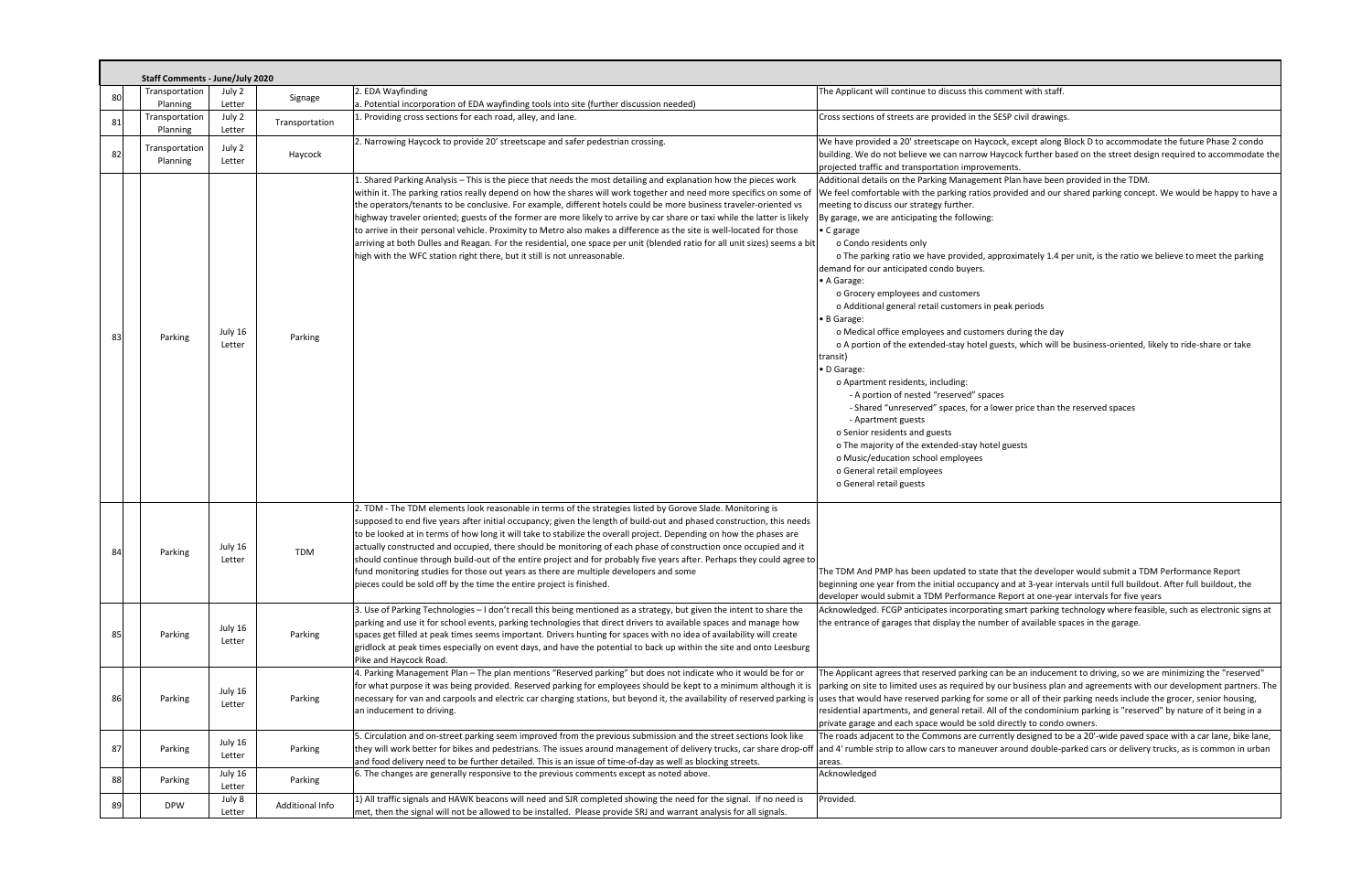|     | <b>Staff Comments - June/July 2020</b> |                  |                 |                                                                                                                                                                                                                                                                                                                                                                            |                                                                                                                                                                                                                                                            |
|-----|----------------------------------------|------------------|-----------------|----------------------------------------------------------------------------------------------------------------------------------------------------------------------------------------------------------------------------------------------------------------------------------------------------------------------------------------------------------------------------|------------------------------------------------------------------------------------------------------------------------------------------------------------------------------------------------------------------------------------------------------------|
| 90  | <b>DPW</b>                             | July 8<br>Letter | Statement       | 2) Concerns with signal spacing and timing still exist. If installed the expectation will be to coordinate with the<br>existing signal at Rt. 7 and Haycock. VDOT approval will likely be needed to do this and a hardwired connection will<br>be required.                                                                                                                | The dual signals on Haycock are essential for the functioning of the project. The first signal into the D garage is<br>required for the grocery tenant, and the second signal at Mustang Alley for safe crossing for students walking/biking<br>to school. |
| 91  | <b>DPW</b>                             | July 8<br>Letter | Cleanup         | 3) In the VCs, it should be clear that the 10% reduction is based on the post developed rate as determined by<br>following Ch. 35 of City Code.                                                                                                                                                                                                                            | The SEE VCs have been amended accordingly.                                                                                                                                                                                                                 |
| 92  | <b>DPW</b>                             | July 8<br>Letter | Cleanup         | 4) In the VCs and plans, it should be clear the developer is responsible for repaving the frontages along Haycock and Acknowledged.<br>Leesburg Pike.                                                                                                                                                                                                                      |                                                                                                                                                                                                                                                            |
| 93  | <b>DPW</b>                             | July 8<br>Letter | Cleanup         | 5) Construction note 11. VDOTs Pavement Design Guide for Subdivision and Secondary Roads in Virginia was revised Revised.<br>in 2014. Please ensure that current versions are being referenced. All pavement shall be designed in accordance<br>with the most recent VDOT design guides and standards. The note should be consistent with the one provided in the<br>VC's. |                                                                                                                                                                                                                                                            |
| 94  | <b>DPW</b>                             | July 8<br>Letter | Statement       | 6) All signals shall be designed in accordance with the most recent ASSHTO design guidelines and standards.                                                                                                                                                                                                                                                                | Acknowledged                                                                                                                                                                                                                                               |
| 95  | <b>DPW</b>                             | July 8<br>Letter | Cleanup         | 7) All curb and gutter within the City of Falls Church ROW must include 6" of aggregate base beneath the concrete as Acknowledged<br>shown in drawing 301 on sheet C-0208. The VDOT standard detail cannot be used for sections within the City.                                                                                                                           |                                                                                                                                                                                                                                                            |
| 96  | <b>DPW</b>                             | July 8<br>Letter | Cleanup         | [8] Decorative brick crosswalk on public streets shall have 6" striping on the outside of the concrete.                                                                                                                                                                                                                                                                    | Provided                                                                                                                                                                                                                                                   |
| 97  | <b>DPW</b>                             | July 8<br>Letter | Cleanup         | 9) Crosswalks on site should be continental style.                                                                                                                                                                                                                                                                                                                         | Provided                                                                                                                                                                                                                                                   |
| 98  | <b>DPW</b>                             | July 8<br>Letter | Cleanup         | 10) Clarify crosswalk types throughout plan set.                                                                                                                                                                                                                                                                                                                           | Provided.                                                                                                                                                                                                                                                  |
| 99  | <b>DPW</b>                             | July 8<br>Letter | Cleanup         | 11) With VDOT approval, Continental style crosswalks should be used on Leesburg Pike. If not allowed, recommend<br>using 12" stipe in lieu of 6" stripe                                                                                                                                                                                                                    | Acknowledged, crosswalks proposed at Haycock/7/Shreve per comments from staff pending VDOT approval.                                                                                                                                                       |
| 100 | <b>DPW</b>                             | July 8<br>Letter | Cleanup         | 12) At the corner of Haycock/Leesburg Pike, edge protection in compliance with ADA should be used to separate the The design has been revised.<br>elevation difference. Edge protection can be achieved with either a 4" curb or railings with lower bars to prevent<br>wheelchair accidents.                                                                              |                                                                                                                                                                                                                                                            |
| 101 | <b>DPW</b>                             | July 8<br>Letter | Cleanup         | 13) Verify work hours on cover sheet with Matt Brown, mbrown@fallschurchva.gov.                                                                                                                                                                                                                                                                                            | Confirmed.                                                                                                                                                                                                                                                 |
| 102 | <b>DPW</b>                             | July 8<br>Letter | Cleanup         | 14) C-0208, manhole detail shall be for hinged manholes. City can provide upon request                                                                                                                                                                                                                                                                                     | Provided.                                                                                                                                                                                                                                                  |
| 103 | <b>DPW</b>                             | July 8<br>Letter | Cleanup         | 15) All crosswalks and aprons subject to vehicle loads shall use Hanover concrete pavers in accordance with the<br>Streetscape guidelines.                                                                                                                                                                                                                                 | Revised and designed to be appropriately sized for the project.                                                                                                                                                                                            |
| 104 | <b>DPW</b>                             | July 8<br>Letter | Cleanup         | 16) On the overall layout page, several labels overlap and are hard to distinguish                                                                                                                                                                                                                                                                                         | Revised                                                                                                                                                                                                                                                    |
| 105 | <b>DPW</b>                             | July 8<br>Letter | Additional Info | 17) If ready, provide updated intersection alignment for Leesburg Pike/Chestnut                                                                                                                                                                                                                                                                                            | Provided.                                                                                                                                                                                                                                                  |
| 106 | <b>DPW</b>                             | July 8<br>Letter | Cleanup         | 18) C-0403 Truncated domes needed in the center island at the kiosk closest to Leesburg pike, specifically to cross<br>Commons Drive                                                                                                                                                                                                                                       | Revised                                                                                                                                                                                                                                                    |
| 107 | <b>DPW</b>                             | July 8<br>Letter | Cleanup         | 19) St A and Commons Dr., appears some crosswalks are missing. Review and confirm.                                                                                                                                                                                                                                                                                         | Revised                                                                                                                                                                                                                                                    |
| 108 | <b>DPW</b>                             | July 8<br>Letter | Additional Info | [20] Who is responsible for maintenance of the storm line under the garage? If the City, how will we maintain it? Can It was assumed that this would be a private storm line under Garage D.<br>we dig inside of the garage?                                                                                                                                               |                                                                                                                                                                                                                                                            |
| 109 | <b>DPW</b>                             | July 8<br>Letter | Cleanup         | 21) At St B/Alleyway, truncated domes needed on garage side.                                                                                                                                                                                                                                                                                                               | Revised                                                                                                                                                                                                                                                    |
| 110 | <b>DPW</b>                             | July 8<br>Letter | Cleanup         | [22] Mustang/Commons, curb ramp needed on both sides of Mustang to cross street. Also add associated markings<br>and signage.                                                                                                                                                                                                                                              | Revised                                                                                                                                                                                                                                                    |
| 111 | <b>DPW</b>                             | July 8<br>Letter | Cleanup         | [23] All uncontrolled crosswalks should have appropriate crosswalk signage w/ 30"x30" fluorescent yellow walking<br>person with arrow plaque underneath.                                                                                                                                                                                                                   | Provided.                                                                                                                                                                                                                                                  |
| 112 | <b>DPW</b>                             | July 8<br>Letter | Cleanup         | 24) Layout plan, add flow arrows to storm pipes                                                                                                                                                                                                                                                                                                                            | Revised                                                                                                                                                                                                                                                    |
| 113 | <b>DPW</b>                             | July 8<br>Letter | Cleanup         | 25) Ramps can't have a curb in lieu of a wing if there is sidewalk adjacent to it, must have wing. Ex-development<br>side of crosswalk across Haycock at St C & Haycock                                                                                                                                                                                                    | Revised                                                                                                                                                                                                                                                    |
| 114 | <b>DPW</b>                             | July 8<br>Letter | Cleanup         | 26) Several curb ramps don't appear to have transition wings, what the plan? If flush there needs to be edge<br>protection (see above comment for requirements) wherever a crosswalk is not supposed to be. Only applicable to<br>where sidewalk meets pavement, no grass areas.                                                                                           | Revised                                                                                                                                                                                                                                                    |
| 115 | <b>DPW</b>                             | July 8<br>Letter | Cleanup         | [27] There seems to be excessive truncated domes on site on the center island on Commons Dr. Review and confirm. Revised                                                                                                                                                                                                                                                   |                                                                                                                                                                                                                                                            |

| I Haycock are essential for the functioning of the project. The first signal into the D garage is  |
|----------------------------------------------------------------------------------------------------|
| ocery tenant, and the second signal at Mustang Alley for safe crossing for students walking/biking |
| been amended accordingly.                                                                          |
|                                                                                                    |
|                                                                                                    |
|                                                                                                    |
|                                                                                                    |
|                                                                                                    |
|                                                                                                    |
|                                                                                                    |
|                                                                                                    |
|                                                                                                    |
|                                                                                                    |
|                                                                                                    |
|                                                                                                    |
|                                                                                                    |
|                                                                                                    |
|                                                                                                    |
|                                                                                                    |
| osswalks proposed at Haycock/7/Shreve per comments from staff pending VDOT approval.               |
|                                                                                                    |
| en revised.                                                                                        |
|                                                                                                    |
|                                                                                                    |
|                                                                                                    |
|                                                                                                    |
|                                                                                                    |
| hed to be appropriately sized for the project.                                                     |
|                                                                                                    |
|                                                                                                    |
|                                                                                                    |
|                                                                                                    |
|                                                                                                    |
|                                                                                                    |
|                                                                                                    |
| at this would be a private storm line under Garage D.                                              |
|                                                                                                    |
|                                                                                                    |
|                                                                                                    |
|                                                                                                    |
|                                                                                                    |
|                                                                                                    |
|                                                                                                    |
|                                                                                                    |
|                                                                                                    |
|                                                                                                    |
|                                                                                                    |
|                                                                                                    |
|                                                                                                    |
|                                                                                                    |
|                                                                                                    |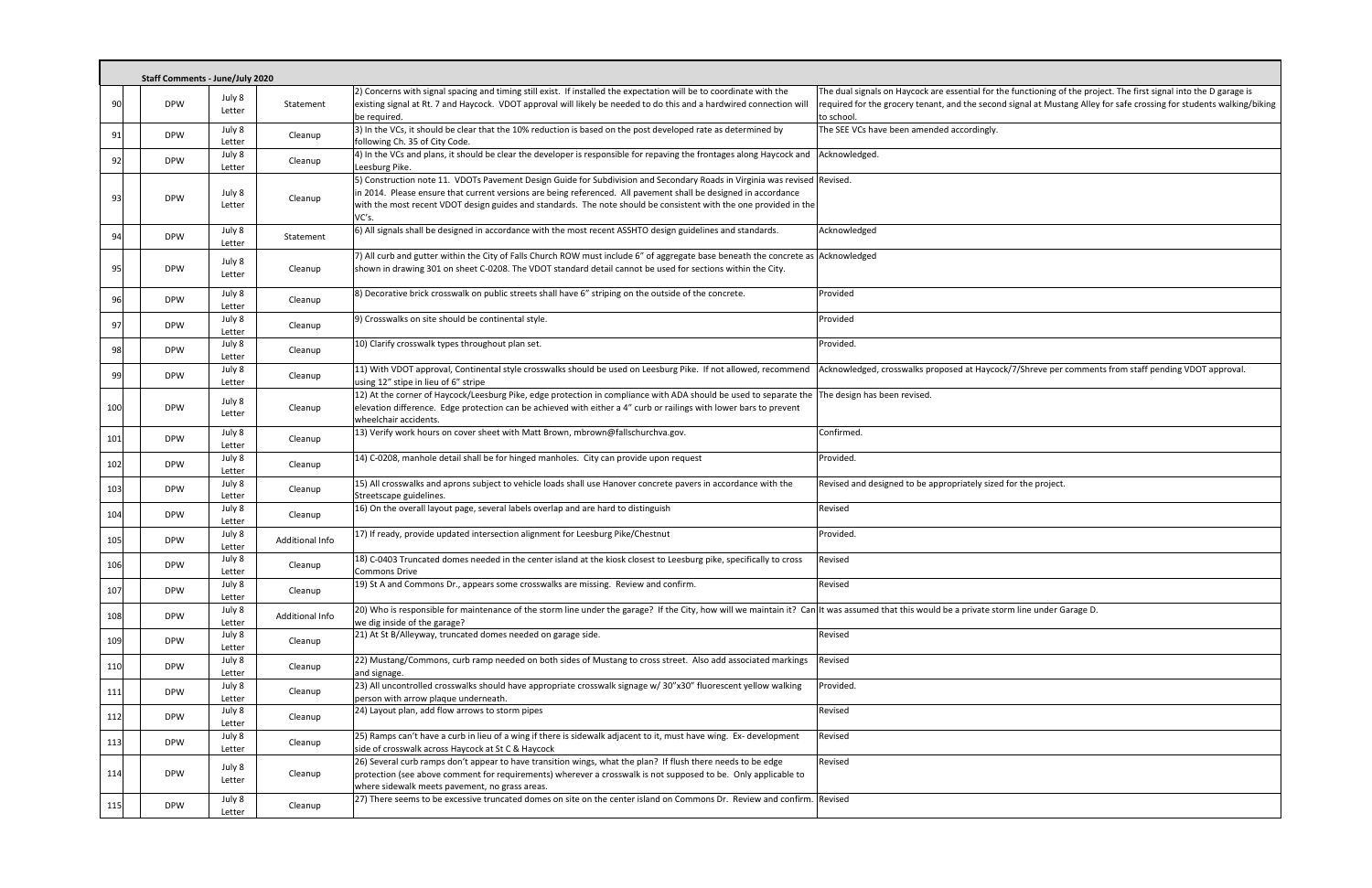|       | <b>Staff Comments - June/July 2020</b> |                  |                 |                                                                                                                                                                                                                                                                                |                                                                                           |  |  |  |  |
|-------|----------------------------------------|------------------|-----------------|--------------------------------------------------------------------------------------------------------------------------------------------------------------------------------------------------------------------------------------------------------------------------------|-------------------------------------------------------------------------------------------|--|--|--|--|
|       |                                        |                  |                 |                                                                                                                                                                                                                                                                                |                                                                                           |  |  |  |  |
| 116   | <b>DPW</b>                             | July 8<br>Letter | Cleanup         | 28) Benches and trash cans shouldn't be placed in landscape beds. Additionally, a wheel chair accessible landing area Revised<br>needs to be provided at each bench, check ADA for exact dimensions. Ex- crosswalk at Commons/ Leesburg                                        |                                                                                           |  |  |  |  |
| 117   | <b>DPW</b>                             | July 8<br>Letter | Cleanup         | 29) Haycock/ St C, a crosswalk should be provided across Haycock on both sides of the intersection.                                                                                                                                                                            | Revised                                                                                   |  |  |  |  |
| 118   | <b>DPW</b>                             | July 8<br>Letter | Cleanup         | 30) Block A, stop sign onto Leesburg Pike on wrong side of exit, should be on right hand side.                                                                                                                                                                                 | Revised                                                                                   |  |  |  |  |
| 119   | <b>DPW</b>                             | July 8<br>Letter | Cleanup         | 31) C-0412 Stop sign at Commons/Mustang not in correct place                                                                                                                                                                                                                   | Revised                                                                                   |  |  |  |  |
| 120   | <b>DPW</b>                             | July 8<br>Letter | Transportation  | 32) C-0413 Incoming traffic on Commons stops at St B. Is this okay? Do queues impact Leesburg Pike?                                                                                                                                                                            | The design of the intersection of Rt. 7 and Commons has be changed. Please see new design |  |  |  |  |
| 121   | <b>DPW</b>                             | July 8<br>Letter | Cleanup         | 33) C-0413 Add stop signs where traffic cross over median areas                                                                                                                                                                                                                | Revised                                                                                   |  |  |  |  |
| 122   | <b>DPW</b>                             | July 8<br>Letter | Cleanup         | [34] General-There are several areas where truck movements encroach into PED facilities, will depart the roadway,<br>or encroach too far into adjacent turn lanes. Review and correct geometry. Alternatively, signage restricting trucks<br>can be considered.                | Revised, tires of trucks do not cross over into ped areas.                                |  |  |  |  |
| $123$ | <b>DPW</b>                             | July 8<br>Letter | Cleanup         | 35) PED poles should not be immediately behind Type A/ trapezoidal ramps. Poles should be adjacent to the level<br>landing area immediately behind these ramps. Also, poles cannot be placed in wings. Ex- several issues at<br>Leesburg/Haycock                               | Revised, but to be finalized with signal plans.                                           |  |  |  |  |
| 124   | <b>DPW</b>                             | July 8<br>Letter | Cleanup         | 36) All trapezoidal ramps MUST have 4'x4' level landing area immediately behind them. If not achievable choose a<br>different ramp. Ex-SW corner of Leesburg/Shreve                                                                                                            | Revised                                                                                   |  |  |  |  |
| 125   | <b>DPW</b>                             | July 8<br>Letter | Cleanup         | 37) Truncated domes needed at any island in excess of 6' in width from back or curb to back of curb. Additionally, if<br>signal controlled, provide additional PED buttons in island.                                                                                          | Revised                                                                                   |  |  |  |  |
| 126   | <b>DPW</b>                             | July 8<br>Letter | Cleanup         | 38) All PED buttons to be APS. City can provide spec upon request.                                                                                                                                                                                                             | Revised, but to be finalized with signal plans.                                           |  |  |  |  |
| 127   | <b>DPW</b>                             | July 8<br>Letter | Cleanup         | 39) Mustang/Haycock-Additional crosswalk line for crosswalk on bottom. Also, crosswalk lines on top crosswalk<br>missing.                                                                                                                                                      | Revised                                                                                   |  |  |  |  |
| 128   | <b>DPW</b>                             | July 8<br>Letter | Cleanup         | 40) All areas when sidewalk is flush with street need truncated domes or edge protection. Review island on<br>Commons and ensure this is the case.                                                                                                                             | Revised per discussion with staff.                                                        |  |  |  |  |
| 129   | <b>DPW</b>                             | July 8<br>Letter | Cleanup         | 41) Commons & St B-SE corner the ramp is missing a wing                                                                                                                                                                                                                        | Revised                                                                                   |  |  |  |  |
| 130   | <b>DPW</b>                             | July 8<br>Letter | Cleanup         | 42) Commons/Lane 2- Truncated domes missing on inner island                                                                                                                                                                                                                    | Revised                                                                                   |  |  |  |  |
| 131   | <b>DPW</b>                             | July 8<br>Letter | Cleanup         | 43) All Type A/trapezoidal ramps and PED button locations should have a level landing are shown                                                                                                                                                                                | Revised, but to be finalized with signal plans.                                           |  |  |  |  |
| 132   | <b>DPW</b>                             | July 8<br>Letter | Cleanup         | 44) E&S-IP and SSF may not be sufficient. Silt traps, diversion dikes, and other measures may be needed depending Revised<br>on lead time from demo to digging of foundations. Add to narrative to justify or revise.                                                          |                                                                                           |  |  |  |  |
| 133   | <b>DPW</b>                             | July 8<br>Letter | Cleanup         | 45) E&S- Add note to the effect that City, County, VDOT, or DEQ E&S inspectors can add/delete E&S measures at<br> their discretion. Coordinate with Matt brown (mbrown@fallschurchva.gov) for exact language.                                                                  | Revised                                                                                   |  |  |  |  |
| 134   | <b>DPW</b>                             | July 8<br>Letter | Cleanup         | 46) E&S- No gutter buddies allowed, only gravel/block IP.                                                                                                                                                                                                                      | Revised                                                                                   |  |  |  |  |
| 135   | <b>DPW</b>                             | July 8<br>Letter | Additional Info | 47) Provide hydrographs for routed runoff.                                                                                                                                                                                                                                     | Revised                                                                                   |  |  |  |  |
| 136   | <b>DPW</b>                             | July 8<br>Letter | Additional Info | 48) The storm water plan is confusing to interpret as the provided 25.343CFS for the 10-year storm of detained<br>water is hard to determine. Expand on narrative to better clarify the logic behind why/how/which hydrographs<br>should be considered and why some shouldn't. | Clarified.                                                                                |  |  |  |  |
| 137   | <b>DPW</b>                             | July 8<br>Letter | Additional Info | 49) Please provide HGL's for storm and sanitary mains.                                                                                                                                                                                                                         | Provided                                                                                  |  |  |  |  |
| 138   | <b>DPW</b>                             | July 8<br>Letter | Cleanup         | 50) Ensure labels from the materials plan legend match up with the materials on the plan. In some areas it is not<br>clear what material is being used.                                                                                                                        | Revised                                                                                   |  |  |  |  |
| 139   | <b>DPW</b>                             | July 8<br>Letter | N/A             | [51] Maximum scale is $1'' = 20'$ . Drawing scale is $1'' = 30'$ (Sheets C-0502 C-0505)                                                                                                                                                                                        | N/A                                                                                       |  |  |  |  |

| nons has be changed. Please see new design. |
|---------------------------------------------|
|                                             |
| d areas.                                    |
|                                             |
|                                             |
|                                             |
|                                             |
|                                             |
|                                             |
|                                             |
|                                             |
|                                             |
|                                             |
|                                             |
|                                             |
|                                             |
|                                             |
|                                             |
|                                             |
|                                             |
|                                             |
|                                             |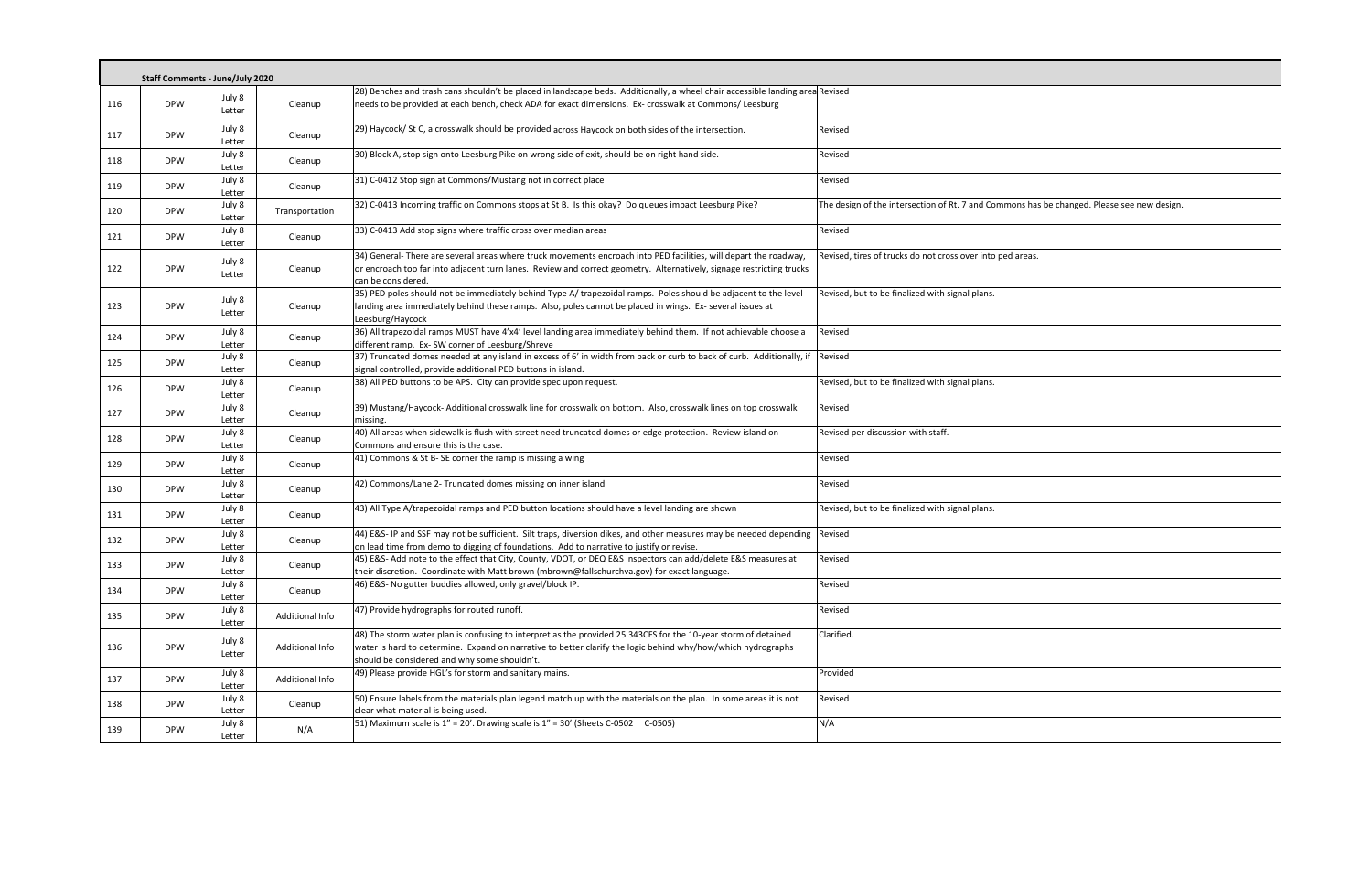|     | <b>Staff Comments - June/July 2020</b> |                   |                 |                                                                                                                                                                                                                                                                                                                                                                                                                                                                                                                                                                                                                                                                                                                                                                                                                                   |                                                                                                                                                   |
|-----|----------------------------------------|-------------------|-----------------|-----------------------------------------------------------------------------------------------------------------------------------------------------------------------------------------------------------------------------------------------------------------------------------------------------------------------------------------------------------------------------------------------------------------------------------------------------------------------------------------------------------------------------------------------------------------------------------------------------------------------------------------------------------------------------------------------------------------------------------------------------------------------------------------------------------------------------------|---------------------------------------------------------------------------------------------------------------------------------------------------|
| 140 | <b>DPW</b>                             | July 8<br>Letter  | Cleanup         | Sheets C-0501_C0505. Add standard City Notes to Grading and SWM Plans: 1. The City will require the owner to<br>replace any section of broken sidewalk, curb & gutter or driveway apron. 2. The V.E.S.C.P. authority may require<br>changes to the approved plan where inspection reveals that the plan is inadequate to satisfy applicable regulations<br>pursuant to the Code of Virginia 62.1-44.15.55 (C). 3. A separate right-of-way permit is required for any work in the<br>City R.O.W. 4. The re-use of any portion of an existing sanitary sewer lateral requires approval of a plumbing video of<br>the existing line. 5. Downspout drains and sump pump discharges must be installed per the approved plan and shall<br>not be placed underground without prior City approval.                                        | N/A                                                                                                                                               |
| 141 | <b>DPW</b>                             | July 8<br>Letter  | Cleanup         | 53) Sheets C-0501_C0505. Add Floodplain Note: If any portion of the lot is in the Floodplain, source of information<br>and elevation of 100 year WSE shall be provided.                                                                                                                                                                                                                                                                                                                                                                                                                                                                                                                                                                                                                                                           | N/A                                                                                                                                               |
| 142 | <b>DPW</b>                             | July 8<br>Letter  | Cleanup         | 54) Sheets C-0501_C0505. Add RPA Note - If any portion of the lot is in the RPA, field survey location of RPA to<br>wetlands / top of bank shall be provided.                                                                                                                                                                                                                                                                                                                                                                                                                                                                                                                                                                                                                                                                     | N/A                                                                                                                                               |
| 143 | <b>DPW</b>                             | July 8<br>Letter  | Cleanup         | 55) Sheet C-0301. All trees shall be shown and labeled by number. Trees to be removed are shown with an "X"                                                                                                                                                                                                                                                                                                                                                                                                                                                                                                                                                                                                                                                                                                                       | N/A                                                                                                                                               |
| 144 | <b>DPW</b>                             | July 8<br>Letter  | Additional Info | 56) Sheet C-0301. Provide tabulation of existing impervious areas on this plan or SWM plan.                                                                                                                                                                                                                                                                                                                                                                                                                                                                                                                                                                                                                                                                                                                                       | N/A                                                                                                                                               |
| 145 | <b>DPW</b>                             | July 8<br>Letter  |                 | 57) Sheet C-0301. Provide calculations for 2-year and 10-year flows to adjoining lots and to the Right-of-Way.                                                                                                                                                                                                                                                                                                                                                                                                                                                                                                                                                                                                                                                                                                                    | N/A                                                                                                                                               |
| 146 | <b>DPW</b>                             | July 8<br>Letter  |                 | 58) Sheets C-0501_C0505. Show 1st floor spot elevations of each proposed building.                                                                                                                                                                                                                                                                                                                                                                                                                                                                                                                                                                                                                                                                                                                                                | Ranges of potential door locations provided.                                                                                                      |
| 147 | <b>DPW</b>                             | July 8<br>Letter  |                 | 59) Sheets C-0501_C0505. Show sump pump discharge locations, if any.                                                                                                                                                                                                                                                                                                                                                                                                                                                                                                                                                                                                                                                                                                                                                              | We may have sump pumps for elements in the garages, elevato<br>homes than mixed-use.                                                              |
| 148 | <b>DPW</b>                             | July 8<br>Letter  |                 | 60) Sheets C-0501_C0505. Show all downspout locations if any.                                                                                                                                                                                                                                                                                                                                                                                                                                                                                                                                                                                                                                                                                                                                                                     | N/A                                                                                                                                               |
| 149 | <b>DPW</b>                             | July 8<br>Letter  |                 | 61) Sheets C-0501_C0505. Call-out/label all new laterals (lengths, size, invert) and all Stormwater and Sewer<br>connections to Existing utilities.                                                                                                                                                                                                                                                                                                                                                                                                                                                                                                                                                                                                                                                                               | N/A                                                                                                                                               |
| 150 | <b>DPW</b>                             | July 8<br>Letter  |                 | 62) SWM Plan. Provide tabulation of pre and post impervious area.                                                                                                                                                                                                                                                                                                                                                                                                                                                                                                                                                                                                                                                                                                                                                                 | N/A                                                                                                                                               |
| 151 | <b>DPW</b>                             | July 8<br>Letter  |                 | 63) SWM plan. Provide VRRM and energy balance calculations.                                                                                                                                                                                                                                                                                                                                                                                                                                                                                                                                                                                                                                                                                                                                                                       | N/A                                                                                                                                               |
| 152 | <b>DPW</b>                             | July 8<br>Letter  |                 | 64) SWM Plan. Identify City drainage as Four Mile Run or Tripps Run                                                                                                                                                                                                                                                                                                                                                                                                                                                                                                                                                                                                                                                                                                                                                               | N/A                                                                                                                                               |
| 153 | <b>DPW</b>                             | July 8<br>Letter  |                 | 65) SWM Plan. Provide narrative explaining how water quality and quantity standards are met. Additionally, explain<br>why erosion protection or water quantity BMP measures are or are not applicable.                                                                                                                                                                                                                                                                                                                                                                                                                                                                                                                                                                                                                            | This information was provided in the C-700 series plan sheets.                                                                                    |
| 154 | <b>DPW</b>                             | June 29<br>Letter |                 | The proposed marked crossing across Chestnut St is not ADA compliant, consider installing VDOT standard CG-12B or Revised<br>CG-12C ramps at both ends of the proposed crossing.                                                                                                                                                                                                                                                                                                                                                                                                                                                                                                                                                                                                                                                  |                                                                                                                                                   |
| 155 | <b>DPW</b>                             | June 29<br>Letter |                 | The proposed two signals on Haycock Rd need to be clustered with the signal at Haycock and Broad. Staff has<br>concerns regarding the timing of these three signals due to their close proximity to each other. Discussion with VDOT<br>is needed to ensure the signal timing of the new signals is in coordination with the existing signal timing at Haycock<br>Rd/Broad St.                                                                                                                                                                                                                                                                                                                                                                                                                                                    | The dual signals on Haycock are essential for the functioning of<br>required for the grocery tenant, and the second signal at Musta<br>to school. |
| 156 | Arborist                               | July 2<br>Letter  | Landscape       | After speaking with the Planning Department, Fire Safety, and the Director of Public Works I recommend<br>using the edged planters in the Streetscape Standard found on page 15 with 2 to 3 trees per planter for the<br>Leesburg Pike and Haycock Rd. streetscape areas including Block D-3 and the school parking lot, if<br>applicable. Advantages to using the 2 to 3 tree edged planters include:<br>Reducing mid-block crossings by encouraging pedestrians to use the designated crossings.<br>Provide a feeling of safety and separation from the high volume streets.<br>Opportunity to use landscaping for sound and air pollution barrier.<br>Reducing the amount of de-icing chemicals that enter the soil from both the sidewalk and the<br>street.<br>Providing increased soil space for better growing conditions. | Landscape design revised per 10/1/20 discussions with staff.                                                                                      |
| 157 | Arborist                               | July 2<br>Letter  | Landscape       | Some considerations to factor into the site plan design for the streetscapes include:<br>Providing direct egress from building entrances to the street to provide an unimpeded path in emergencies. This<br>can be accomplished by ending the streetscape at the frame of the door. A good existing example is sheet C-401,<br>Block A on Leesburg Pike, the western edge of the planter closest to Haycock Rd., the egress has a straight line from<br>the door to the street.<br>· Providing access to fire department connections (FDC) and fire hydrants as required.                                                                                                                                                                                                                                                         | Acknowledged.                                                                                                                                     |

e garages, elevators, but this requirement is more for single family

he functioning of the project. The first signal into the D garage is nd signal at Mustang Alley for safe crossing for students walking/biking  $\overline{\phantom{a}}$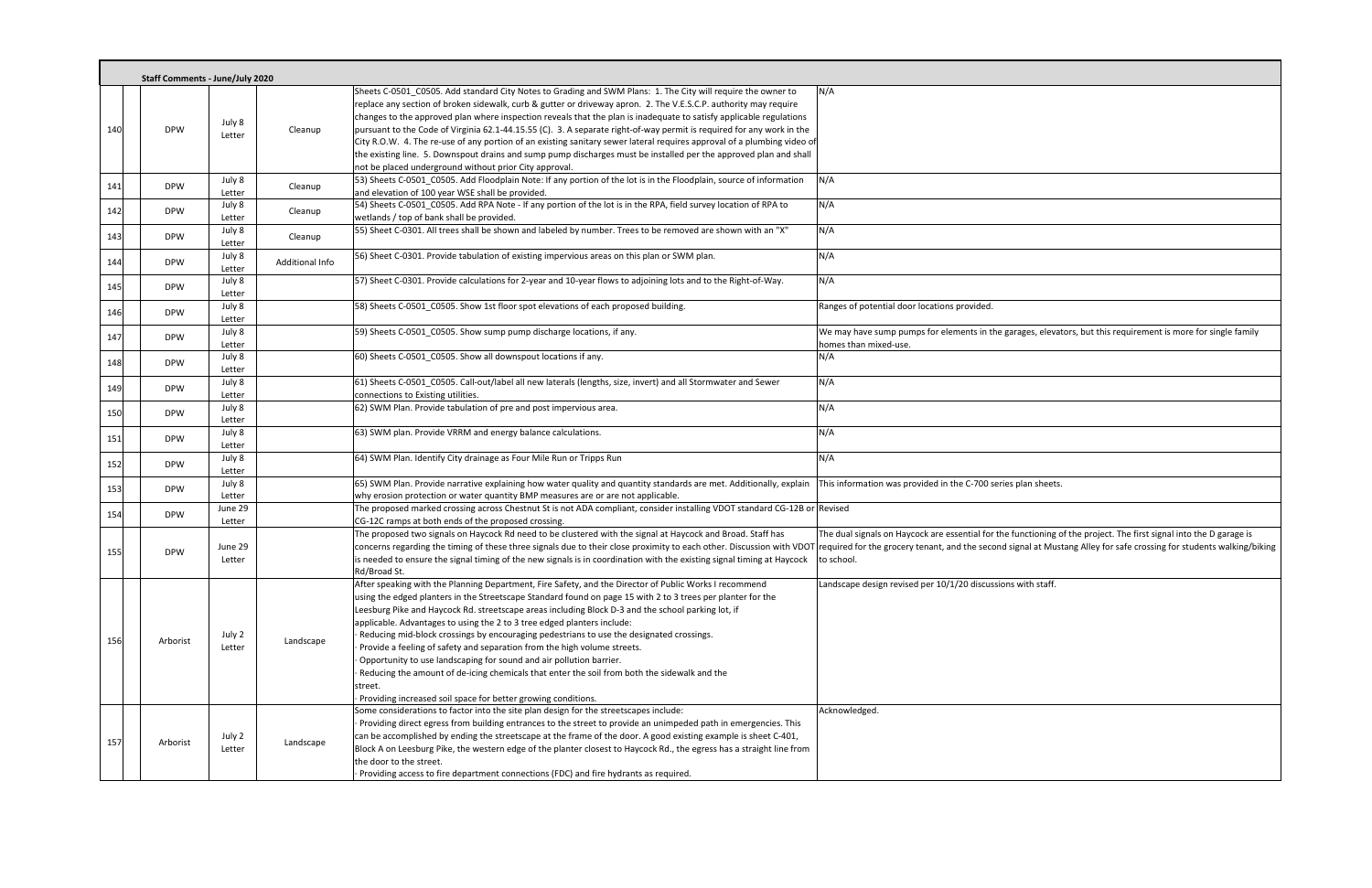|     | <b>Staff Comments - June/July 2020</b> |                  |                |                                                                                                                                                                                                                                                                                                                                                                                                                                                                                                                                                                                                                                                                           |                                                                                                                                                                                                                                                                                                                                                                                                                                                                                                                               |
|-----|----------------------------------------|------------------|----------------|---------------------------------------------------------------------------------------------------------------------------------------------------------------------------------------------------------------------------------------------------------------------------------------------------------------------------------------------------------------------------------------------------------------------------------------------------------------------------------------------------------------------------------------------------------------------------------------------------------------------------------------------------------------------------|-------------------------------------------------------------------------------------------------------------------------------------------------------------------------------------------------------------------------------------------------------------------------------------------------------------------------------------------------------------------------------------------------------------------------------------------------------------------------------------------------------------------------------|
| 158 | Arborist                               | July 2<br>Letter | Landscape      | A note from the previous City Arborist states: you can't get bonus canopy credits for native species and<br>diversity, because they don't apply to commercial or mixed use projects where city code sets no canopy<br>requirements. The presentation claims of 18.7% canopy still referred to those bonuses. Though the credits<br>may not apply, using native tree species and making sure that no one species makes up more than 25% of<br>the trees are excellent strategies that will be well received. Any trees within private courtyards will<br>contribute to the canopy cover total.<br>Please provide updated canopy coverage calculations without the bonuses. | Updated canopy coverage calculations have bee                                                                                                                                                                                                                                                                                                                                                                                                                                                                                 |
| 159 | Environmental<br>Sustainability        | July 2<br>Letter | Statement      | The project demonstrates a strong commitment to environmental sustainability and resilience.<br>We are especially pleased to see the clear and ambitious LEED certification goals, including<br>LEED-ND Gold v4 for the project overall. The incorporation of green infrastructure throughout<br>is also impressive.                                                                                                                                                                                                                                                                                                                                                      | Thank you.                                                                                                                                                                                                                                                                                                                                                                                                                                                                                                                    |
| 160 | Environmental<br>Sustainability        | July 2<br>Letter | Statement      | The planning that has gone into reducing vehicle use both within the development, and by residents<br>and visitors, through site design and access to alternative transportation, is greatly appreciated.                                                                                                                                                                                                                                                                                                                                                                                                                                                                 | Thank you.                                                                                                                                                                                                                                                                                                                                                                                                                                                                                                                    |
| 161 | Environmental<br>Sustainability        | July 2<br>Letter | Statement      | The inclusion of the site shadow study in the submission clearly demonstrates the importance of the<br>shading added to the Commons by trees. Artificial shade structures were also mentioned in the<br>presentations, and will probably be needed near the kiosk at the south end of the Commons.                                                                                                                                                                                                                                                                                                                                                                        | Acknowledged. The Applicant is contemplating                                                                                                                                                                                                                                                                                                                                                                                                                                                                                  |
| 162 | Environmental<br>Sustainability        | July 2<br>Letter | Sustainability | The green roofs, tree-lined streets and additional shading from trees on the Commons, together with<br>landscape plantings and careful selection of paving and wall materials, should help significantly in<br>managing the effects of a warming climate. The Environmental Sustainability Council (ESC)<br>specifically suggested that commitments to obtain the 'Tree-Lined Streets', 'Rainwater Management'<br>and 'Heat Island' LEED ND credits be included in the Voluntary Concessions (VCs). Can you<br>confirm that they will be part of your certification plan?                                                                                                 | The WFC development is striving to implement<br>mitigate urban heat island effect and manage st<br>Lined Street credit, locating trees less than 50 ft<br>feet). The Rainwater Management and Heat Isl<br>building-level LEED certifications, but are currer<br>ND credits are challenging to achieve for dense<br>use opportunities, competing rooftop needs, an<br>However, these issues are still important to the<br>incorporate bioretention facilities and green rod<br>incorporate white concrete and light-colored pa |
| 163 | Environmental<br>Sustainability        | July 2<br>Letter | Sustainability | ESC also made specific recommendations for building energy use intensity targets. Have you<br>addressed how those might be achieved?                                                                                                                                                                                                                                                                                                                                                                                                                                                                                                                                      | ESC shared the following recommended EUIs fro<br>Office) - 40; Building B2 (Hotel) - 66; Building C (<br>EUIs. With the support and guidance of our LEE<br>design conversations to establish EUI, energy po<br>model iterations for each building throughout d<br>used to inform the design decisions. Based on t<br>and recommended EUIs are in alignment.                                                                                                                                                                   |
| 164 | Environmental<br>Sustainability        | July 2<br>Letter | Sustainability | The project team's presentation indicated that solar power opportunities will be limited. Preparations<br>for its installation as outline in the VCs, including massing of rooftop mechanical equipment and<br>provision of ductwork in anticipation of possible future installations, should still be made.                                                                                                                                                                                                                                                                                                                                                              | Acknowledged, but as has been previously discu<br>Virginia given the lack of tax incentives, nor is it<br>in the project if the tax situation should change                                                                                                                                                                                                                                                                                                                                                                   |
| 165 | Environmental<br>Sustainability        | July 2<br>Letter | Sustainability | Plans to provide electric vehicle charging stations and conduit for future installations seem promising.<br>Information is attached regarding the possibility of working with Electrify America and/or EVGo for<br>charger installation and operation. These organizations are funded by the Volkswagen settlements<br>with the federal and state governments. Significant costs savings may be realized if you can use these<br>programs.                                                                                                                                                                                                                                | Acknowledged. We agree that a third-party solu<br>and continue to explore the options.                                                                                                                                                                                                                                                                                                                                                                                                                                        |
| 166 | Environmental<br>Sustainability        | July 2<br>Letter | Sustainability | The widespread use of green infrastructure throughout the development, including the multiple<br>green roofs and bioretention features, is excellent. They will contribute to both temperature<br>management and stormwater management on the site. The site must of course meet current<br>design standards, but has any consideration been given to the likely effects of anticipated<br>increases in rainfall over the life of the project?                                                                                                                                                                                                                            | Thank you. The project is meeting the requirem<br>which are more stringent than the state regulat<br>otherwise be required.                                                                                                                                                                                                                                                                                                                                                                                                   |
| 167 | Environmental<br>Sustainability        | July 2<br>Letter | Sustainability | One item that was mentioned briefly in the landscape presentation was the use of artificial turf on<br>the Commons. While it may be able to be engineered to have better water handling<br>characteristics and easier, less polluting maintenance than turf grass, the negative environmental<br>impacts on biodiversity, environmental pollution by plastic particles as the "grass" degrades and<br>eventual disposal and replacement of the surface are significant concerns. Can you provide an<br>environmental cost/benefit analysis of the full lifecycle of the proposed material compared with<br>grass or other paving materials to justify its selection?      | Artificial turf is proposed for the lawn areas due<br>require intensive maintenance which is costly a<br>hardscape would not be an effective solution be                                                                                                                                                                                                                                                                                                                                                                      |
| 168 | Environmental<br>Sustainability        | July 2<br>Letter | Sustainability | The maximization of tree canopy while ensuring a range of species are used is a good choice. I<br>share the Arborist's concerns regarding the planters on Route 7 and Haycock - edging to protect<br>them from salt infiltration and keep the soil, plantings and mulch in situ is essential.                                                                                                                                                                                                                                                                                                                                                                             | The planter beds have been revised.                                                                                                                                                                                                                                                                                                                                                                                                                                                                                           |

en provided per 10/1/20 discussions with staff.

shade structures as placemaking elements in the Commons.

green infrastructure and low-impact development strategies to tormwater. The development will achieve at least 1 pt under the Tree t for 60% of all blocks (the current spacing is approximately every 25 land credits are being explored at the building-level and under the ntly not being targeted under the LEED-ND certification. These LEEDurban-like developments due to limited rainwater infiltration and reod high SRI requirements for all pedestrian and vehicular spaces. development team and therefore the project team is striving to of, shade site-level pavements with tree-lined streets, and aving appropriately.

om SeventhWave: Building a (Multifamily) - 50; Building B1 (C&S (Condo) - 50. The LEED goals are in alignment with the recommended ED Consultant (SBP), each building and project team is holding early oint, and carbon reduction targets. SBP is completing several energy design and is presenting energy efficiency opportunities that are being the early box energy model analysis completed to date, the targeted

ussed, solar is not currently an economically viable solution in the I likely to be compatible with the space constraints that currently exist  $t$  in the future.

ation like the ones mentioned would be beneficial for all stakeholders

ents for stormwater management set forth in the approved SEE, tions, so we are providing more stormwater management than would

e to the expected high rate of use. In this setting, natural turf would nd has environmental impacts of its own. Replacing the turf with ecause of the active programming that is anticipated for the space.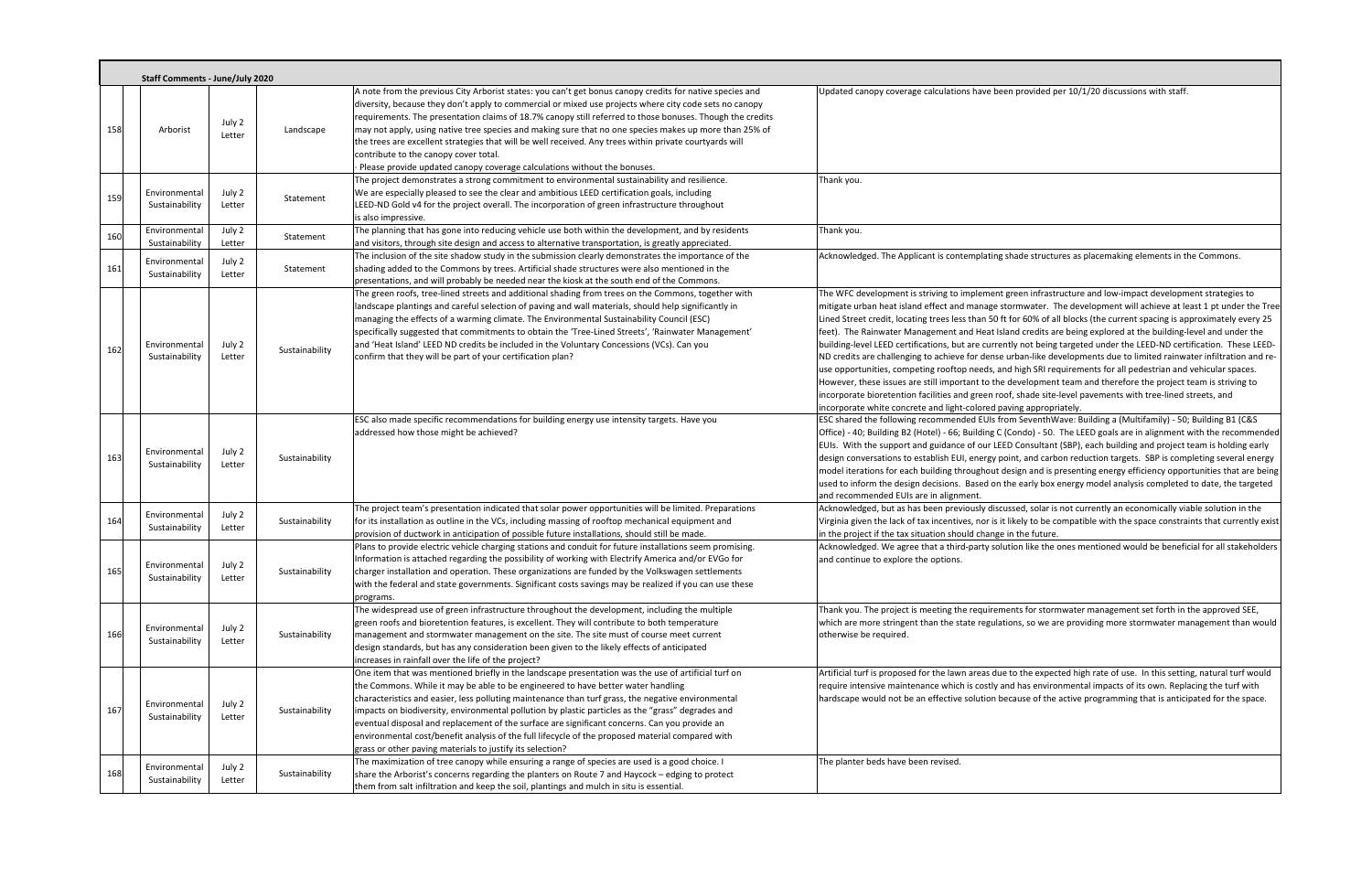| Acknowledged. The Applicant will continue to work with staff to locate trash and recycling cans appropriately on the |
|----------------------------------------------------------------------------------------------------------------------|
| site, but they have been located on Rt 7 and Haycock per the Streetscape Standards.                                  |
|                                                                                                                      |

ilities internal to the site have been located on the landscape plans,<br>b locate trash and recycling cans appropriately on the site. ption for the project.

estnut/7 intersection discussions and the rain garden feature has

uired by the Fire Marshall. The Building A FDC is not at the street, it is mined in coordination with the Fire Marshall.

cations were included with the architectural plans in the first SESP rchitectural sheets.

|     | <b>Staff Comments - June/July 2020</b> |                   |            |                                                                                                                                                                                                                                                                                                                                                                                                                                                                                                                                                                                                                        |                                                                                                                                                                                  |  |
|-----|----------------------------------------|-------------------|------------|------------------------------------------------------------------------------------------------------------------------------------------------------------------------------------------------------------------------------------------------------------------------------------------------------------------------------------------------------------------------------------------------------------------------------------------------------------------------------------------------------------------------------------------------------------------------------------------------------------------------|----------------------------------------------------------------------------------------------------------------------------------------------------------------------------------|--|
| 169 | Waste<br>Management                    | July 2<br>Letter  | Landscape  | The provision of trash and recycling cans near benches is important to avoid littering, but their<br>numbers should be limited to the extent possible to avoid frequent trash truck stops. The cans                                                                                                                                                                                                                                                                                                                                                                                                                    | Acknowledged. The Applicant will continue to work with staff to locate trash and red<br>site, but they have been located on Rt 7 and Haycock per the Streetscape Standards       |  |
| 170 | Waste                                  | July 2            | Landscape  | shown by the benches on route 7 are not accessible to trash crews from the street.<br>Location of trash and recycling receptacles in the interior of development is not shown on the                                                                                                                                                                                                                                                                                                                                                                                                                                   | Acknowledged. Preliminary locations of the facilities internal to the site have been lo                                                                                          |  |
|     | Management                             | Letter            |            | current submission. Please send once they are available.<br>The City of Falls Church has a unique, award-winning waste management program that makes                                                                                                                                                                                                                                                                                                                                                                                                                                                                   | but Applicant will continue to work with staff to locate trash and recycling cans appr<br>Thank you. We are continuing to explore this option for the project.                   |  |
| 171 | Waste<br>Management                    | July 2<br>Letter  | Operations | composting available to all our residents. Compost services should be considered for provision in<br>the buildings in this development. Summaries of the capabilities of the two composting vendors<br>used by the City are attached – this is not intended as an endorsement or recommendation of<br>their services, just information about what is available in this area.                                                                                                                                                                                                                                           |                                                                                                                                                                                  |  |
| 172 | Waste<br>Management                    | July 2<br>Letter  | Operations | The City has recently started a pilot separated glass recycling program. Provision of glass<br>recycling in this development would be a significant benefit to the community.                                                                                                                                                                                                                                                                                                                                                                                                                                          | We are continuing to explore this option for the project.                                                                                                                        |  |
| 173 | Environmental<br>Sustainability        | July 2<br>Letter  | Landscape  | The loss of the educational rain garden feature originally planned at the entrance to the<br>Commons is disappointing. It is a good idea to include this concept in the kiosk and water feature<br>With so much green infrastructure on site, it would be a lost opportunity not to include some<br>community education on the topic.                                                                                                                                                                                                                                                                                  | The entrance area has been revised per the Chestnut/7 intersection discussions and<br>been returned.                                                                             |  |
| 174 | Fire Marshal                           | July 7<br>Email   | Code       | At least a 20 wide road is maintained throughout complex without any obstructions or<br>diminishing clearances                                                                                                                                                                                                                                                                                                                                                                                                                                                                                                         | Provided.                                                                                                                                                                        |  |
| 175 | Fire Marshal                           | July 7<br>Email   | Code       | Fire hydrants are within 75 feet of FDC for all buildings and on the same side of the street as<br>building.<br>a. Block A Commons Street side- Why is proposed FDC at street instead of on the building?                                                                                                                                                                                                                                                                                                                                                                                                              | Fire Hydrants and FDCs will be provided as required by the Fire Marshall. The Buildir<br>on the building. The final location is to be determined in coordination with the Fire I |  |
| 176 | Fire Marshal                           | July 7<br>Email   | Code       | Exit doors are not blocked by planters, bike racks, or other items. Egress needs to be straight out<br>from the doors, to ensure all occupants can exit freely without bottlenecking in front of doors.                                                                                                                                                                                                                                                                                                                                                                                                                | Provided                                                                                                                                                                         |  |
| 177 | Fire Marshal                           | July 7<br>Email   | Code       | Question for Zak Bradley and Fairfax Water-Have there been fire flow test on the water mains?                                                                                                                                                                                                                                                                                                                                                                                                                                                                                                                          | Staff to respond                                                                                                                                                                 |  |
| 178 | Fire Marshal                           | July 7<br>Email   | Code       | Concessions to include generator to power emergency features to include elevator(s), fire<br>pump, exit lights, emergency lights                                                                                                                                                                                                                                                                                                                                                                                                                                                                                       | These are included in the VCs. See also Building Official question #188                                                                                                          |  |
| 179 | <b>Human Services</b>                  | July 8<br>Letter  | Housing    | Instead of "the proportion of ADUs for studio, one bedroom, and two bedroom units will<br>follow the same proportionate mix for the market rate units in the project," staff<br>recommend that the City ask for a greater number of two bedroom units, as this unit size<br>is in great demand. We recognize this may reduce the overall number of Affordable<br>Dwelling Units (ADUs). We appreciate the opportunity to offer ADUs 40% of the Area<br>Median Income. Any studios or 1 bedroom units in particular should be offered at 40% of<br>AMI. Again, we recognize this may reduce the overall number of ADUs. | Acknowledged                                                                                                                                                                     |  |
| 180 | <b>Human Services</b>                  | July 8<br>Letter  | Housing    | In the event the City is able to provide funds to supplement condo fees for ADU owners,<br>if the Owner builds a condominium building as is currently envisioned in Phase 2, the<br>Owner should not have the right to convert market rate apartment units within the Phase<br>1 apartment building to ADUs in lieu of providing the ADUs within the Phase 2<br>condominium building. The City lacks affordable homeownership opportunities and<br>requests condominium units in order to increase its affordable homeownership stock if<br>the condominium building is constructed.                                   | The Applicant will continue to discuss this comment with staff.                                                                                                                  |  |
| 181 | <b>Human Services</b>                  | July 8<br>Letter  | Housing    | Staff supports the current voluntary concessions stating that there will be a minimum of<br>one ADU that is accessible.                                                                                                                                                                                                                                                                                                                                                                                                                                                                                                | Acknowledged                                                                                                                                                                     |  |
| 182 | Human Services                         | July 8<br>Letter  | Housing    | Staff is open to negation regarding a cash in lieu contribution to the City.                                                                                                                                                                                                                                                                                                                                                                                                                                                                                                                                           | Acknowledged                                                                                                                                                                     |  |
| 183 | <b>Building Official</b>               | July 17<br>Letter | Code       | . Please confirm that the water supply is configured such that if for any reason any one water main has to be shut<br>off, that there is sufficient water from other water mains to provide adequate water for fire operations on the entire<br>site.                                                                                                                                                                                                                                                                                                                                                                  | Acknowledged.                                                                                                                                                                    |  |
| 184 | <b>Building Official</b>               | July 17<br>Letter | Code       | . Please submit a description of the structure.                                                                                                                                                                                                                                                                                                                                                                                                                                                                                                                                                                        | The building construction types and use classifications were included with the archit<br>submission and this resubmission. Please see architectural sheets.                      |  |
| 185 | <b>Building Official</b>               | July 17<br>Letter | Code       | 2. Please submit a code analysis and life safety plan.                                                                                                                                                                                                                                                                                                                                                                                                                                                                                                                                                                 | This information will be provided as required during the building permit process.                                                                                                |  |
| 186 | <b>Building Official</b>               | July 17<br>Letter | Code       | 3. Please submit a LEED check list.                                                                                                                                                                                                                                                                                                                                                                                                                                                                                                                                                                                    | Preliminary LEED checklists have been provided.                                                                                                                                  |  |
| 187 | <b>Building Official</b>               | July 17<br>Letter | Code       | 4. Please submit a fire flow calculation.                                                                                                                                                                                                                                                                                                                                                                                                                                                                                                                                                                              | This information will be provided as required during the building permit process.                                                                                                |  |